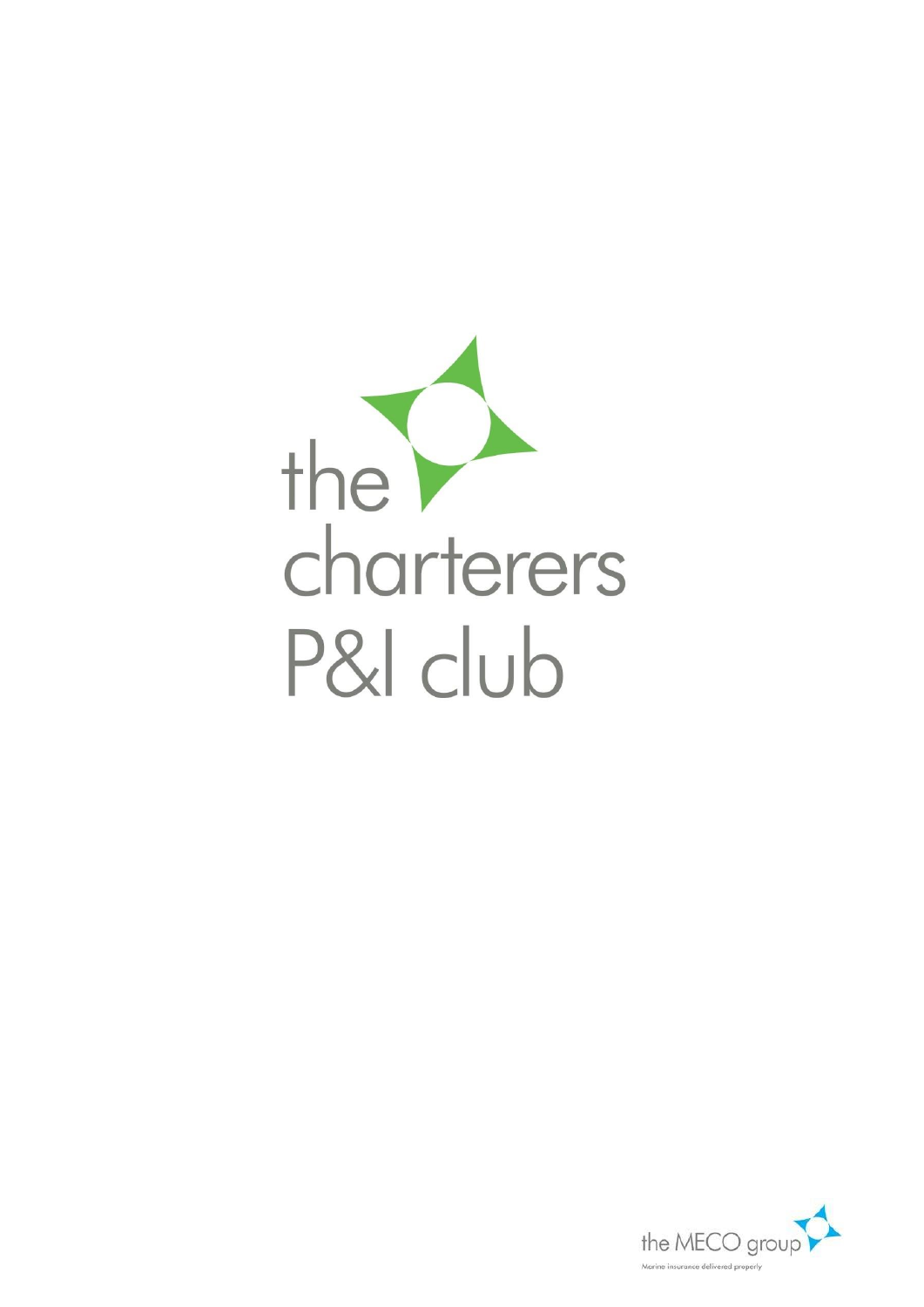# **THE CHARTERERS P&I CLUB**

# **2020 Terms and Conditions**

| <b>Managers:</b>                | <b>Michael Else and Company Limited</b> |
|---------------------------------|-----------------------------------------|
| Address:                        | <b>65 Leadenhall Street</b>             |
|                                 | London                                  |
|                                 | EC3A 2AD                                |
|                                 |                                         |
| Telephone:                      | +44 20 7702 3928                        |
| E-mail:                         | charterers@themecogroup.co.uk           |
| Website:                        | www.themecogroup.co.uk                  |
| <b>Chief Executive Officer:</b> | <b>Christopher Else</b>                 |
| <b>Claims Director:</b>         | <b>Edward Turner</b>                    |
| <b>Chief Operating Officer:</b> | <b>Lee Wilson</b>                       |
| <b>Underwriting Director:</b>   | <b>Gavin Ritchie</b>                    |

**Underwritten by: Great Lakes Insurance SE (100% owned subsidiary of Munich Re)**

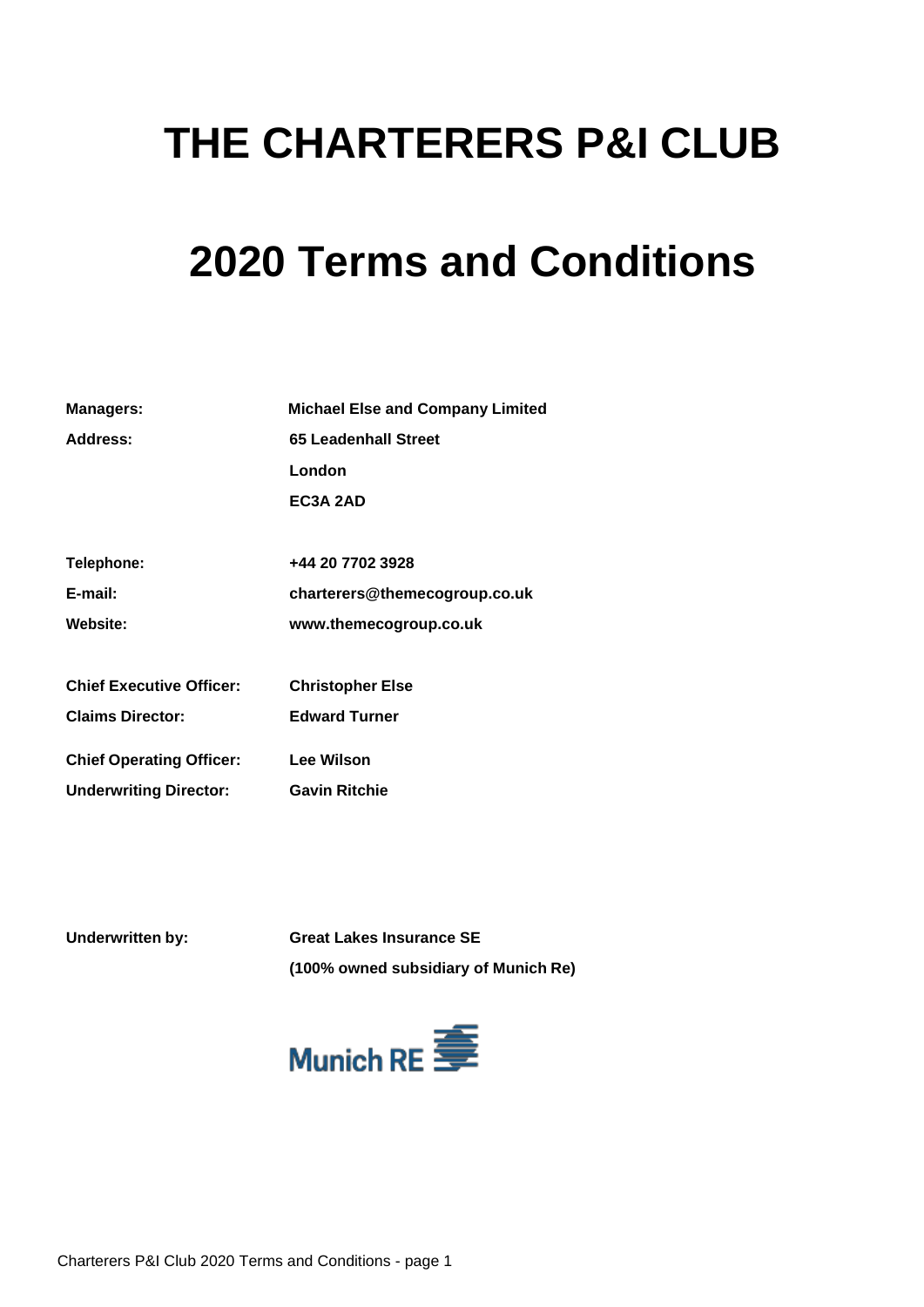## **London Office**

# 65 Leadenhall Street London EC3A 2AD Telephone: +44 20 7702 3928

# *Underwriting*

| <b>Christopher Else</b>    | Mobile<br>Mobile (Dubai)<br>E-mail | +44 7785 244 866<br>+971 55 402 1599<br>celse@themecogroup.co.uk    |
|----------------------------|------------------------------------|---------------------------------------------------------------------|
| <b>Gavin Ritchie</b>       | Mobile<br>Mobile (Dubai)<br>E-mail | +44 7768 400 487<br>+971 55 402 1600<br>gritchie@themecogroup.co.uk |
| <b>Lachlan Morison</b>     | Mobile<br>E-mail                   | +44 7500 049 634<br>Imorison@themecogroup.co.uk                     |
| <b>Carlos Vazquez</b>      | Mobile<br>E-mail                   | +44 7827 945 027<br>cvazquez@themecogroup.co.uk                     |
| <b>Mark Thompson-Royds</b> | Mobile<br>E-mail                   | +44 7990 515 524<br>mtroyds@themecogroup.co.uk                      |
| <b>Reece Walker</b>        | Mobile<br>E-mail                   | +44 7827 345 299<br>rwalker@themecogroup.co.uk                      |

#### *Finance*

| <b>Lee Wilson</b> | Mobile | +44 7747 478 295           |
|-------------------|--------|----------------------------|
|                   | E-mail | lwilson@themecogroup.co.uk |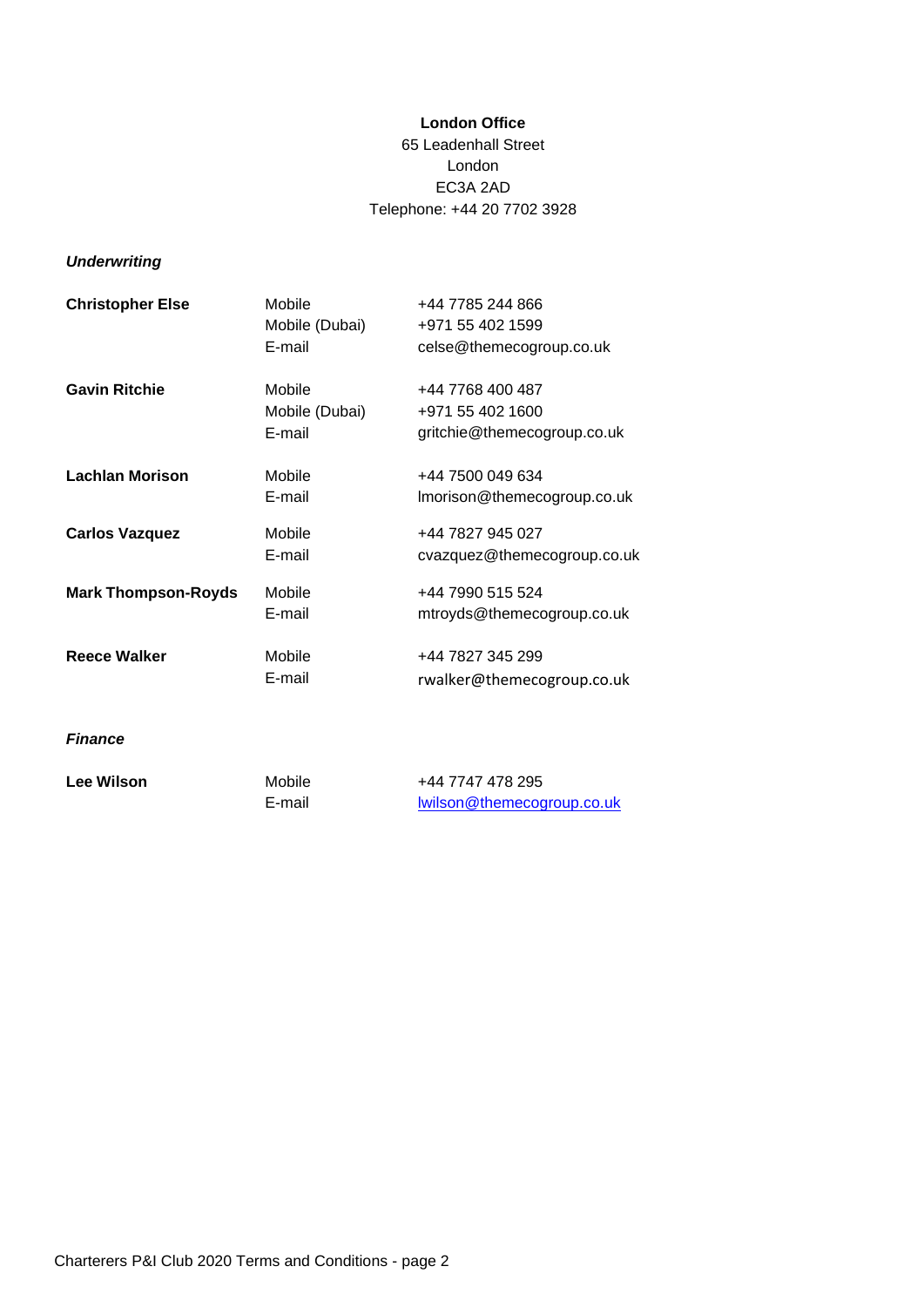# *Claims*

# *Claims Department (out of office hours mobile + 44 7770 476 841)*

| <b>Edward Turner</b>   | Mobile<br>E-mail                   | +44 7747 478 302<br>eturner@themecogroup.co.uk                     |
|------------------------|------------------------------------|--------------------------------------------------------------------|
| Marta de Leon          | Mobile<br>E-mail                   | +44 7747 478 301<br>mdeleon@themecogroup.co.uk                     |
| <b>Franklin George</b> | Mobile<br>Mobile (Dubai)<br>E-mail | +44 7747 478 300<br>+971 52 189 4319<br>fgeorge@themecogroup.co.uk |
| <b>Tomas Ling</b>      | Mobile<br>E-mail                   | +44 7825 173 687<br>tling@themecogroup.co.uk                       |
| <b>Chris Ward</b>      | Mobile<br>E-mail                   | +44 7500 049 633<br>cward@themecogroup.co.uk                       |
| <b>Sian Morris</b>     | Mobile<br>E-mail                   | +44 7887 414 196<br>smorris@themecogroup.co.uk                     |
| <b>Stephen Mann</b>    | Mobile<br>E-mail                   | +44 7887 414 195<br>smann@themecogroup.co.uk                       |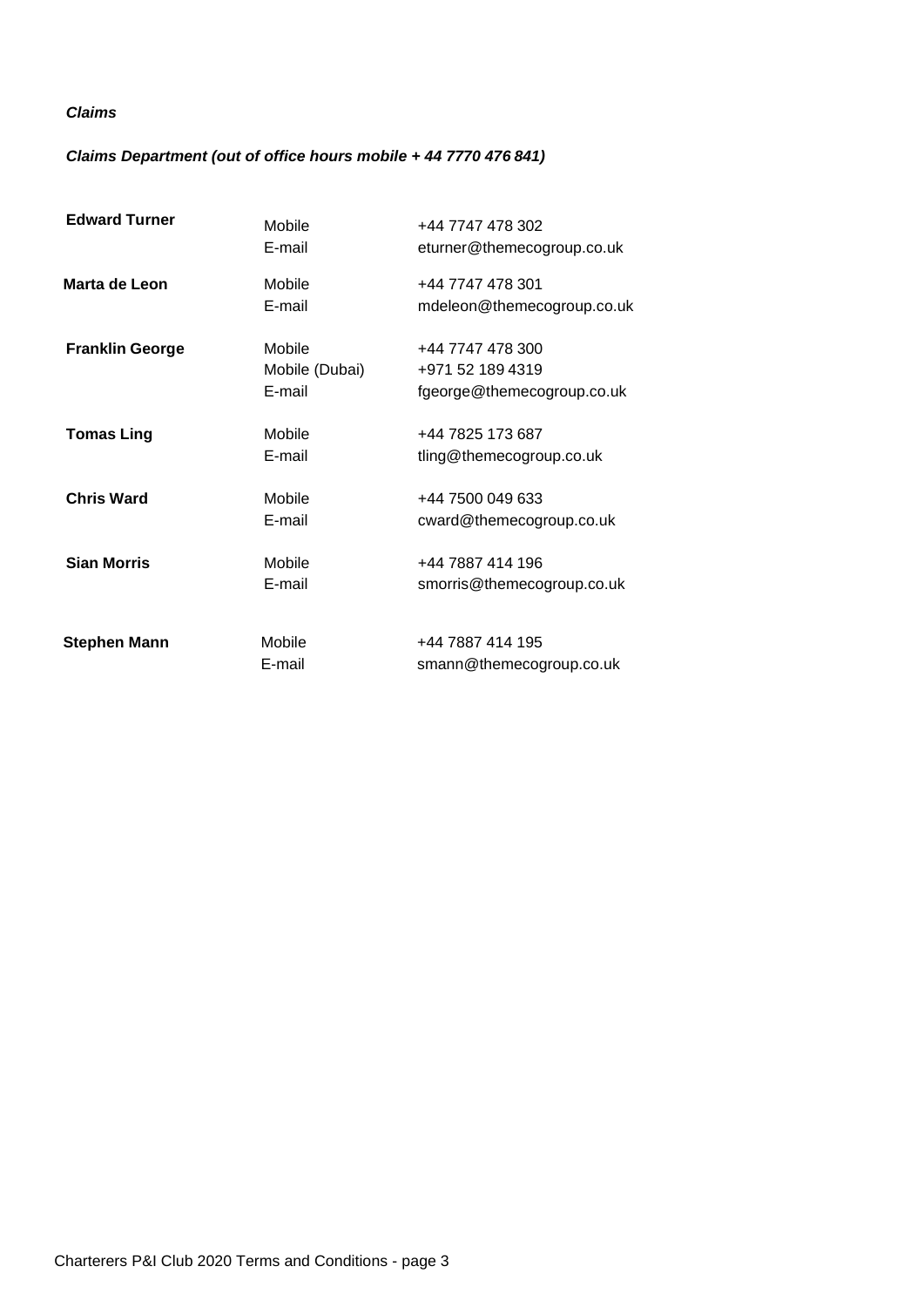# **Shanghai Representative Office**

Michael Else & Company (HK) Ltd Shanghai Representative Office Room 1201, Enterprise Square 228 Mei Yuan Road, Shanghai, China Telephone: +86 21 6381 0099

# *Claims Department (out of office hours mobile +86 1862 103 7591)*

| <b>Ashley Xu</b>   | Mobile<br>E-mail | +86 186 2103 7261<br>axu@themecogroup.co.uk   |
|--------------------|------------------|-----------------------------------------------|
| <b>Baiqiu Guan</b> | Mobile<br>E-mail | +86 156 1899 0446<br>bguan@themecogroup.co.uk |
| Danni Gao          | Mobile<br>E-mail | +86 156 9211 6123<br>dgao@themecogroup.co.uk  |
| Mengzhen Yu        | Mobile<br>E-mail | +86 186 2168 7300<br>myu@themecogroup.co.uk   |
| Wei Wang           | Mobile<br>E-mail | +86 186 2168 5300<br>wwang@themecogroup.co.uk |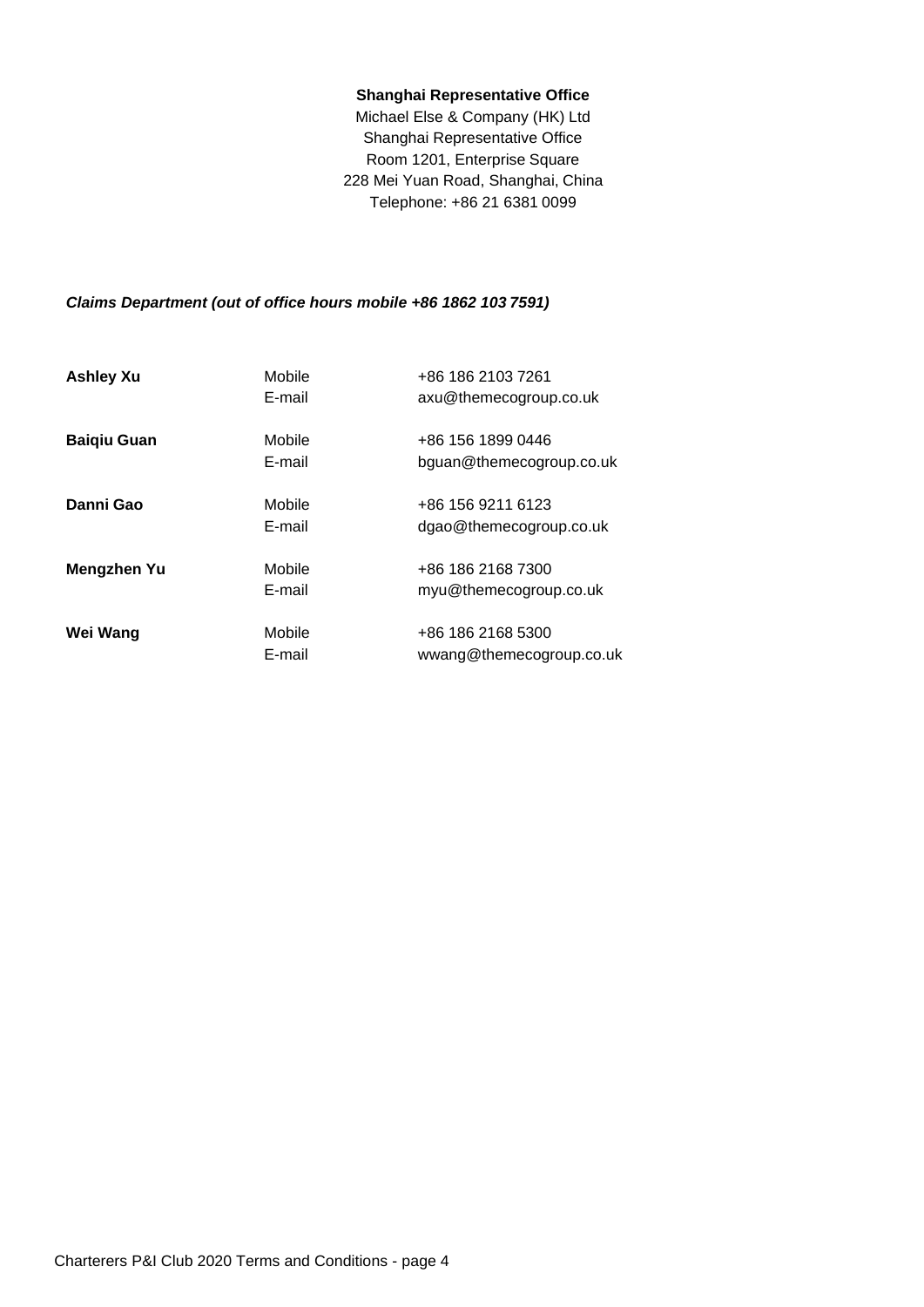# **Dubai Office**

# **The MECO Group (DIFC) Ltd** Office 101, Gate Village 3 Dubai International Finance **Centre** Dubai Telephone: +971 4 5706956

| <b>Franklin George</b> | Mobile<br>Mobile (Dubai)<br>E-mail | +44 7747 478 300<br>+971 52 189 4319<br>fgeorge@themecogroup.co.uk |
|------------------------|------------------------------------|--------------------------------------------------------------------|
| Maria Luisa Rivera     | Mobile<br>E-mail                   | +971 58 281 7903<br>mrivera@themecogroup.co.uk                     |
| <b>Mark Kmelisch</b>   | Mobile<br>E-mail                   | +971 55 429 6050<br>mkmelisch@themecogroup.co.uk                   |
| <b>Kavinit Uberoi</b>  | Mobile<br>Mobile (Dubai)<br>E-mail | +971 52 733 4586<br>+91 99 8778 0894<br>kuberoi@themecogroup.co.uk |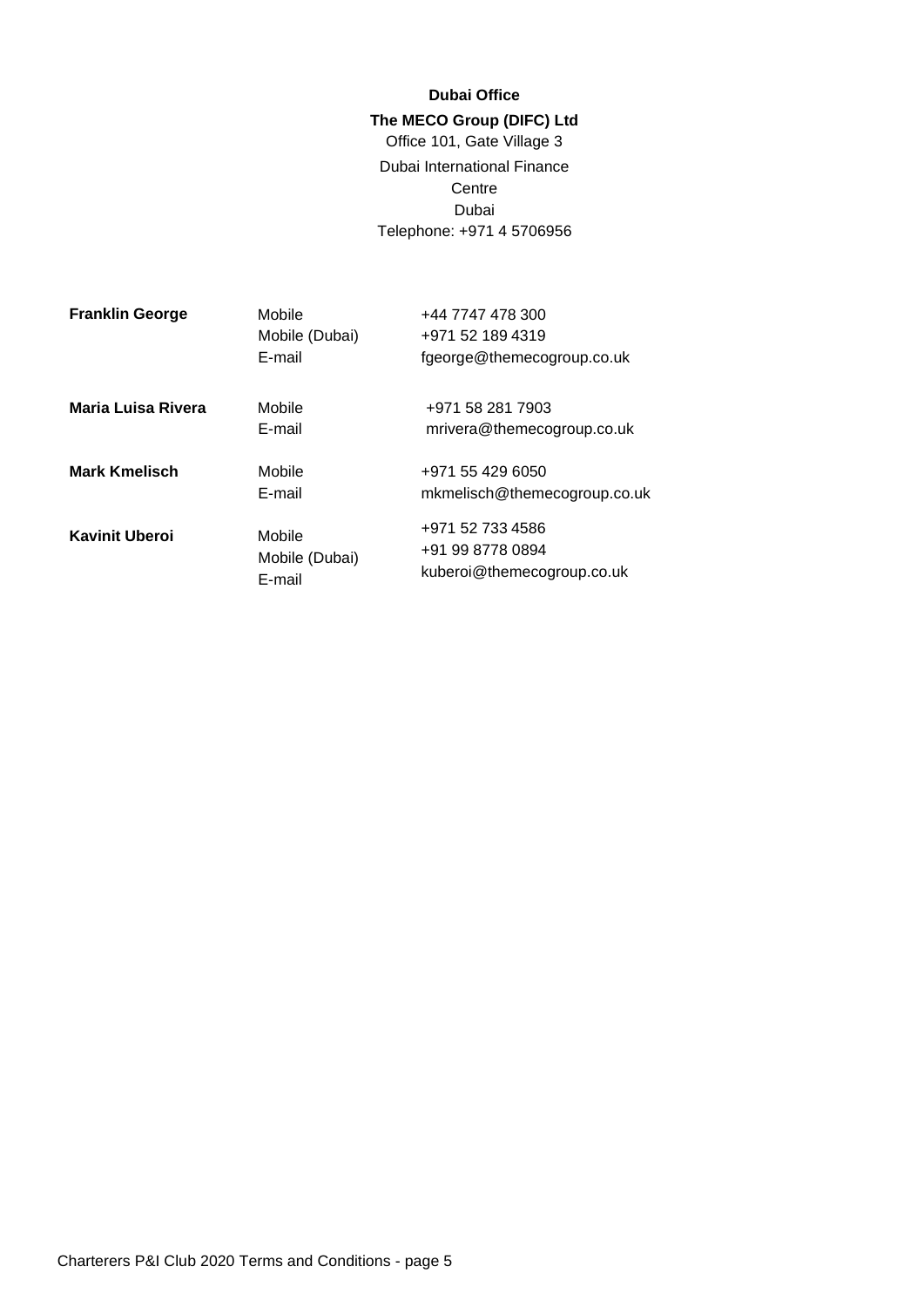# **CONTENTS**

# **CLAUSE PAGE**

# **PART I - SCOPE OF COVER**

# **CLASS 1 – DEFENCE**

| $\mathbf{1}$ . | Preliminary                                                |    |
|----------------|------------------------------------------------------------|----|
| 2.             | Maximum Limit                                              | 8  |
| 3.             | Risks covered                                              | 8  |
| 4.             | Claims handling                                            | 10 |
| 5.             | Right of the Underwriters to recover costs from an Assured | 11 |
| 6.             | Obligations of the Assured in respect of Claims            | 11 |

# **CLASS 2 – LIABILITY**

| 7.  | Preliminary                                     | 13 |
|-----|-------------------------------------------------|----|
| 8.  | Maximum Limit                                   | 13 |
| 9.  | Risks covered                                   | 13 |
| 10. | Special cover                                   | 18 |
| 11. | Claims handling                                 | 18 |
| 12. | Obligations of the Assured in respect of Claims | 19 |

# **PART II – LIMITATION OF COVER**

| 13.<br>Limitation of Cover |  |
|----------------------------|--|
|----------------------------|--|

# **PART III – GENERAL TERMS AND CONDITIONS**

| 14. | Duty of fair presentation                            | 30 |
|-----|------------------------------------------------------|----|
| 15. | Condition Precedent - Pay to be Paid Indemnity Cover | 30 |
| 16. | Certificate of Insurance and endorsement slip        | 30 |
| 17. | Variations                                           | 31 |
| 18. | Joint Insurance                                      | 31 |
| 19. | Group Affiliate Cover                                | 32 |
| 20. | Time Bar                                             | 32 |
| 21. | Amounts due to Underwriters                          | 32 |

Charterers P&I Club 2020 Terms and Conditions - page 6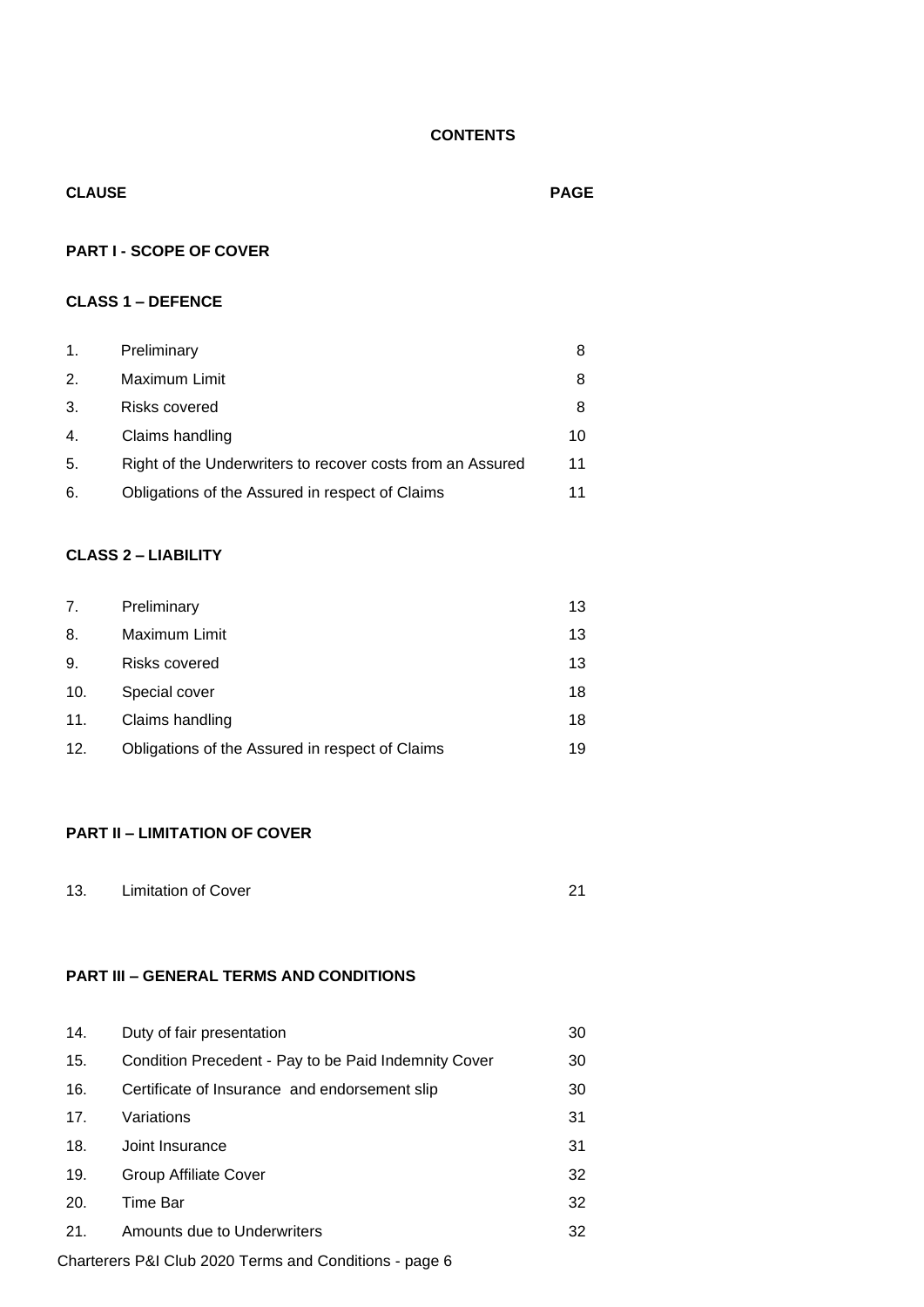| 22.                | Termination of Insurance                                                  | 33 |
|--------------------|---------------------------------------------------------------------------|----|
| 23.                | Effect of Termination on Liability of the Underwriters                    | 34 |
| 24.                | Effect of Termination on Liability for Premium                            | 33 |
| 25.                | Forbearance                                                               | 35 |
| 26.                | Assignment                                                                | 35 |
| 27.                | Applicable Law                                                            | 35 |
| 28.                | <b>Dispute Resolution</b>                                                 | 36 |
| 29.                | Subrogation                                                               | 36 |
| 30.                | Delegation                                                                | 35 |
| 31.                | Assured and Successors bound by Terms and Conditions                      | 37 |
| 32.                | Miscellaneous                                                             | 37 |
| 33.                | <b>Notices</b>                                                            | 37 |
| 34.                | Terms and Conditions subject to Marine Insurance Act<br>and Insurance Act | 38 |
| <b>DEFINITIONS</b> |                                                                           | 39 |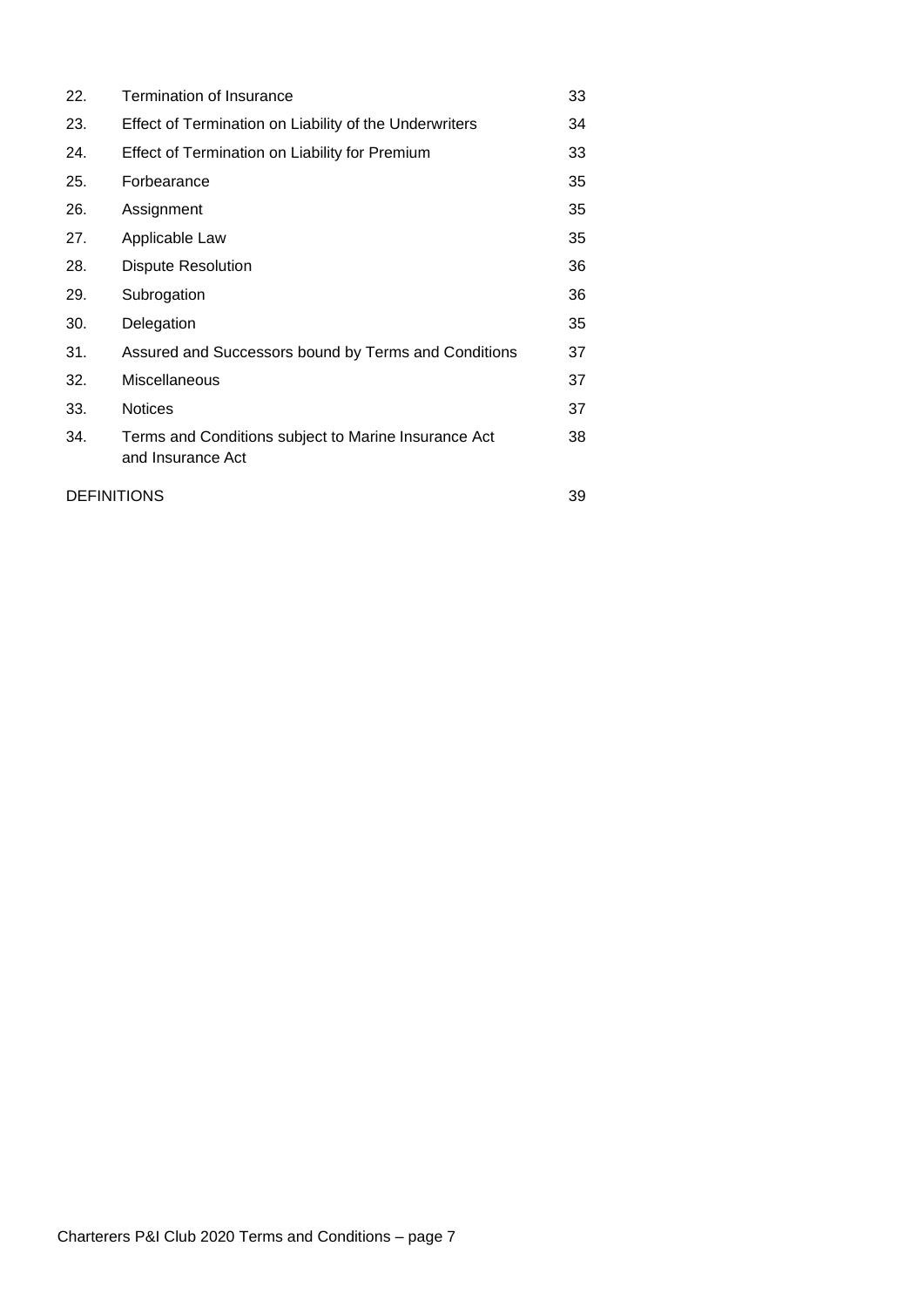## **CLASS 1 – DEFENCE**

#### **CLAUSE 1**

#### **Preliminary**

- (A) The extent to which (if at all) an Assured may be supported by the Underwriters in respect of any Claim shall be decided by the Underwriters at any stage of the Claim, dispute, matter or proceedings. Each Claim or incident will be considered on its own merits and previous support for a particular type of Claim does not guarantee, or in any way bind the Underwriters from approving, or covering a similar Claim in the future.
- (B) (i) This Insurance only provides cover for legal cost and expense incurred by the Assured:
	- (a) in connection with an Insured Ship; and
	- (b) during the Policy Period; and
	- (c) in the Assured's capacity as Charterer, and/or disponent owner of, and/or carrier of goods in an Insured Ship.
	- (ii) For the purposes of determining when a particular Claim is covered under clause 1(B)(i):
		- (a) a Claim or dispute arising out of contract (other than a Claim or dispute specified in clause 1(B)(ii)(b) below), in tort or under statute shall be deemed to arise on the date when the cause of action accrued or is alleged to have accrued;
		- (b) a Claim or dispute as to salvage or towage services shall be deemed to arise on the date when the relevant services were begun or are alleged to have begun.
- (C) The risks as set out in clause 3 are limited by the restrictions set out in the remainder of these Terms and Conditions, including but not limited to, Part II and the relevant Certificate of Insurance.

## **CLAUSE 2**

#### **Maximum Limit**

- (A) The maximum liability of the Underwriters under Class 1 in respect of each accident or occurrence and whether consisting of one or more Claims relating to an Insured Ship shall be limited to such sum as the Underwriters may from time to time determine (the "Maximum Sum") which shall never exceed USD 2,000,000 (two million United States Dollars) or such other limit as may be agreed in writing by Underwriters and contained in the Certificate of Insurance.
- (B) Where during any Policy Period there are multiple Claims arising out of or in connection with a single accident or occurrence and the aggregate of such Claims (excluding Deductibles) exceeds the Maximum Sum, the liability of the Underwriters for each individual Claim shall be such proportion of the Maximum Sum as that Claim bears to the aggregate of all such Claims.

## **CLAUSE 3**

#### **Risks covered**

Legal cost and expense, including any legal cost and expense which the Assured may become liable to pay to any other party in proceedings, solely for Claims as set out in sections 1 to 17 of this clause:

# **SECTION 1**

Claims for hire, freight, deadfreight and passage money arising under any Charterparty, bill of lading, waybill or other contract;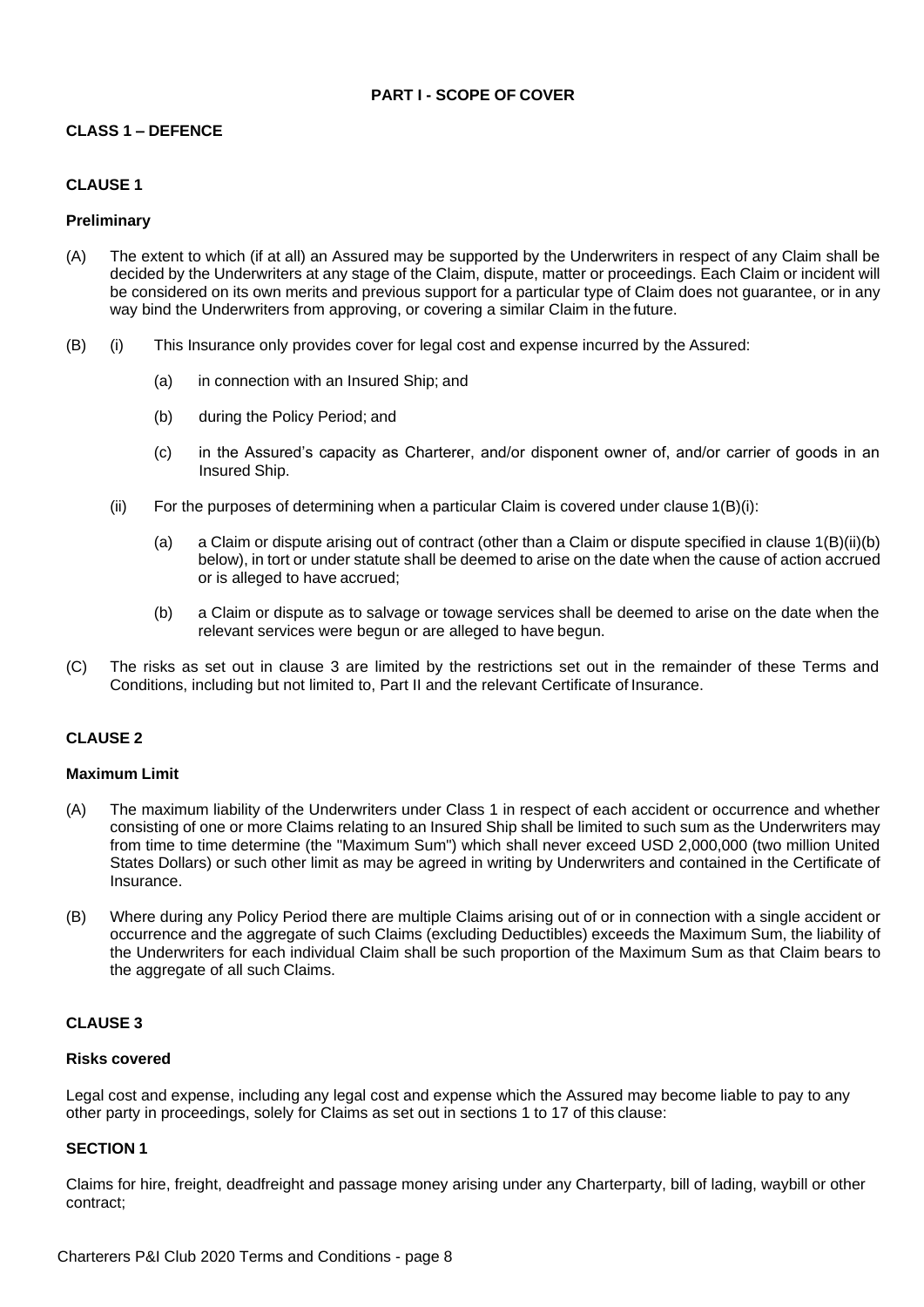# **SECTION 2**

Claims for general and particular average contributions or charges;

## **SECTION 3**

Claims for demurrage or despatch;

## **SECTION 4**

Claims in respect of the detention of an Insured Ship (including, without prejudice to the generality of the foregoing, detention for any cause by any department of state, or local, or public authority or body, or any person or persons in authority);

## **SECTION 5**

Claims in respect of the loss of or damage to an InsuredShip;

## **SECTION 6**

Claims for the breach of any Charterparty, bill of lading, waybill or contract of affreightment, or for the breach of any legal duty arising in connection with the carriage of goods;

## **SECTION 7**

Claims in respect of improper loading, lightering, stowage, trimming, or discharge of cargo;

#### **SECTION 8**

Claims in respect of the supply of inferior, unsatisfactory or unsuitable fuel, outfit or equipment, or othernecessaries;

#### **SECTION 9**

Claims connected with overcharges in accounts;

#### **SECTION 10**

Claims in respect of salvage and towage services rendered by, or to, an InsuredShip;

## **SECTION 11**

Claims by or against passengers intended to be, or being, or having been carried, on an Insured Ship, or their personal representatives or dependants;

#### **SECTION 12**

Claims by or against masters, officers, crew, stowaways and other persons on or about an InsuredShip;

#### **SECTION 13**

Claims arising in connection with:

- (a) any sale, or proposed sale, of the Insured Ship by the registered owner which interferes, or threatens to interfere, with the rights or obligations of the Assured; or
- (b) the purchase, or proposed purchase, of the Insured Ship by the Assured pursuant to the exercise of rights acquired under the Charterparty in respect of the Insured Ship; or
- (c) any action, or proposed action, by a mortgagee of the Insured Ship which interferes, or threatens to interfere, with the rights or obligations of the Assured;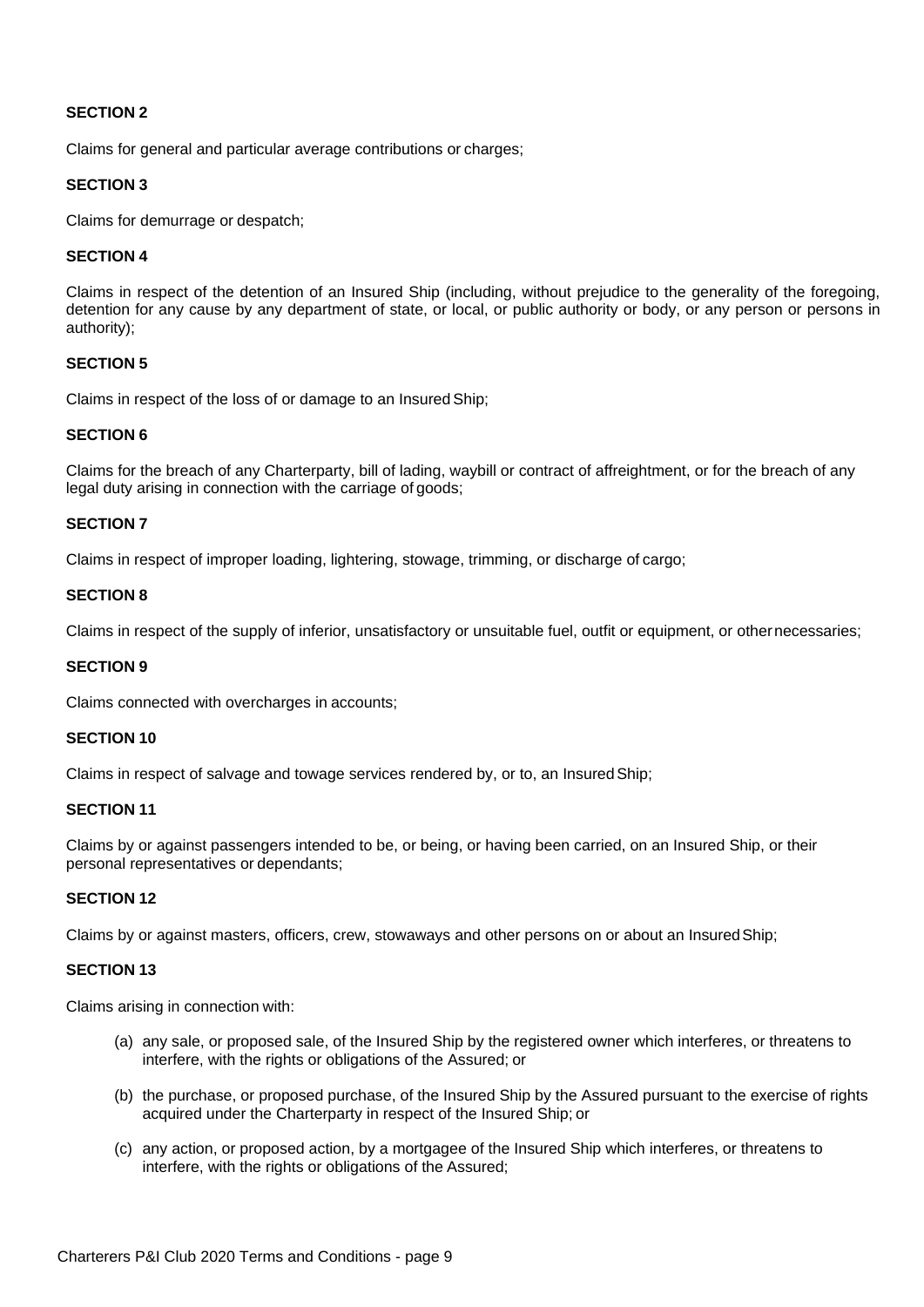# **SECTION 14**

Claims by or against Revenue or Customs Authorities in connection with an InsuredShip;

## **SECTION 15**

Representation of an Assured at official investigations, coroners' inquests, or other enquiries whatsoever in relation to an Insured Ship;

## **SECTION 16**

The cost of obtaining information and legal advice on matters of general concern to Charterers.

IT IS A CONDITION PRECEDENT FOR THE PROVISION OF COVER UNDER THIS SECTION 16 THAT:

- (a) the Assured has received the prior approval of the Underwriters before seeking such information or advice; and
- (b) the amount recoverable by an Assured under this section shall not exceed such sum as the Underwriters have expressly agreed with the Assured when seeking and obtaining their prior approval as required by sub section (a) above;

## **SECTION 17**

All Claims, disputes, matters, legal, arbitration or other proceedings (other than those specified in sections 1 – 16 of this clause) as the Underwriters shall decide fall within the scope of the Insurance, other than any risks which are specifically excluded from the Insurance.

## **CLAUSE 4**

#### **Claims handling**

- (A) The Insurance has been provided and Premium calculated on the basis that Underwriters shall be entitled to control the conduct of any Claim, dispute, matter or proceedings in the name of the Assured to such stage or extent, and in such manner and on such terms and conditions as the Underwriters decide, including (without prejudice to the generality of the foregoing) the right to defend, litigate, arbitrate, mediate, settle, abandon or in any other way dispose of a Claim.
- (B) The right of Underwriters as set out in sub clause (A) above shall apply notwithstanding any previous decision by the Underwriters to support the Claim, dispute, matter or proceeding.
- (C) Underwriters may at any time appoint and employ on behalf of the Assured upon such terms as they think fit, lawyers or other persons both within and outside the United Kingdom with a view to investigating, advising upon, or otherwise dealing with any Claim, dispute, matter or proceedings and discontinue such employment at any time.
	- (i) Such lawyers and other persons must (without prejudice to their right to retire from the matter on any other grounds) retire from the matter if they consider that a conflict of interest has arisen or may arise between the Assured and the Underwriters.
	- (ii) Such lawyers and other persons shall at all times give advice and report to the Underwriters in connection with the matter without prior reference to the Assured and produce to the Underwriters without prior reference to the Assured any Documents or information in their possession or power relating to any Claim, dispute, matter or proceeding, in the same manner as if they had been appointed to act and had at all times been acting on behalf of the Underwriters and whether or not any such Documents or information would otherwise be the subject of legal or any other form of privilege.
	- (iii) The Underwriters may at any time rely upon such advice, reports, documentation or information in order to discontinue, or refuse, further support and any failure to rely on such advice, reports, documentation or information within a reasonable time after receipt of the same, or at all, shall in no circumstances prejudice, or affect, Underwriters rights, or be treated as any waiver of those rights.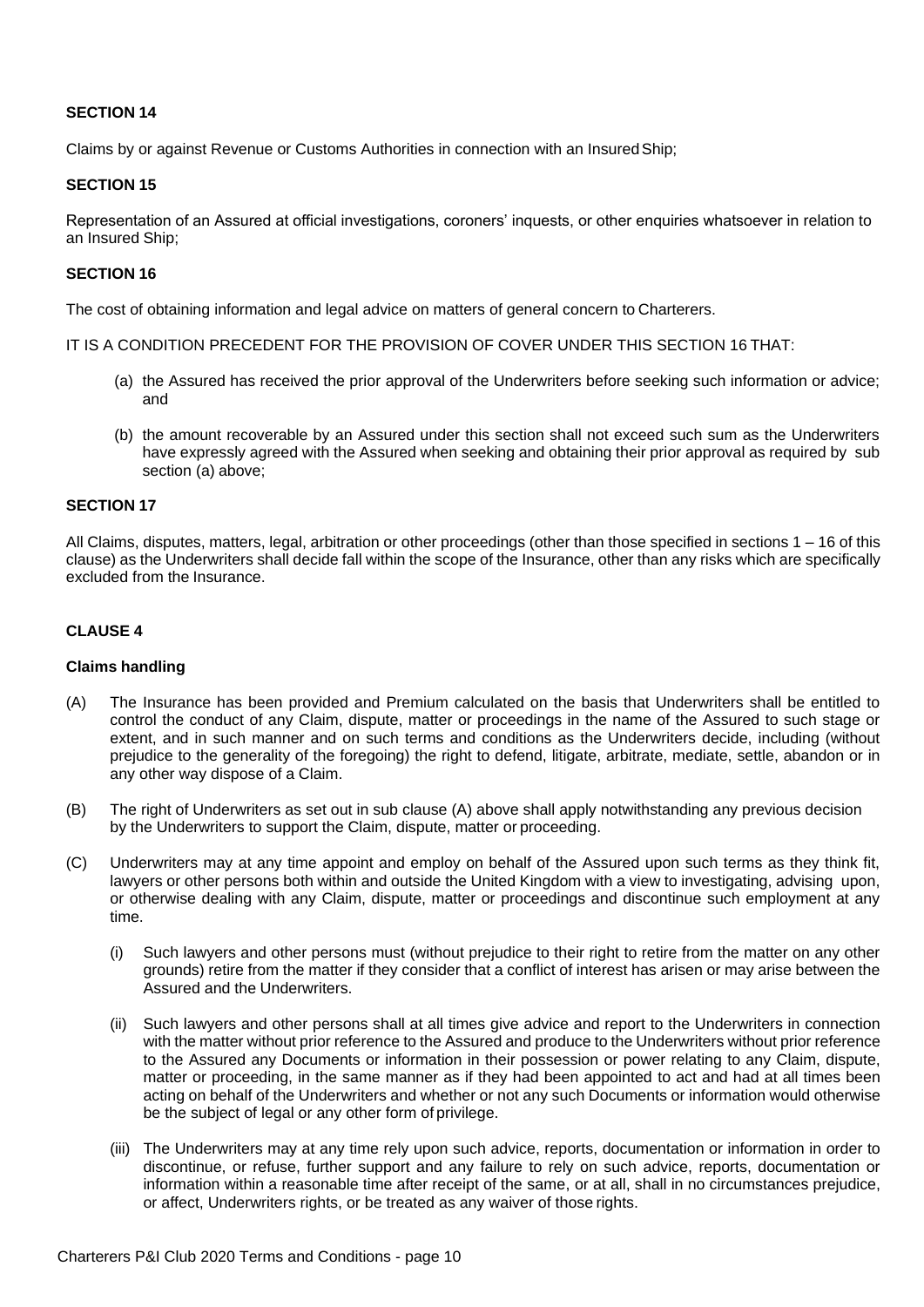- (D) Without prejudice to the generality of paragraphs (A) to (C) of this clause, the Underwriters shall be entitled to consider:
	- (i) whether an Assured has shown that he has reasonable grounds for taking steps to assert, or dispute, any Claim, dispute, matter or proceedings, or for taking, defending or being a party to or being represented at any proceedings;
	- (ii) whether in the particular circumstances of the Claim, dispute, matter or proceedings it appears appropriate to the Underwriters that the Assured should be supported;
	- (iii) whether to reimburse any Claim to an Assured in whole or in part.
- (E) Where Underwriters exercise their rights under sub-paragraphs (A) to (D) above and decide that it is not appropriate for an Assured to be supported in connection with any Claim, dispute, matter or proceedings having regard to the probable legal cost and expense likely to be incurred in such proceedings as compared with the amount in dispute, then the Underwriters may (in abandoning or otherwise dealing with the Claim) pay to the Assured the whole or any part of the Assured's Claim, as the Underwriters may think fit.
- (F) The Underwriters shall be entitled to withhold payment of any Claim until such time as all outstanding sums due from the Assured are fully paid and to exercise their right of set-off in accordance with clause 21(H) against Claims payments in respect of sums due.

## **Right of the Underwriters to recover costs from an Assured**

Underwriters shall be entitled to recover from an Assured as a first charge against any award or judgment in respect of costs, an amount equal to any amounts paid by them under this Insurance relating to the same Claim, matter, dispute or proceedings. In circumstances where the Assured resolves a Claim, matter, dispute or proceedings by way of a commercial settlement, then where the settlement payment specifically refers to a cost element, Underwriters' rights shall be as stated above. Where the settlement payment does not specifically refer to a cost element, Underwriters will be entitled to recover from the settlement amount the same percentage as the settlement amount bears to the full Claim amount in respect of any amounts paid by them under this Insurance relating to the same Claim, matter, dispute or proceedings.

## **CLAUSE 6**

## **Obligations of the Assured in respect of Claims**

- (A) An Assured must promptly notify the Underwriters of every casualty, Claim, dispute, matter or event which is liable to give rise to a Claim by him under the Insurance.
- (B) (i) An Assured must at all times promptly notify the Underwriters of any Documents, reports, evidence or other information relevant to any Claim, dispute, matter or event which has led or which is liable to lead to a Claim by the Assured under the Insurance, and which are in the possession or power of the Assured or his agents or otherwise within his knowledge.
	- (ii) When so requested by the Underwriters, an Assured shall promptly produce, or cause his agents promptly to produce to the Underwriters and/or allow the Underwriters or their agents (including any lawyer appointed by the Underwriters) to inspect, copy, or photograph all Documents of whatsoever nature which are or may be relevant to the Assured's Claim or intended Claim. The Underwriters shall further have the right to direct the Assured to preserve evidence (whether documentary or physical, including but not limited to samples, machinery or parts of equipment) until Underwriters determine that such preservation is no longer required. Any associated cost or expense shall be for the account of the Assured save where Underwriters agree to cover the same.
	- (iii) An Assured shall permit the Underwriters or its agents (including any lawyer appointed by the Underwriters) to interview any servant or agent or other person who may have been working for the Assured at the material time or at any time thereafter or whom the Underwriters may consider likely to have any direct or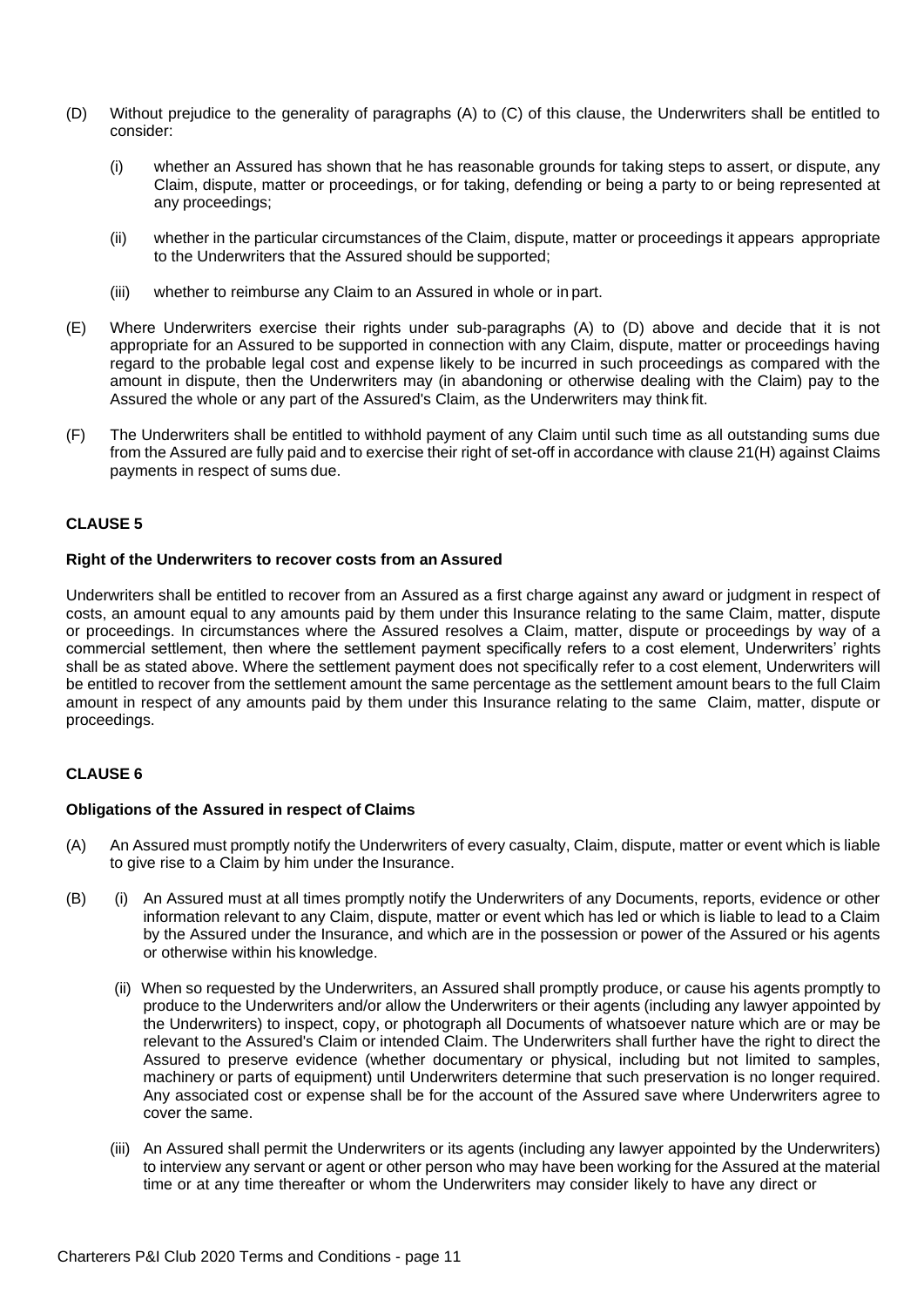indirect knowledge of the matter giving rise to the Assured's Claim under the Insurance, or who may have been under a duty at any time to report to the Assured in connection with the said matter.

- (C) An Assured shall not settle or admit liability for any Claim, dispute, matter or proceedings in connection with which the Underwriters may be liable under this Insurance without first obtaining the written consent of the Underwriters.
- (D) If an Assured wilfully or negligently withholds any relevant information, Document or evidence or knowingly conceals any relevant information, Document or evidence, or makes any false statement with a view to obtaining the support of the Underwriters in any matter, or if an Assured causes or knowingly permits any other person to act in such a way, the Assured shall become exposed to the sanction set out in (G) below.
- (E) The Assured shall on request by the Underwriters provide copies of any Documents in their control relating to compliance of the Insured Ship with such directions, provisions and/or requirements of SOLAS 1974 (and any amendments thereto) and the ISM Code.
- (F) The Assured must be in a position to demonstrate that they carried out adequate checks at the time of entering into the relevant contract to show the good commercial standing and reputation of the intended contractual counter party with no adverse credit history or non-compliance with contractual obligations, including the honouring of any arbitration award or judgment and that they had appropriate insurance cover for the intended venture.
- (G) Where an Assured is in breach of any of the obligations set out in sub-sections (A) (F) of this clause **THERE IS NO INSURANCE** and the Assured shall be liable to repay any amounts paid by the Underwriters in respect of Claims made in relation to the same Claim, dispute, matter or proceedings. The Assured shall not be entitled to any return of Premium.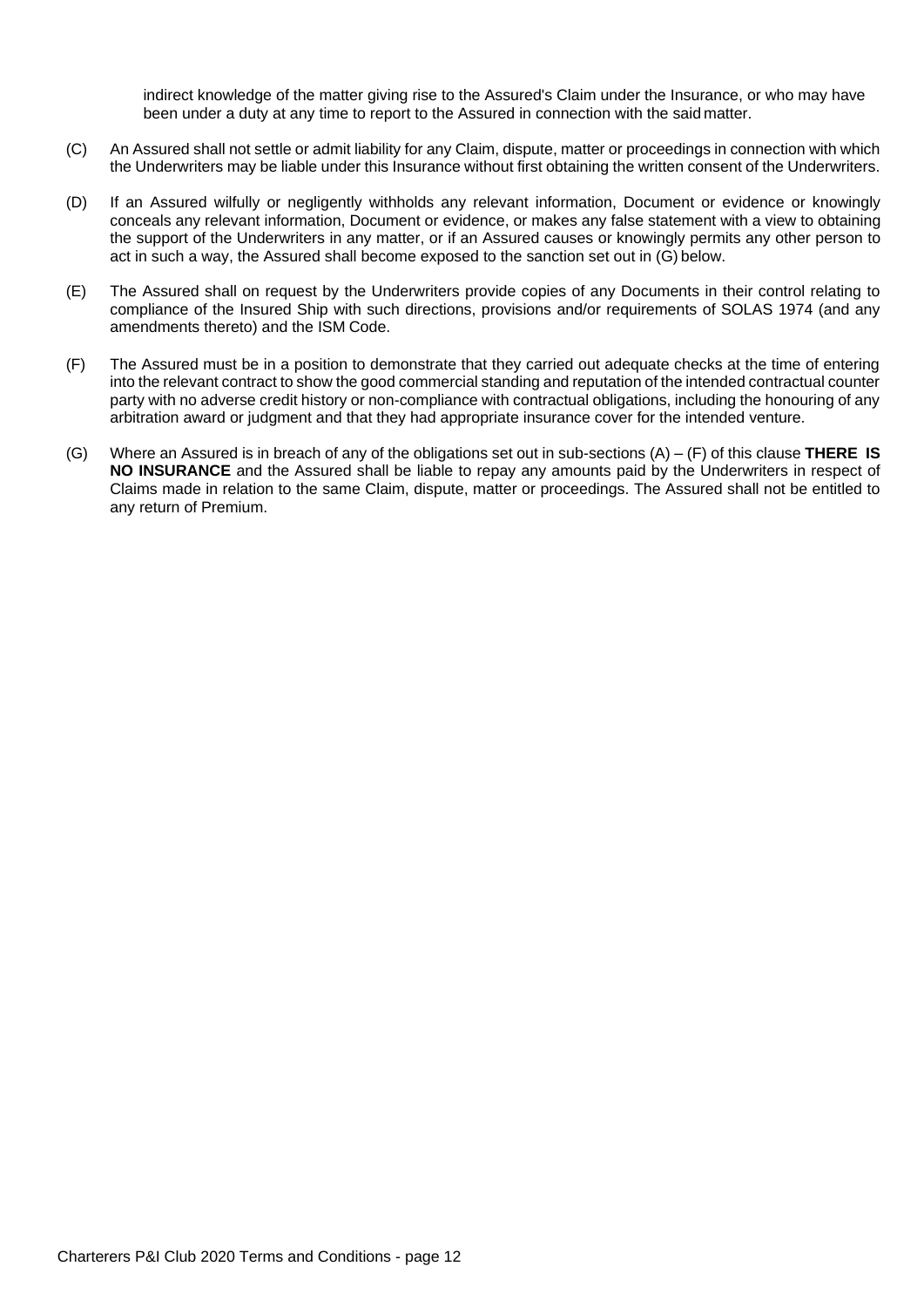# **CLASS 2 – LIABILITY**

## **CLAUSE 7**

## **Preliminary**

- (A) An Assured only has Insurance for liability for or in relation to loss and damage, cost or expense incurred by him which arises:
	- (i) in respect of the Assured's liability as:
		- (a) the Charterer of an Insured Ship; and/or
		- (b) the disponent owner of an Insured Ship; and/or
		- (c) the carrier of goods in an Insured Ship in this Class by or on behalf of the Assured,

and

- (ii) out of events occurring during the Policy Period; and
- (iii) in connection with an Insured Ship.
- (B) The risks covered as set out in clause 9 are limited by the restrictions set out in the remainder of these Terms and Conditions, including but not limited to Part II and the relevant Certificate of Insurance.

## **CLAUSE 8**

#### **Maximum Limit**

- (A) The maximum liability of the Underwriters under Class 2 in respect of each accident or occurrence and whether consisting of one or more Claims relating to an Insured Ship shall be limited to such sum as the Underwriters may from time to time determine (the "Maximum Sum") which shall never exceed USD 20,000,000 (twenty million United States dollars) or such other limit as may be agreed in writing by Underwriters and contained in the Certificate of Insurance.
- (B) Where during any Policy Period more than one Claim is made in respect of any one accident or occurrence, and the aggregate of such Claims (exceeding Deductibles) exceeds the Maximum Sum, the liability of the Underwriters for each individual Claim shall be such proportion of the Maximum Sum as that Claim bears to the aggregate of all such Claims.

#### **CLAUSE 9**

#### **Risks covered**

# **SECTION 1 Liability in respect of damage to an Insured Ship**

- (A) Liability
	- (i) to indemnify an owner or a disponent owner under the terms of the Charterparty in respect of the Insured Ship; or
	- (ii) to pay to an owner or a disponent owner damages or compensation (including detention and/or demurrage and/or hire);

which may arise out of physical loss or damage to an Insured Ship, which shall include loss or damage to hull, machinery, containers (if owned or leased by such owner or a disponent owner), equipment, stores, fuel, supplies, or other property (save for cargo which is dealt with separately under section 4 of this clause) of such owner, or disponent owner, on board such an Insured Ship.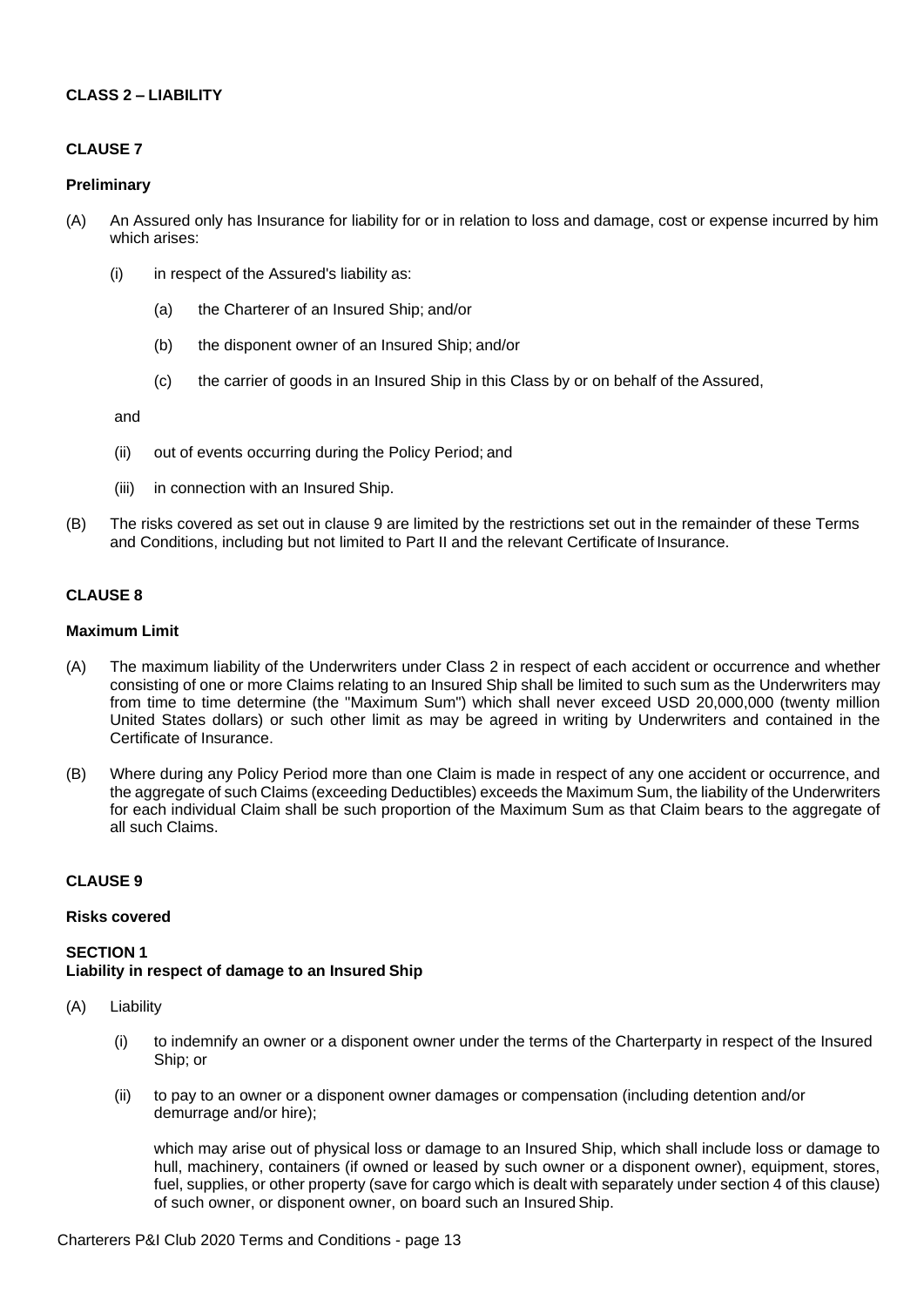(B) Liability to pay to an owner or a disponent owner damages or compensation, excluding detention and/or demurrage and/or hire, which may arise where such owner or a disponent owner has taken reasonable measures to determine whether there has been such physical loss or damage to an Insured Ship, but where it is found that in fact no such physical loss or damage has occurred.

## **SECTION 2**

#### **Injury, illness and loss of life**

Liability to pay damages or compensation for personal injury, illness or death of any person (other than persons engaged by the Assured under a contract of employment) and hospital, medical or funeral expenses incurred in relation to such injury, illness or death (save for any injury, illness or loss of life to a person on board a ship other than the Insured Ship following a collision which is dealt with separately under section 5 of this clause).

## **SECTION 3 Loss of or damage to property**

Liability to pay damages or compensation for or in relation to any loss of or damage to any property (including infringement of rights in connection with that property) whether on land or water and whether fixed or moveable which is not within the possession, custody or control of the Assured.

## **SECTION 4 Cargo liabilities**

(A) Sources of liability

Insurance for the liabilities and costs to the extent that such liabilities and costs relate to cargo intended to be, or being, or having been carried in an Insured Ship and which arise:

- (i) under the terms of a contract of carriage contained in or evidenced by a bill of lading, or waybill, issued in respect of goods shipped, or to be shipped on board an Insured Ship, or of a sub-Charterparty pursuant to which the Assured is obliged to pay damages or compensation to the owner of such goods and/or any shipper, consignee, or endorsee, or other person entitled to make a Claim in respect of the goods under such a contract of carriage or sub-Charterparty; or
- (ii) in relation to cargo carried by an Insured Ship in respect of which the Assured is liable to an owner of cargo, or other person entitled to make a Claim in respect of such cargo, otherwise than in contract; or
- (iii) under the terms of a Charterparty of an Insured Ship pursuant to which the Assured is obliged to indemnify, or to pay damages or compensation to the owner or disponent owner in respect of liabilities which that owner or disponent owner has incurred (and discharged) under or pursuant to a bill of lading and/or contract of carriage relating to the carriage of goods on an Insured Ship; or
- (iv) under the terms of any sub-Charterparty of an Insured Ship between the Assured (as disponent owner) and a sub-Charterer pursuant to which the Assured is obliged to indemnify, or pay damages or compensation to the sub-Charterer in respect of liabilities which that sub-Charterer has incurred (and discharged) under or pursuant to a bill of lading and/or contract of carriage relating to the carriage of goods on an Insured Ship.
- (B) Risks
	- (i) Loss, shortage, damage or delay

Liability for or in relation to loss, shortage, damage or delay arising out of any breach by the Assured, or by any person for whose acts, neglect or default he may be legally liable, of his obligations properly to load, handle, stow, carry, keep, care for, discharge or deliver the cargo or out of unseaworthiness or unfitness of the Insured Ship.

(ii) Disposing of damaged cargo

The additional costs (over and above those which would have been incurred if the cargo had not been damaged) for, or in relation to, necessarily discharging or disposing of damaged cargo, but only if and to the extent that the Assured has no recourse to recover such additional costs from any other party and the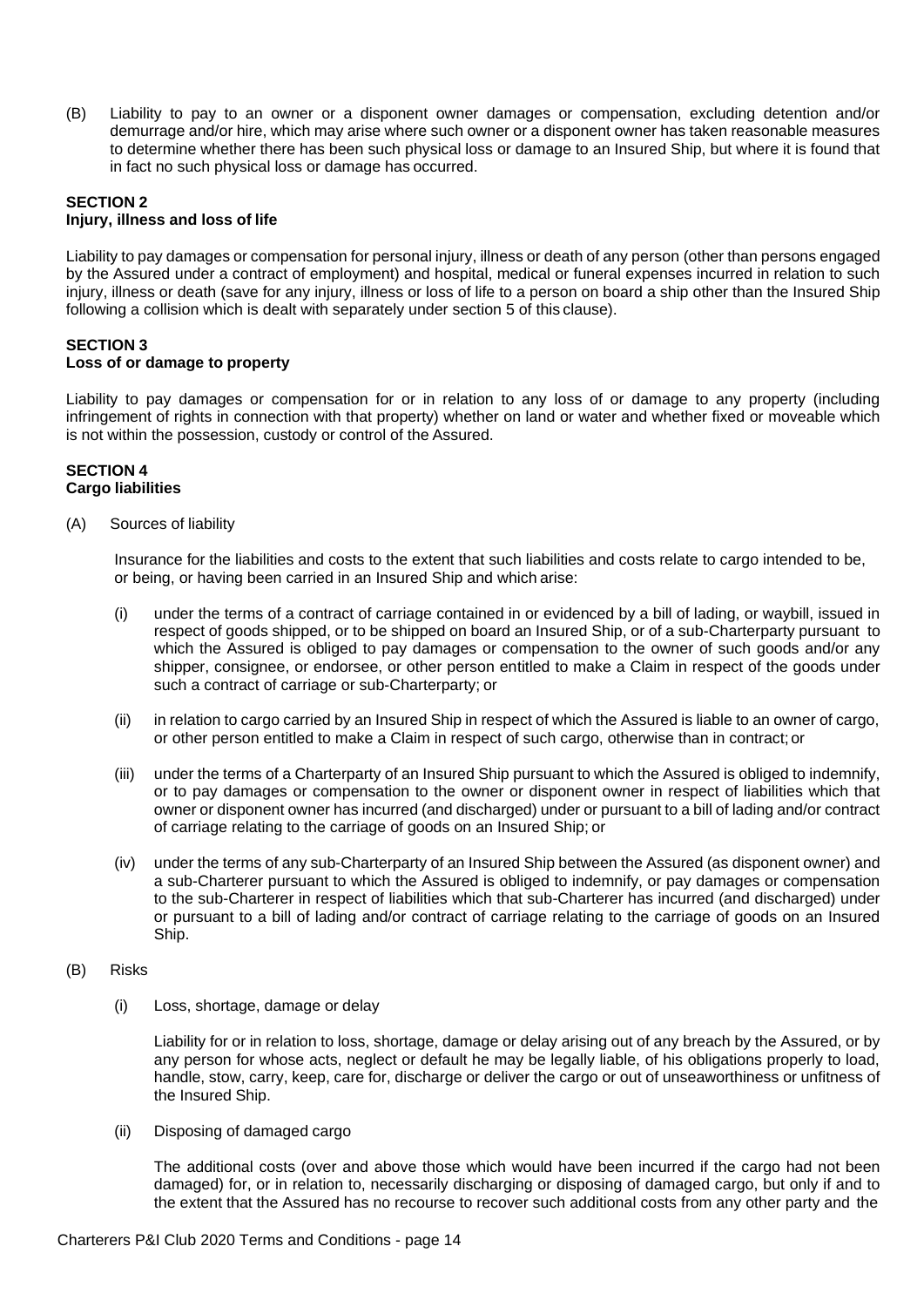Assured is legally liable for such additional costs on the basis that the damage has been caused by the direct negligence of the Assured subsequent to loading of the cargo onto the Insured Ship.

#### (C) Duration of Cover

(i) Period of Cover

An Assured shall only have Insurance in respect of liabilities or costs which arise from events which occur during the period from the time of shipment onto, until the time of discharge from, the InsuredShip.

- (ii) Combined Transport, Through Transport or Transhipment Bills of Lading
	- (a) Only where Underwriters have agreed in writing to provide such cover shall an Assured have Insurance against liability for or in relation to loss, shortage, damage or delay in respect of cargo which the Assured may incur under a Combined Transport, or Through Transport bill of lading, or other contract of carriage approved by the Underwriters in writing pursuant to which the Assured is entitled to perform the carriage partly by an Insured Ship and partly by another vessel and/or land and/or air transport, where the Assured is able to prove that the liability arose during the period covered within paragraph (C)(i) of this section and where if the Assured has entered such a contract as principal they have obtained from any subcontractor a form of subcontract and receipt approved by the Underwriters in writing.
	- (b) Cover as provided under sub-section (ii)(a) of this clause shall include cover against storage risks which are incidental to a transit, being liabilities incurred by the Assured pursuant to the contract of carriage in respect of events which occur during periods between discharging from and loading onto any means of transport, for a period of up to seven Days between any two transits where such storage is within the port area or otherwise in a secure storage area.
- (iii) Storage

Only where Underwriters have agreed in writing to provide such cover Insurance against storage risks which:

- (a) are not incidental to a transit, being liabilities incurred by the Assured pursuant to the contract of carriage in respect of events which occur prior to loading onto the first (or only) means of transport, or after discharge from the final (or only) means of transport; or
- (b) are incidental but may extend for more than seven Days between any two transits in any one place.
- (D) Paperless Trading

Only where Underwriters have agreed in writing to provide such cover an Assured shall have Insurance against liability for or in relation to loss, shortage, damage or delay in respect of cargo carried under and in relation to the Assured's participation in an Approved Paperless System which complies in full with the Paperless Trading Restrictions.

## **SECTION 5 Collision with other Ships**

Liability to pay damages to any other person other than persons engaged by the Assured under a contract of employment as a consequence of a collision between an Insured Ship and any other Ship.

## **SECTION 6 Approved indemnities and contracts**

Only where Underwriters have agreed in writing to provide such cover an Assured shall have Insurance against liability for loss of life, personal injury or illness, or for loss of or damage to property, arising under the terms of an indemnity or contract, given or made by or on behalf of the Assured, relating to facilities or services provided, or to be provided to, or in connection with, an Insured Ship or (in respect of liability for loss of life, personal injury or illness only) as a consequence of a casualty to an Insured Ship.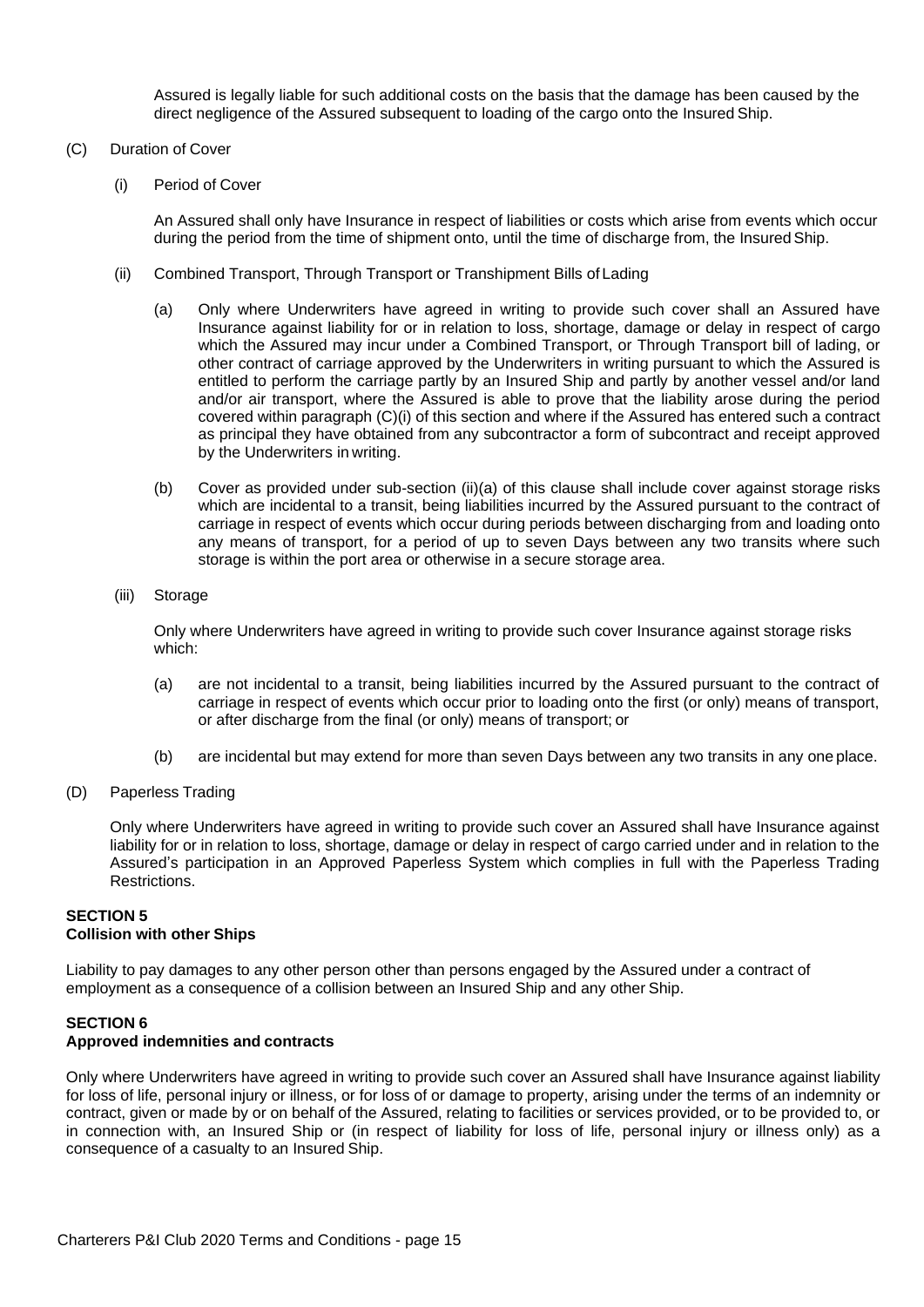## **SECTION 7 Wreck**

- (A) Liability for cost or expense, having first deducted the value of all stores and materials saved, as well as the wreck itself, relating to the actual or attempted raising, removal, destruction, lighting or marking of the wreck of an Insured Ship when such raising, removal, destruction, lighting or marking is compulsory by law, or the costs involved in such operations are legally recoverable from the Assured.
- (B) Liability incurred by an Assured as a result of the presence or involuntary shifting of the wreck of an Insured Ship, or as a result of his failure to remove, destroy, light or mark such wreck, including liability arising from the discharge or escape from such wreck of oil or any other substance.

## **SECTION 8 Quarantine expenses**

Liability to pay damages or compensation and/or additional expenses incurred by an Assured as a direct consequence of an outbreak of infectious disease on an Insured Ship, including quarantine and disinfection expenses and the net loss to the Assured (over and above such expenses as would have been incurred but for the outbreak) in respect of fuel, insurance, wages, stores, provisions and port charges.

## **SECTION 9 Towage contracts**

(A) Customary towage of an Insured Ship

Liability under the terms of a contract of towage of an Insured Ship save for the usual costs of such services.

(B) Towage of an Insured Ship (other than customary towage)

Only where Underwriters have agreed in writing to provide such cover liability (but not cost) under the terms of a contract for towage of an Insured Ship other than the customary towage.

(C) Towage by an Insured Ship

Only where Underwriters have agreed in writing to provide such cover liability (but not cost) under the terms of a contract for towage of another Ship or object by an Insured Ship.

## **SECTION 10 Pollution**

Liability, cost and expense set out in paragraphs (A) to (D) below when and to the extent that they are caused by, or incurred in consequence of the discharge or escape from an Insured Ship of oil or any other substance, or the threat of such discharge or escape:

- (A) Liability for loss, damage or contamination;
- (B) The cost and expense of any measures reasonably taken with the prior approval of the Underwriters for the purpose of avoiding or minimising pollution or any resulting loss or damage, together with any liability for loss of or damage to property caused by measures so taken;
- (C) The cost and expense of any measures reasonably taken with the prior approval of the Underwriters to prevent an imminent danger of the discharge or escape from the Insured Ship of oil or any substance which may cause pollution;
- (D) Liability, cost and expense incurred as a result of compliance with any order or direction given by any government or authority, for the purpose of preventing or reducing pollution or the risk of pollution, provided always that such liability, cost and expense is not recoverable under any otherinsurance.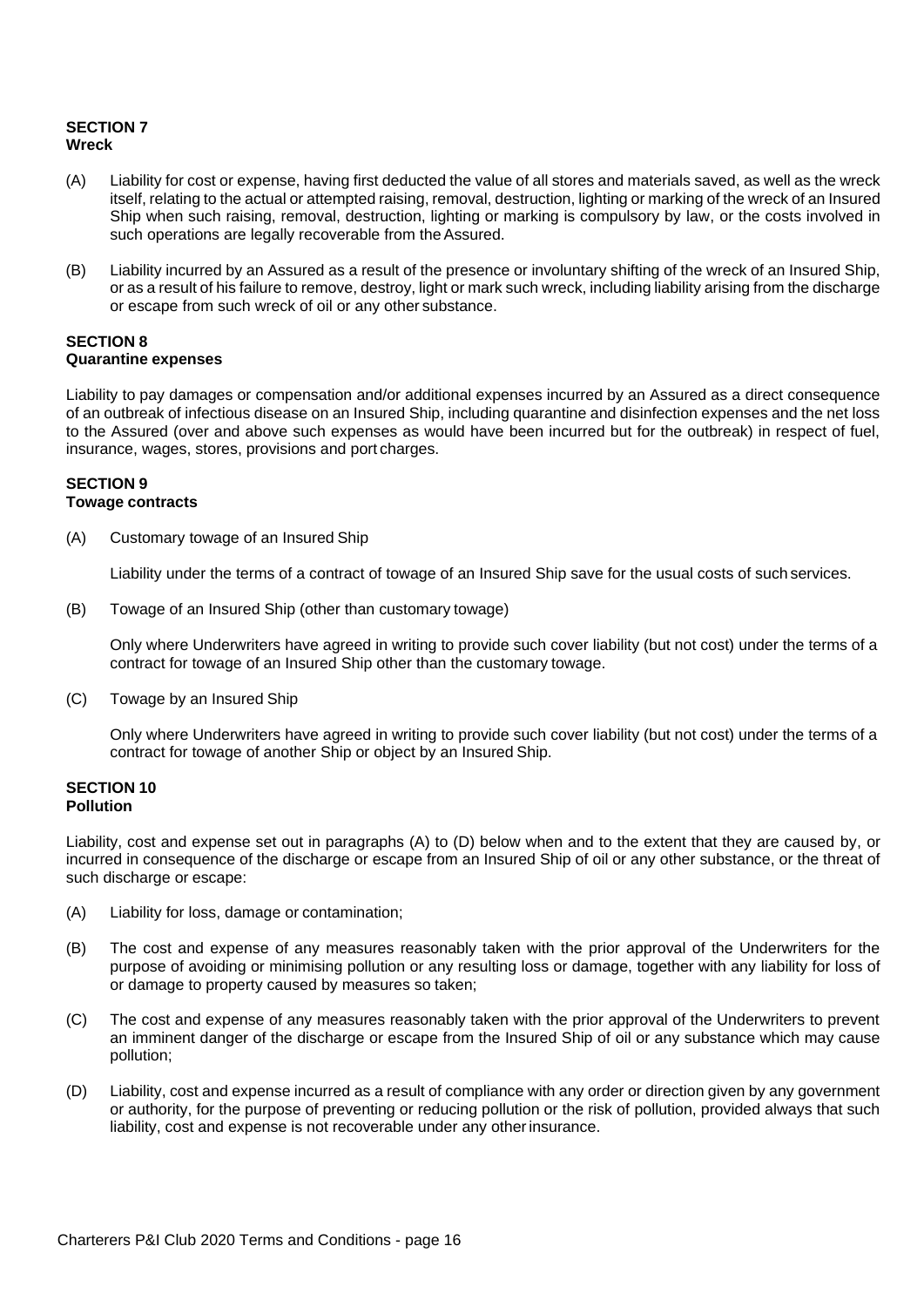## **SECTION 11 General average**

Liability for the Assured's proportion of general average, special charges, or salvage in respect of freight at risk and/or bunkers owned by the Assured.

## **SECTION 12 Sue and labour costs**

Liability for extraordinary cost and expense (other than cost and expense set out in section 13) reasonably incurred on or after the occurrence of any casualty, event or matter liable to give rise to a Claim under this Insurance and incurred solely for the purpose of avoiding or minimising any liability but only to the extent that such cost and expense has been incurred with the agreement of the Underwriters in writing.

## **SECTION 13 Fines**

Liability for Fines as set out in paragraphs (A) to (F) below when and to the extent that they are imposed in respect of an Insured Ship by any court, tribunal or authority and are imposed upon the Assured, or upon any person whom the Assured may be legally liable to reimburse, or reasonably reimburses with the approval of theUnderwriters:

- (A) For failure to maintain safe working conditions on or in relation to the Insured Ship;
- (B) For short or overlanding or overdelivery of cargo, or for failure to comply with regulations relating to declaration of goods, or to documentation of the Insured Ship or her cargo, but only if and insofar as the Assured also has Insurance under section 4 of this clause;
- (C) For smuggling or any infringement of any customs law or regulation relating to the construction, adaptation, alteration or fitment of the Insured Ship;
- (D) For contravention of any law or regulation relating to immigration;
- (E) In respect of pollution by oil or other substance, but only if and insofar as the Assured also has Insurance under section 10 of this clause;
- (F) For any act, neglect or default (other than those specified in (A) to (E) above) of any servant or agent of the Assured in the course of their duties in respect of the Insured Ship.

For the purposes of applying any Deductible relating to the risks in respect of which there is Insurance under section 4 or section 10 of this clause, the amount of any Claim under section 4 shall be added to the amount of any Claim under sub-paragraph (B) of this section, and the amount of any Claim under section 10 shall be added to the amount of any Claim under sub-paragraph (E) of this section.

## **SECTION 14 Stowaways**

Liability under a Charterparty to the owner or disponent owner for Fines and other expenses incurred by that owner or disponent owner as a consequence of stowaways being, or having been, on board an Insured Ship, provided that:

- (A) the owner or disponent owner itself incurred such Fines and expenses under legal liability; and
- (B) those Fines and expenses are not recoverable by the Assured from any third party.

IT IS A CONDITION PRECEDENT FOR THE PROVISION OF COVER UNDER THIS SECTION 14 THAT:

the relevant Charterparty contains either the Stowaways Clause for Time Charters as contained in the Baltic and International Maritime Council Special Circular No. 5, dated 21 July 1993 or Stowaways Clause for Time Charter Parties 2009 as contained in the Baltic and International Maritime Council Special Circular No. 1, dated January 2010, or some other provision which limits any liability to the same extent or lesser.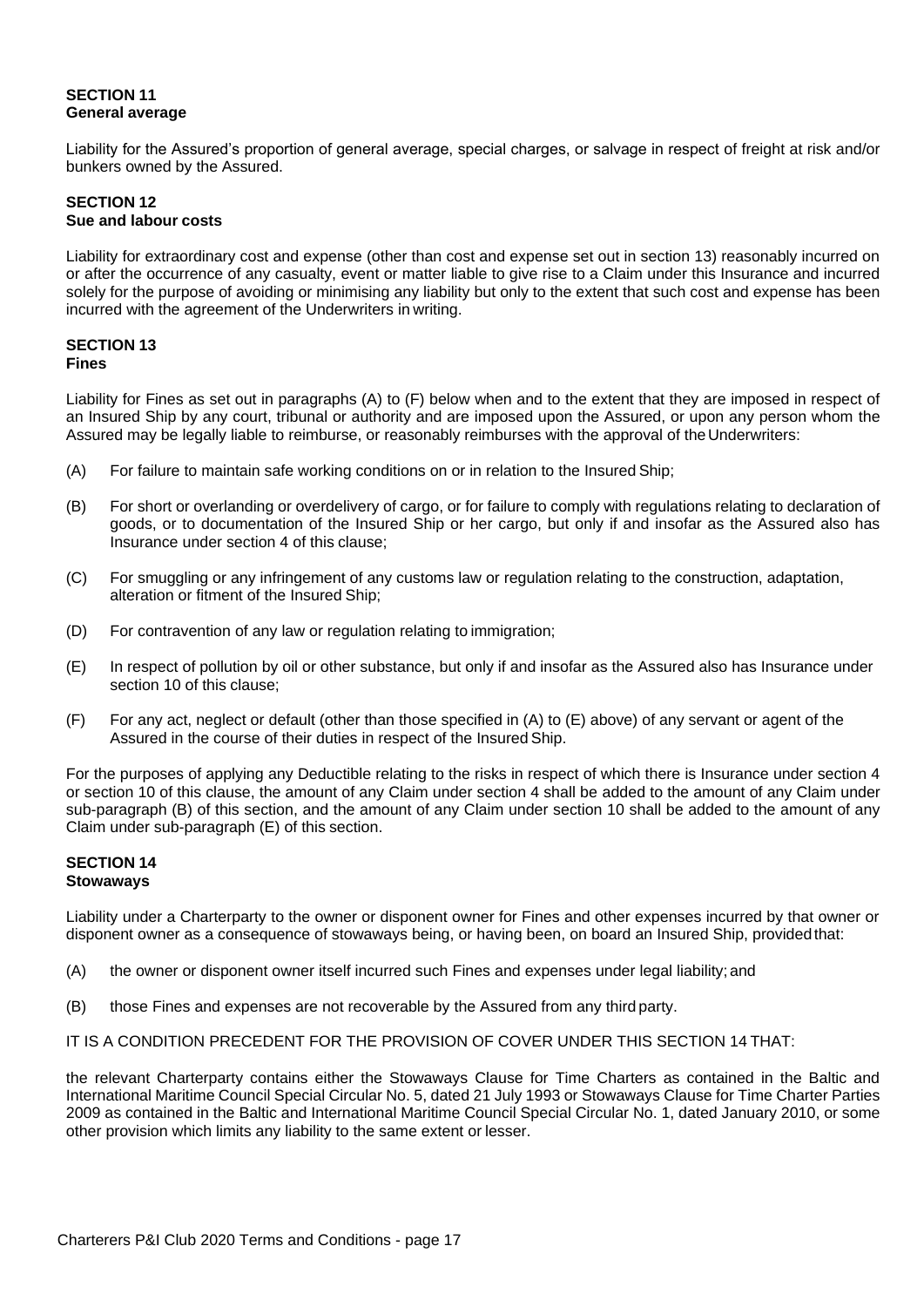# **SECTION 15 Enquiry expenses**

Cost and expense approved in advance by Underwriters incurred by an Assured in defending himself, or in protecting his interests, before a formal enquiry into the loss of, or into a casualty involving, an Insured Ship but only to the extent that such enquiry relates to a risk for which Insurance is provided in this Class.

## **SECTION 16 Legal cost and expense**

Legal cost and expense (including surveyors' costs and expenses and other costs and expenses associated with any investigation) approved in advance by Underwriters relating to any liability or alleged liability or expenditure against which the Assured has Insurance or, by reason of the Maximum Sum or a Deductible, has Insurance in part.

#### **SECTION 17 Expenses incidental to the chartering of Ships (Omnibus Clause)**

Liability, cost and expense incidental to the business of chartering Ships which in the opinion of the Underwriters fall within the scope of the Insurance.

# **SECTION 18**

# **Expenses incurred by direction of the Underwriters**

Liability, cost and expense which an Assured may be required to incur by special direction of the Underwriters incases in which the Underwriters decide that it is in the interest of the Underwriters that the direction begiven.

# **CLAUSE 10**

## **Special cover**

The Underwriters may issue a Certificate of Insurance on terms which cover an Assured against any special or additional risks not set out in clause 9. The nature and extent of the risks and the terms of the cover, including but not limited to any Maximum Sum, additional Premium and/or Deductible shall be as agreed in writing between the Underwriters and the Assured.

## **CLAUSE 11**

## **Claims handling**

- (A) The Insurance has been provided and the Premium calculated on the basis that Underwriters shall be entitled to control the conduct of any Claim, or legal, or other proceedings in the name of the Assured relating to any liability, loss or damage in respect of which the Assured has Insurance in whole or in part to such stage or extent and in such manner and on such terms and conditions as the Underwriters decide, including (without prejudice to the generality of the foregoing) the right to defend, litigate, arbitrate, mediate, settle, abandon or in any other way dispose of a Claim.
- (B) If the Assured does not comply with the Underwriters' right to control or direct the conduct of any Claim or legal or other proceedings as set out in paragraph (A) of this clause or does not settle, compromise or dispose of a Claim or of proceedings after being required to do so by the Underwriters in accordance with paragraph (A) of this clause, any eventual recovery by the Assured from the Underwriters under the Insurance shall be limited to the amount he would have recovered if he had acted as required by the Underwriters.
- (C) Underwriters may at any and all times appoint and employ on behalf of the Assured, upon such terms as the Underwriters may think fit, lawyers, surveyors and other persons both within and outside the United Kingdom with a view to investigating or advising upon or otherwise dealing with any Claim or legal or other proceedings and discontinue such employment at any time.
	- (i) Such lawyers and other persons must (without prejudice to their right to retire from the matter on any other grounds) retire from the matter if they consider that a conflict of interest has arisen or may arise between the Assured and the Underwriters.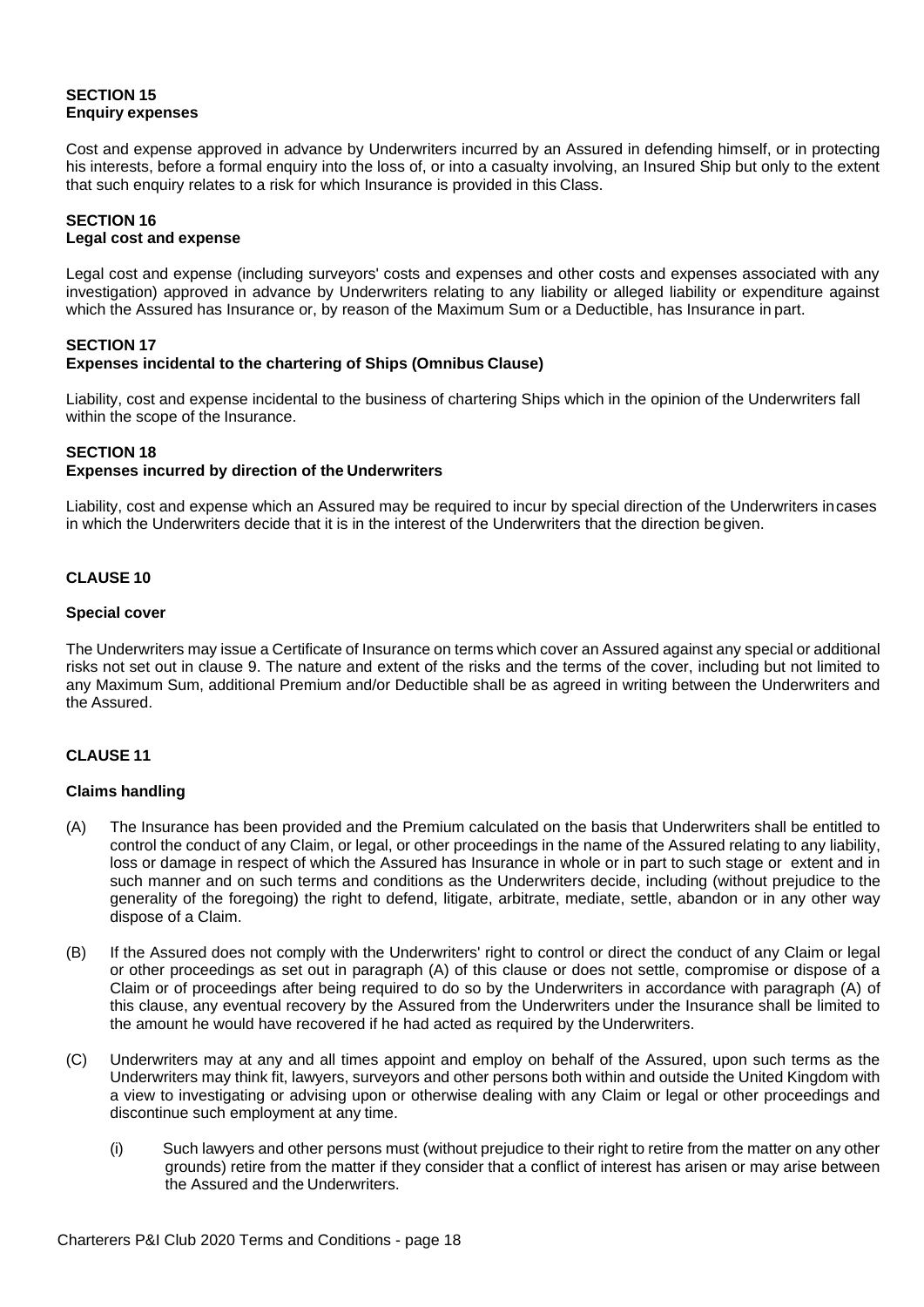- (ii) Such lawyers and other persons shall at all times give advice and report to the Underwriters in connection with the matter without prior reference to the Assured and produce to the Underwriters without prior reference to the Assured any Documents or information in their possession or power relating to any Claim, dispute, matter or proceedings, in the same manner as if they had been appointed to act and had at all times been acting on behalf of the Underwriters and whether or not any such Documents or information would otherwise be the subject of legal or any other form of privilege.
- (iii) The Underwriters may at any time rely upon such advice, reports, documentation or information in order to discontinue, or refuse further support and any failure to rely on such advice, reports, documentation or information within a reasonable time after receipt of the same, or at all, shall in no circumstances prejudice or affect Underwriters' rights or be treated as any waiver of those rights.
- (D) The Underwriters shall be entitled to withhold payment of any Claim until such time as all outstanding sums due from the Assured are fully paid and to exercise their right of set-off in accordance with clause 21(H) against Claims payments in respect of sums due.
- (E) In no circumstances whatsoever will the Underwriters provide cash deposits or be obliged to provide bail or other security. Neither does the Insurance cover any cost or expense incurred by the Assured in arranging for, placing, or maintaining bail or other security. The Underwriters may, however, should they otherwise agree with the Assured, provide bail or other security in respect of a Claim, in such form and on such conditions (including but not limited to the provision of counter security by the Assured) as the Underwriters may determine. The provision of any such bail or security shall not constitute an admission of liability by the Underwriters in respect of any Claim which the Assured may seek to make under the Insurance and shall always be subject to the rights of reimbursement and recourse set out under clause 21(l).

## **Obligations of the Assured in respect of Claims**

- (A) An Assured must promptly notify the Underwriters of every casualty, event or Claim upon him which is liable to give rise to a Claim by him under the Insurance (including Claims by him under any special cover agreed with the Underwriters under clause 10).
- (B) An Assured must promptly notify the Underwriters of every event or matter which is liable to cause the Assured to incur liabilities, costs or expenses for which he may have Insurance (including any liabilities, costs or expenses which are the subject of any special cover agreed with the Underwriters under clause 10).
- (C) An Assured must promptly notify the Underwriters of every survey or opportunity for survey in connection with a matter referred to under sub-paragraphs (A) or (B). The Underwriters shall be entitled to send one or more representatives to attend such a survey.
- (D) (i) An Assured must at all times promptly notify the Underwriters of the existence of any Documents, reports or other information relevant to a casualty, event or other matter referred to under sub-paragraphs (A) or (B) which are in the possession, custody or power of the Assured or his agents or otherwise exist to the knowledge of the Assured.
	- (ii) When so requested by the Underwriters, an Assured shall promptly produce to the Underwriters and/or allow the Underwriters or their agents to inspect, copy or photograph all Documents of whatsoever nature which are or may be relevant to the Assured's Claim or intended Claim (including, without prejudice to the generality of the foregoing, vouchers, survey reports and general average adjustments). The Underwriters shall further have the right to direct the Assured to preserve evidence (whether documentary or physical, including but not limited to samples, machinery or parts of equipment) until Underwriters determine that such preservation is no longer required. Any associated cost or expense shall be for the account of the Assured save where Underwriters agree to cover the same.
	- (iii) The Underwriters may at any time require to be satisfied as to the spaces, plant, and apparatus used and the instructions given for the carriage of cargo in insulated or refrigerated chambers or containers and the terms of the contract of carriage under which such cargo is to be carried. Immediately upon Underwriters request the Assured shall supply all relevant information to the Underwriters. If the Underwriters are not satisfied with the information provided Underwriters shall be entitled to serve the Assured with a notice suspending the Insurance relating to the carriage of cargo in such spaces.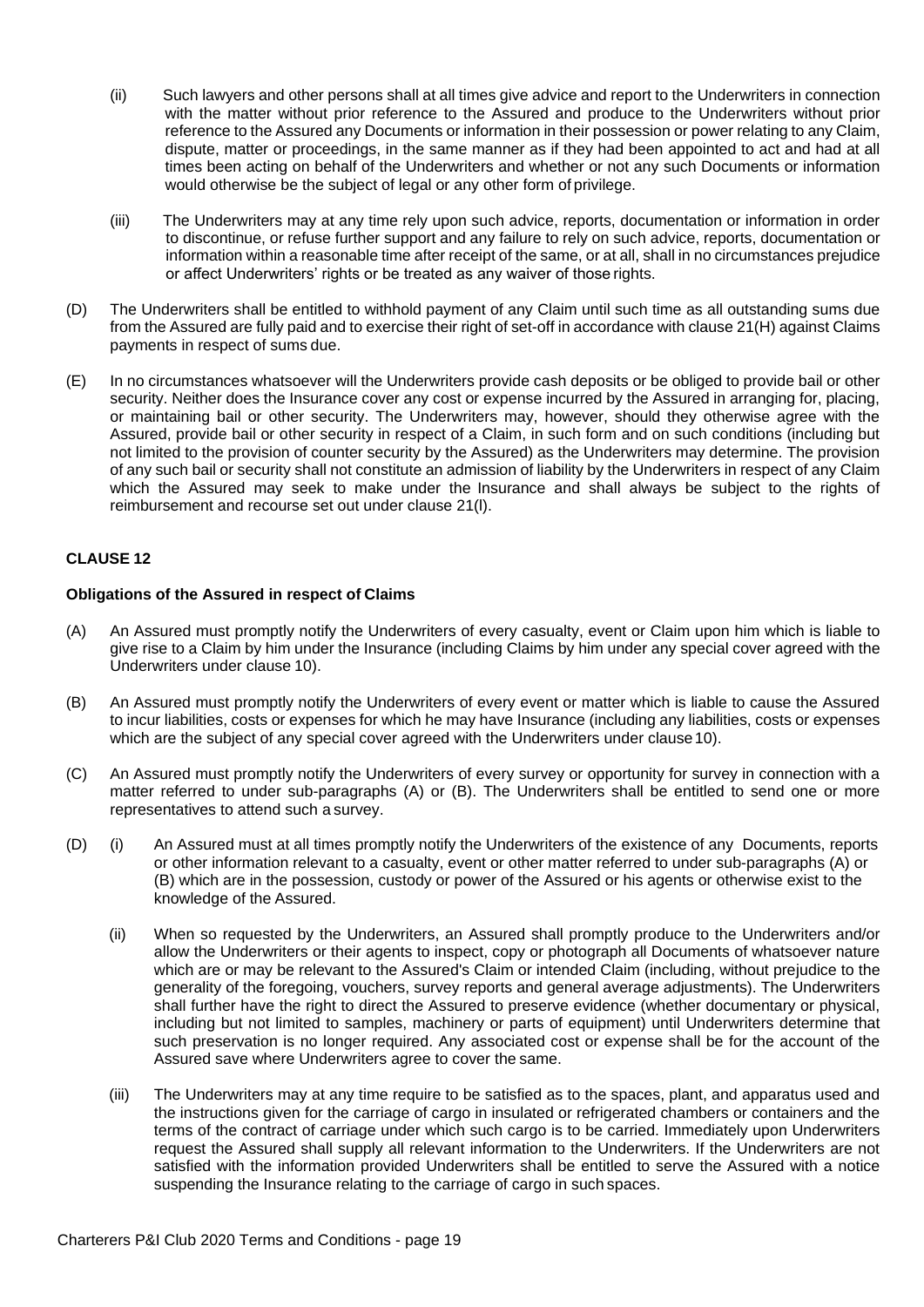- (iv) An Assured shall permit the Underwriters or their agents (including any lawyer appointed by the Underwriters) to interview any servant or agent or other person who may have been working for the Assured at the material time or at any time thereafter or whom the Underwriters may consider likely to have any direct or indirect knowledge of the matter giving rise to the Assured's Claim under the Insurance, or who may have been under a duty at any time to report to the Assured in connection with the said matter.
- (E) The Assured shall on request by the Underwriters provide copies of any Documents in their control relating to compliance of the Insured Ship with such directions, provisions and/or requirements of SOLAS 1974 (and any amendments thereto) and the ISM Code.
- (F) If an Assured wilfully or negligently withholds any relevant information, Document or evidence or knowingly conceals any relevant information, Document or evidence or makes any false statement with a view to obtaining the support of the Underwriters in any matter, or if an Assured causes or knowingly permits any other person to act in such a way, the Assured shall become exposed to the sanction set out in (J) below.
- (G) The Assured shall on request by the Underwriters provide copies of any Documents in their control relating to compliance of the Insured Ship with any directions, provisions or other requirements of this Insurance.
- (H) Upon the occurrence of any casualty, event or matter liable to give rise to a Claim by an Assured upon the Underwriters (including a Claim under any special cover granted under clause 10), it shall be the duty of the Assured and his agents to take and to continue to take all such steps as may be reasonable for the purpose of averting or minimising any expense or liability in respect of which he may have Insurance.
- (I) The Assured must be in a position to demonstrate that they carried out adequate checks at the time of entering into the relevant contract to show the good commercial standing and reputation of the intended contractual counter party with no adverse credit history or non-compliance with contractual obligations, including the honouring of any arbitration award or judgment and that they had appropriate insurance cover for the intended venture.
- (J) Where an Assured is in breach of any of the obligations set out in sub-paragraphs (A) (I) of this clause **THERE IS NO INSURANCE** and the Assured shall be liable to repay any amounts paid by the Underwriters in respect of Claims made in relation to the same Claim, dispute, matter or proceedings. The Assured shall not be entitled to any return of Premium.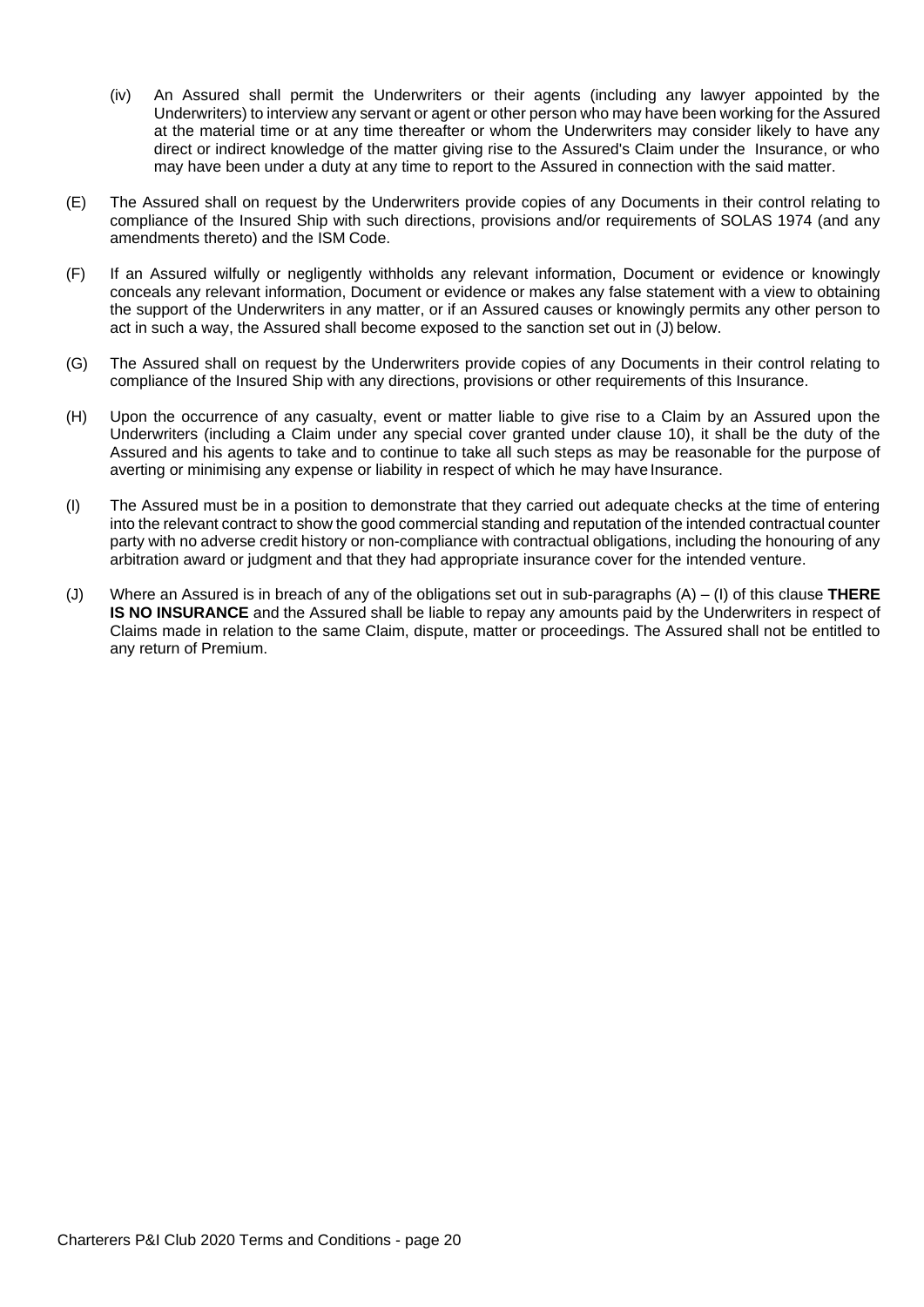# **PART II – LIMITATION OF COVER**

## **Clause 13**

## **LIMITATION OF COVER**

This Part II and clause 13 set out the limitations on Cover for both Class 1 and Class 2 so that for each of the headed sub-paragraphs (1) – (32) THERE IS **NO INSURANCE** FOR LIABILITY, COST AND/OR EXPENSE OF WHATSOEVER NATURE arising out of, or which is directly or indirectly caused by, or in any way contributed to, by or in consequence upon any of the following:

## **(1) Double Insurance**

Amounts recoverable under any other insurance or which would have been so recoverable:

- (i) apart from any terms in such other insurance excluding or limiting liability on the grounds of double insurance; and
- (ii) if the Ship had not been an Insured Ship.

## **(2) Financial Claims**

Claims regarding the recovery or loss of hire, demurrage or damages for detention in respect of Claims made under Class 1.

## **(3) Contraband, blockade running, unlawful trade, imprudent or hazardous operations**

Claims concerning an Insured Ship carrying contraband, blockade running or being employed in an unlawful trade or if the Underwriters, having regard to all the circumstances, shall be of the opinion that the carriage, trade or voyage was imprudent, unsafe, unduly hazardous or improper.

#### **(4) Associated Persons**

Claims, disputes or other matters which arise between the Assured and an Associated Person.

## **(5) Owned or Leased Property**

Claims for, or in respect of any property which is owned or leased by the Assured or by any company associated with or under the same management as the Assured.

## **(6) Injury, Illness and Loss of Life**

Claims in respect of injury, illness and loss of life involving:

- (i) Any person engaged under a contract of employment by the Assured;
- (ii) Any injury, illness or loss of life which does not result from a negligent act or omission;
- (iii) Any injury, illness or loss of life which takes place otherwise than on board an Insured Ship, or in relation to handling cargo carried on board an Insured Ship, from the time of receipt of such cargo from the shipper or pre-carrier at the port of shipment until delivery of such cargo to the consignee or onward carrier at the port of discharge;
- (iv) Any liability which arises under the terms of any contract or indemnity and would not have arisen but for those terms (unless separately recoverable under and in accordance with section 6 of clause 9 of Class 2 of these Terms and Conditions).

## **(7) Specific contract or indemnity**

Claims which arise under the terms of any contract or indemnity and would not have arisen but for those terms (unless separately recoverable under and in accordance with section 6 of clause 9 of Class 2 of these Terms and Conditions).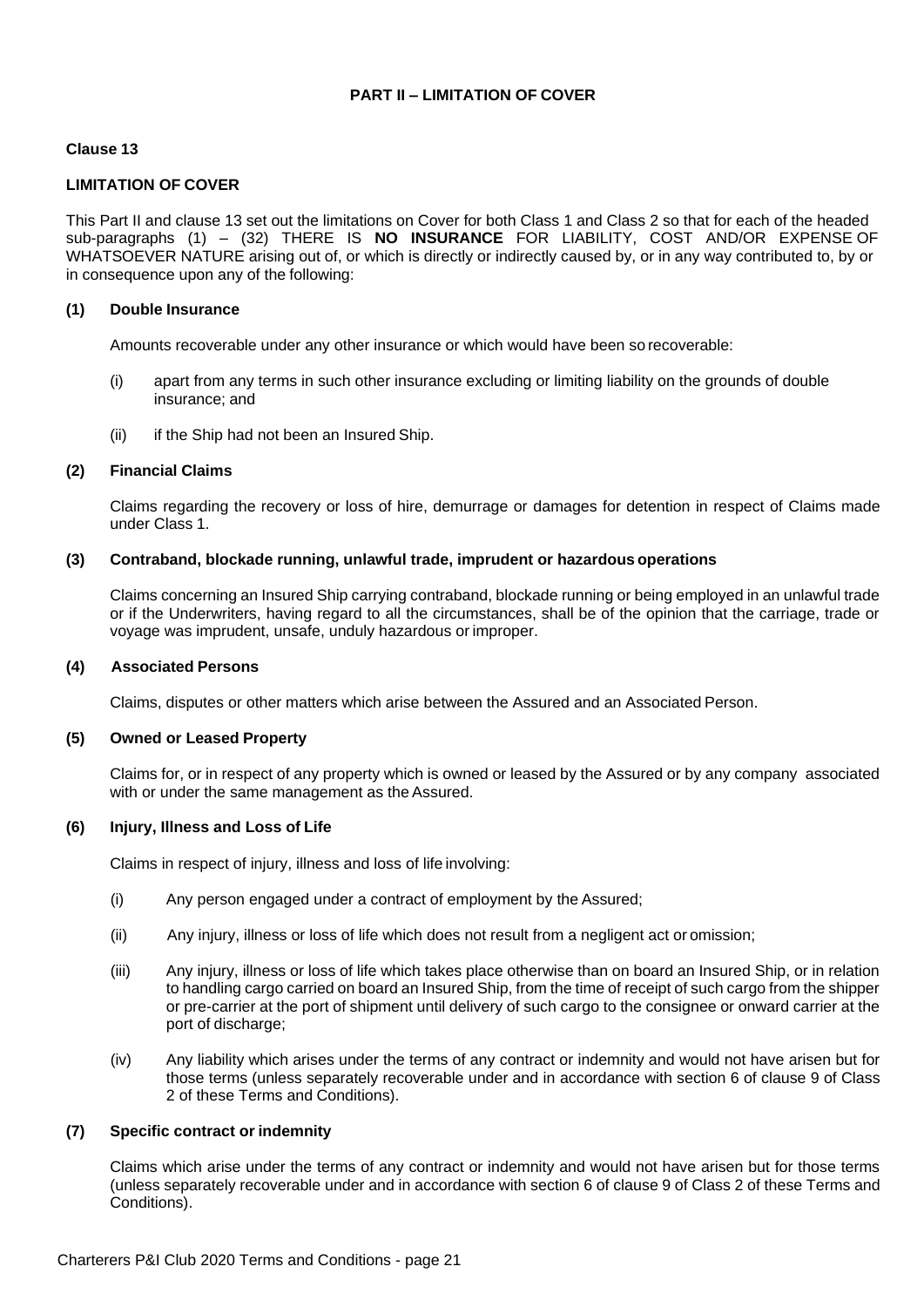## **(8) Combined and Through Transport**

Claims in respect of loss and/or damage suffered or legal liability incurred other than between the time of receipt for shipment and completion of delivery at final destination.

## **(9) Cargo**

(i) Bills of Lading

Claims concerning:

- (a) Delivery of cargo without production of the relevant bill of lading or other document of title;
- (b) The issue of an ante-dated or post-dated bill of lading or waybill;
- (c) The issue of a bill of lading or waybill which does not correctly state and truly reflect the quantity and/or condition and/or description of the cargo at the time of shipment in the Insured Ship and which bill of lading or waybill the Assured or his agent knew was incorrect in those respects, but only insofar as the said liabilities, costs or expenses arise as a direct consequence of the failure to issue correct bills of lading or waybills;
- (d) Either the failure to arrive or late arrival of the Insured Ship at a port of loading, or the failure to load a particular cargo or cargoes in an Insured Ship, or the failure to carry a particular cargo or cargoes to the nominated discharge port;
- (e) Discharge of cargo at a port or place other than that stipulated in the contract of carriage;
- (f) Delivery of cargo to a party other than that named in the waybill, or delivery other than that required by such waybill;
- (g) Necessary discharge of cargo due to its pre-shipment state or condition;
- (h) The issue of a bill of lading or waybill by the Assured other than one which is on either the owners own form and identifies the owners as carriers, or some other general form and identifies the owners as carriers.
- (ii) On-Carriage

Claims regarding the on-carrying of cargo to a contractual port or destination from any intermediate port where the cargo may have been off-loaded from an Insured Ship, or in respect of storage charges or other charges at any such intermediate port.

(iii) Deviation

Claims in respect of any deviation, including the unauthorised carriage of cargo on deck, or if as a result of such deviation the Assured is not entitled to rely on any defences or rights of limitation which would otherwise have been available to him to reduce or eliminate his liability.

(iv) Standard Terms of Carriage

Claims concerning any liabilities which would not have been incurred or sums which would not have been payable by the Assured if the Assured had been entitled to rely on all defences and rights of limitation provided for in the Hague-Visby Rules; provided that where the Hamburg Rules are compulsorily applicable, by operation of law, to a contract of carriage under which the Assured incurs liability, then in that case (and in that case only), the Hamburg Rules will provide the basis of the limitation under this subprovision.

(v) Inter-Club New York Produce Exchange Agreement

Claims concerning any liabilities under a Charterparty based on the New York Produce Exchange Form which would not have been incurred or sums which would not have been payable by the Assured if the relevant Charterparty had incorporated the terms of the Inter-Club New York Produce Exchange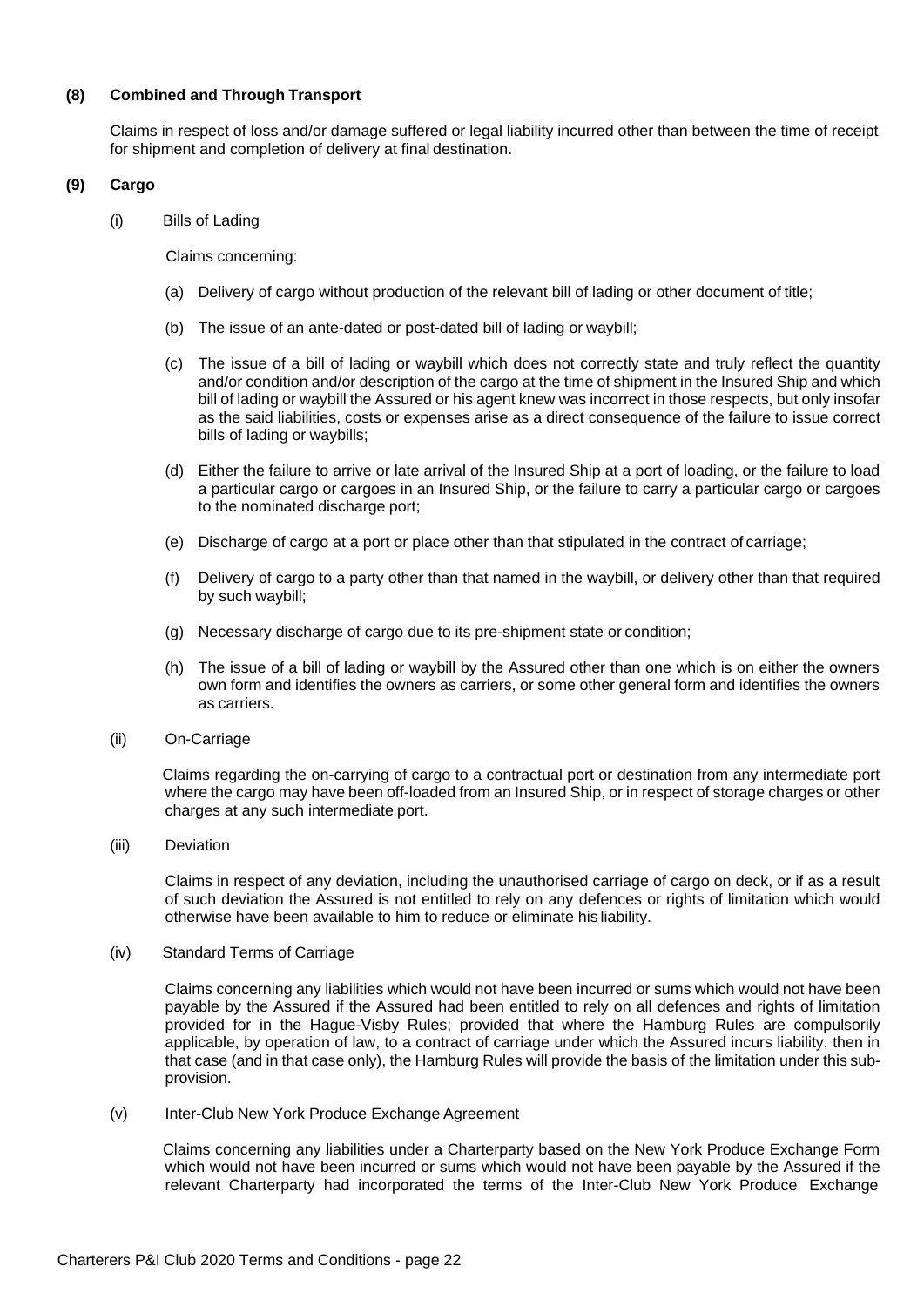Agreement 1996 or the Inter-Club New York Produce Exchange Agreement 1996 (as amended September 2011).

(vi) Rare and Valuable Cargo

Claims concerning any Claim relating to the carriage of specie, bullion, precious or rare metals or stones, plate, jewellery, or any other objects of a rare or precious nature, bank notes, or other form of currency, bonds or other negotiable instruments.

(vii) Perishable cargo in insulated spaces

Claims concerning any loss of or damage to perishable cargo stored in reefer containers or refrigerated, or insulated spaces where the carriage of such cargo began after the Assured was served with a notice by Underwriters requesting any information concerning such reefer containers or refrigerated, or insulated spaces and/or the terms of any applicable contract of carriage, unless the Assured have responded and Underwriters have confirmed that they are satisfied that their enquiry has been fully addressed.

(viii) Ad Valorem Bills of Lading or Waybills

Claims concerning any payments of amounts exceeding USD 2,500 (two thousand five hundred United States dollars) per unit, piece or package in respect of shipment of goods carried under an ad valorem bill of lading or waybill in which the value per unit, piece or package has been stated to be in excess of USD 2,500 (two thousand five hundred United States dollars).

## **(10) Wreck**

Claims in respect of:

- (i) The Insured Ship becoming a wreck other than during the Policy Period;
- (ii) Any such liability, cost or expense which arises subsequent to any termination of this Insurance save for a termination under clause 22 (B) of Part III of these Terms and Conditions;
- (iii) Transfer of the Assured's interest in the wreck otherwise than by abandonment, prior to the raising, removal, destruction, lighting or marking of the wreck, or prior to the incident giving rise to the liability for the wreck;
- (iv) Any such liability, cost or expense arising more than seven years after the Insured Ship became a wreck.

#### **(11) Contractual towage**

Claims in relation to the towage costs involved in the Insured Ship entering or leaving port, or manoeuvring within the port during the ordinary course of trading, or cost or expense incurred where Ships are habitually towed or pushed in the ordinary course of trading from port to port or from place toplace.

#### **(12) Pollution and carriage of oil cargo**

Claims in respect of:

- (i) the Assured's ownership of or rights in a cargo of oil;
- (ii) liabilities, costs or expenses which arise in respect of bulk oil cargo tanker voyages within the Exclusive Economic Zone of the United States of America as defined in the United States Oil Pollution Act 1990 arising out of incidents to which the United States Oil Pollution Act 1990 and/or any other similar state legislation is applicable.

Any Certificate of Insurance issued pursuant to these Terms and Conditions shall not be deemed to be evidence of financial responsibility under the Oil Pollution Act 1990 or any similar federal or state laws and may not be shown or tendered to the United States Coast Guard or any federal or state agency as evidence of financial responsibility or evidence of insurance. The Underwriters do not consent to be a guarantor.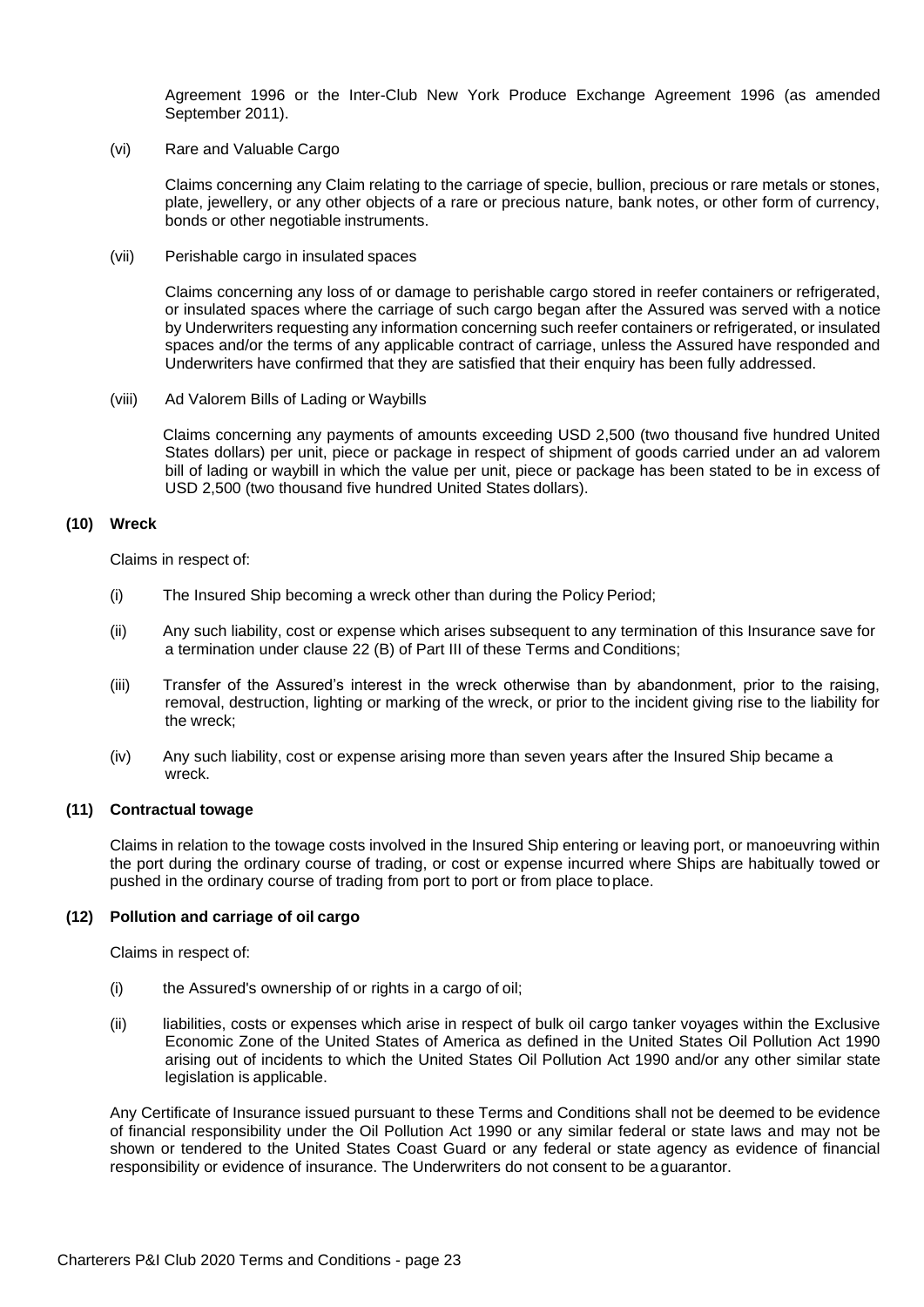## **(13) Fines**

Claims in respect of Fines or financial charges or penalties of whatever nature which concern:

- (i) the overloading of an Insured Ship;
- (ii) the entry of an Insured Ship into Prohibited Waters;
- (iii) the disregarding of routing regulations;
- (iv) illegal fishing;
- (v) any act or default of which the Assured knew or should have known, or for which the Assured was otherwise personally responsible, including but not limited to circumstances where the Assured incurs a Fine as a result of their engaging in a positive course of action or taking a commercial decision.

#### **(14) War Risks**

Claims concerning:

- (i) War, civil war, revolution, rebellion, insurrection or civil strife arising therefrom, or any hostile act by or against a belligerent power or any act of terrorism;
- (ii) Capture, seizure, arrest, restraint or detainment (barratry and piracy excepted), and the consequences thereof or any attempt thereat;
- (iii) Mines, torpedoes, bombs, rockets, shells, explosives or other similar weapons of war (save for those liabilities, costs or expenses which arise solely by reason of the transport of any such weapons whether on board the Insured Ship or not). Provided always that this exclusion shall not apply to the use of such weapons, whether as a result of government order or with the agreement of the Underwriters where the reason for such use is the mitigation of liabilities, costs or expenses which would otherwise fall within the Insurance.

#### PROVIDED ALWAYS that:

- (a) In the event of any dispute as to whether or not any act constitutes an act of terrorism, the decision of the Underwriters shall be final.
- (b) Nothing in this paragraph shall operate to exclude a Claim for a Fine which would otherwise be recoverable under section 13 of clause 9 of Class 2 of these Terms and Conditions.

#### **(15) Radioactive Contamination, Chemical, Biological, Bio-chemical and ElectromagneticWeapons**

Claims concerning:

- (a) ionising radiations from or contamination by radioactivity from any nuclear fuel or from any nuclear waste or from the combustion of nuclear fuel;
- (b) the radioactive, toxic, explosive or other hazardous or contaminating properties of any nuclear installation, reactor or other nuclear assembly or nuclear component thereof;
- (c) any weapon or device employing atomic or nuclear fission and/or fusion or other like reaction or radioactive force or matter;
- (d) the radioactive, toxic, explosive or other hazardous or contaminating properties of any radioactive matter. The exclusion in this sub-clause does not extend to radioactive isotopes, other than nuclear fuel, when such isotopes are being prepared, carried, stored, or used for commercial, agricultural, medical, scientific or other similar peaceful purposes;
- (e) any chemical, biological, bio-chemical, or electromagnetic weapon.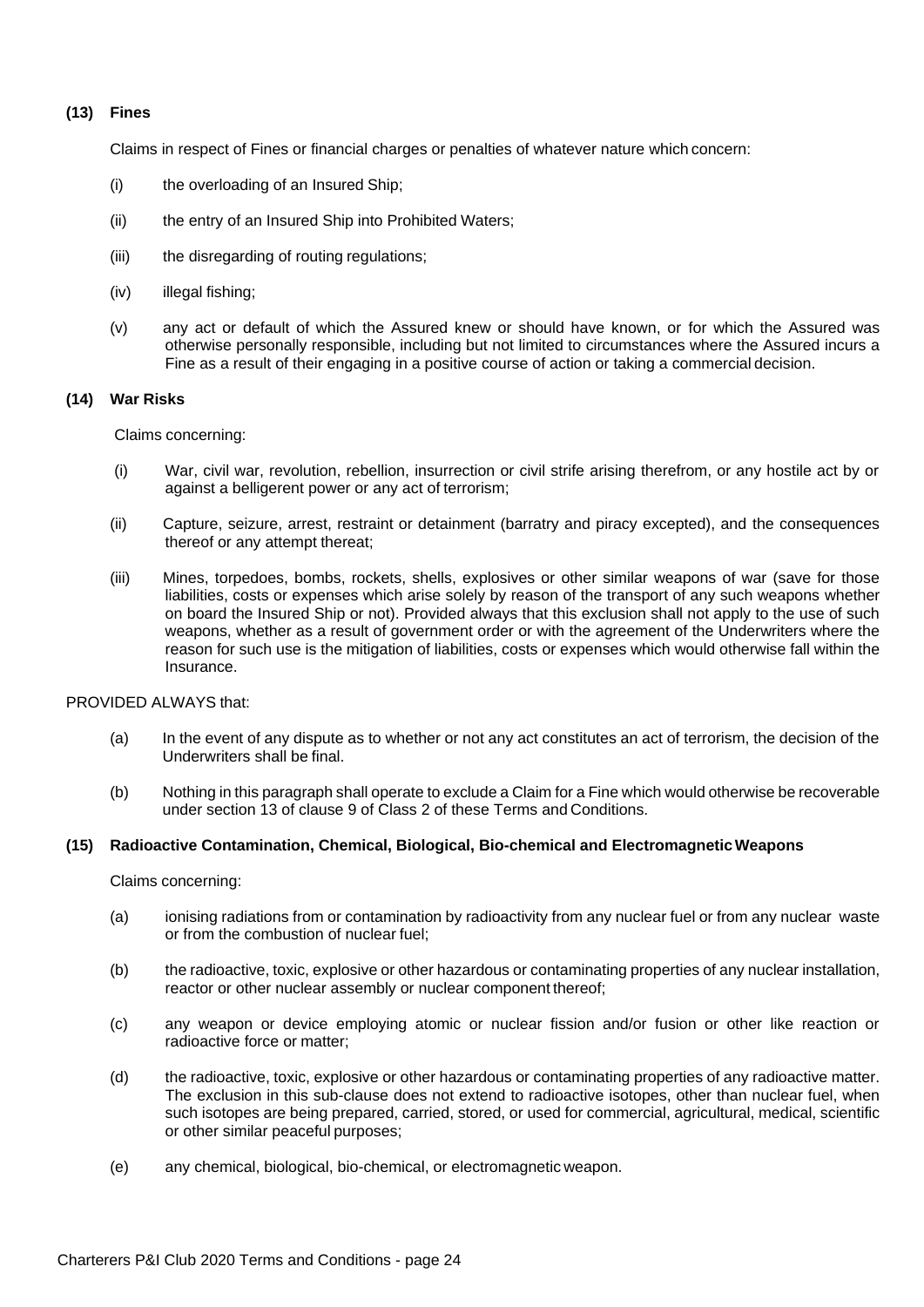#### **(16) Liabilities, costs and expenses of salvage ships, drilling ships, dredgers and others**

Claims where:

- (i) an Insured Ship which is a salvage tug or other Ship is used or intended to be used for salvage operations, or when the Claim arises as a result of any salvage service or attempted salvage service;
- (ii) an Insured Ship is used for the operations of drilling, core sampling, oil production or gas production, and the Claim arises as a result of those operations;
- (iii) an Insured Ship is a dredger, and the Claim arises out of dredging operations;
- (iv) an Insured Ship is used for the operations of pile driving, pipe laying or blasting, and the Claim arises out of those operations.

## **(17) Classification of Ship**

Claims which arise during a period when an Insured Ship does not have a valid entry in class with a Classification Society approved by the Underwriters.

## **(18) Rights of Recourse**

The Assured having waived or failed to protect any rights of recourse against any other person.

#### **(19) ISM**

Where the Insured Ship, and "the company" (as defined by Chapter IX of the International Convention for the Safety of Life at Sea (as amended), ("SOLAS 1974") and, as defined in the International Safety Management Code, ("ISM Code") is not at any time during the Policy Period in compliance with all necessary directions, provisions and/or requirements of SOLAS 1974 (and any amendments thereto) and the ISM Code which pertain to the Insured Ship and which are in force during the Policy Period.

## **(20) Cyber Attack**

- (a) Subject only to paragraph (c) below, in no case shall this insurance cover loss, damage, liability or expense directly or indirectly caused by or contributed to by or arising from the use or operation, as a means for inflicting harm, of any computer, computer system, computer software programme, malicious code, computer virus, computer process or any other electronic system.
- (b) Subject to the conditions, limitations and exclusions of the policy to which this clause attaches, the indemnity otherwise recoverable hereunder shall not be prejudiced by the use or operation of any computer, computer system, computer software programme, computer process or any other electronic system, if such use or operation is not as a means for inflicting harm.
- (c) Where this clause is endorsed on policies covering risks of war, civil war, revolution, rebellion, insurrection, or civil strife arising therefrom, or any hostile act by or against a belligerent power, or terrorism or any person acting from a political motive, paragraph (a) shall not operate to exclude losses (which would otherwise be covered) arising from the use of any computer, computer system or computer software programme or any other electronic system in the launch and/or guidance system and/or firing mechanism of any weapon or missile.

#### **(21) Electronic Date Recognition**

Claims concerning:

(a)

- (i) the failure or anticipated failure or inability of any computer system, software, hardware, integrated circuit, microchip, operating system and/or any other electronic device or component, whether or not belonging to or in possession of the Assured or of any third party, correctly, unambiguously or completely to assign, exchange, interpret, manipulate, process, recognise, sequence or transfer any time, year, date or date-like code, data or information;
- (ii) any implemented or attempted change or modification or test of any computer system, software, hardware, integrated circuit, microchip, operating system and/or any other electronic device or

Charterers P&I Club 2020 Terms and Conditions - page 25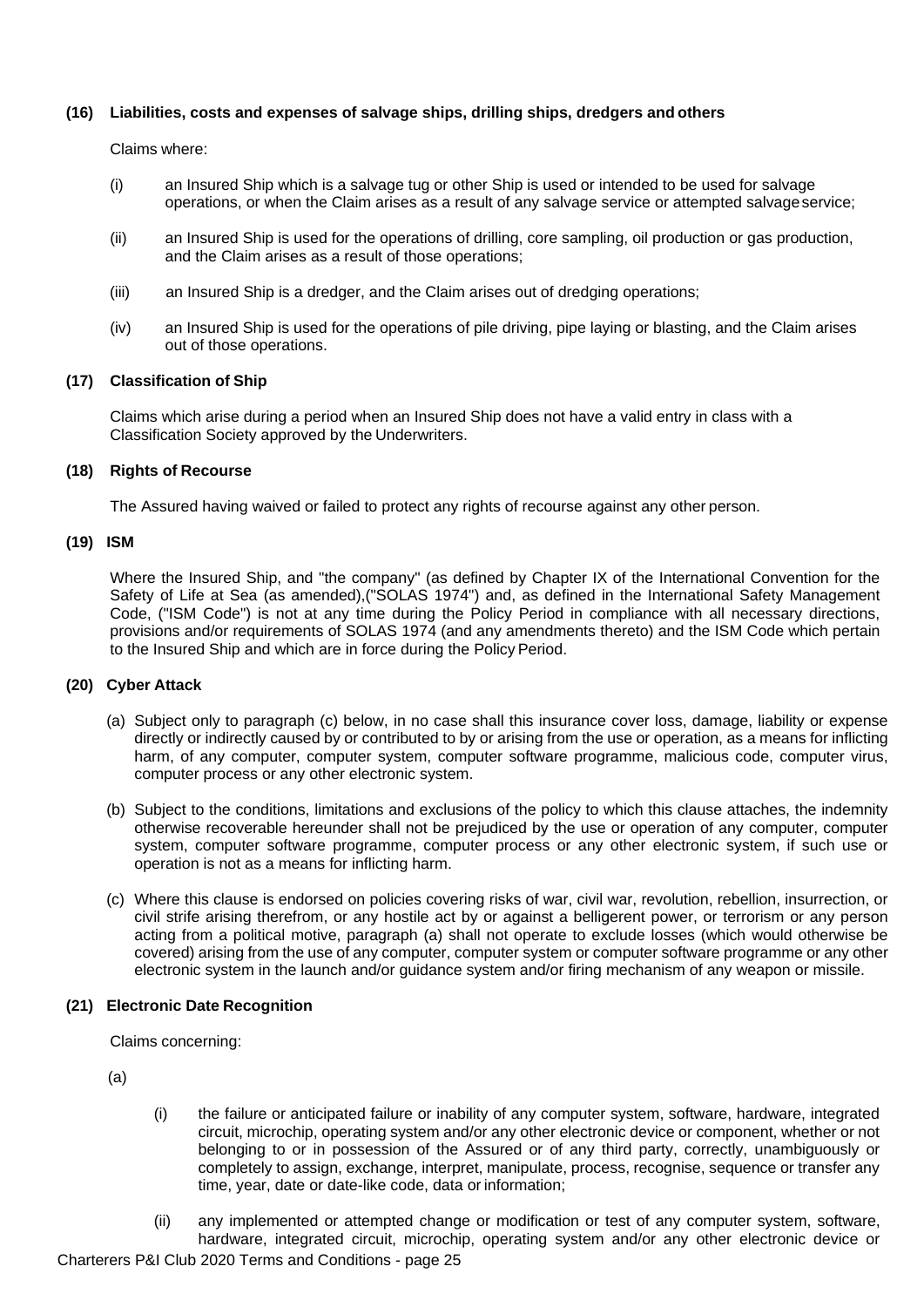component, whether or not belonging to or in possession of the Assured or of any third party, in anticipation of or in response to any change of year, date or time, or any advice given or services performed in connection with any such change or modification;

- (iii) any non-use or unavailability for use of any property or equipment of any kind whatsoever resulting from any act, failure to act or decision of the Assured or of any third party related to (i) and/or (ii) above.
- (b) Paragraph (a) above shall not apply to exclude a Claim which the Assured can demonstrate to the satisfaction of the Underwriters: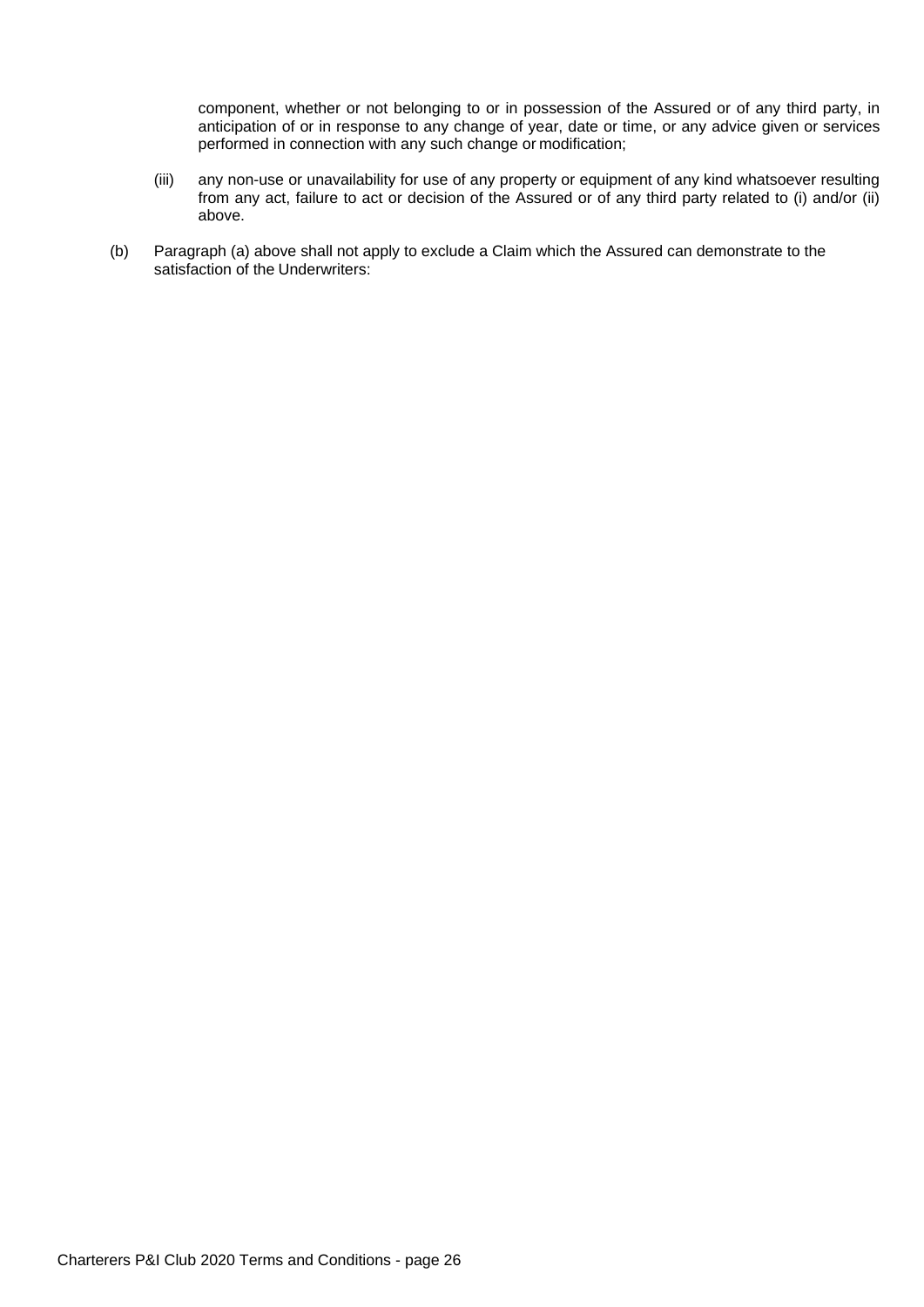- (i) would be recoverable under these Terms and Conditions in the absence of the exclusion in paragraph (a); and
- (ii) has not resulted from want of due diligence by the Assured, his agents or servants or any of their onshore management in respect of any of the matters referred to in paragraph (a).
- (c) Notwithstanding paragraph (b) above there is no Insurance for liability, cost or expense of whatsoever nature directly or indirectly caused by or in any way contributed to, by or in consequence upon:
	- (i) any software, programming, operating system, code or data; or
	- (ii) any measures taken with the intention of averting or minimising any of the matters referred to in paragraphs (a)(i) or (a)(ii) above or any of their possible or anticipated consequences.

# **(22) Sanctions**

Where support, assistance, involvement, payment (whether in respect of any Claim, or settlement of disbursements or accounts of any third party), or other benefit to an Assured of whatever nature, may expose Underwriters, Re-insurers or Managers to Sanctions.

#### **(23) Disputes with Underwriters**

In respect of any Claims, disputes or other matters which arise between the Assured and Underwriters.

#### **(24) Approved Cargo**

Where any cargo carried by an Assured on an Insured Ship is not an Approved Cargo.

#### **(25) Approved Charterparty**

Where an Insured Ship is chartered under any other than an Approved Charterparty.

#### **(26) Approved Insurer**

Where the owner or a disponent owner of an Insured Ship does not have an entry for any Insured Ship with an Approved Insurer.

#### **(27) Cargo Compliance**

Unless the cargo is loaded, stowed, or discharged, strictly in accordance with the requirements of any IMO Code or any other similar legislation or regulation, or where cargo is carried under or pursuant to a Charterparty which is not an Approved Charterparty, or in the case of hazardous cargo, where such cargo is carried without the express knowledge and consent of the master and owner.

#### **(28) Inadequate Lashing and Stowage**

Inadequate lashing and stowage found to be causative and where the Assured has either intentionally or recklessly allowed such inadequate lashing and stowage to take place for whatsoever reason howsoever arising.

#### **(29) Cost and Expense Not Expressly Authorised**

When either:

- (i) the Assured is not supported by the Underwriters in respect of any Claim, dispute, matter or proceedings; or
- (ii) the Assured has not complied with any terms or conditions imposed by the Underwriters in giving their support to any Claim, dispute, matter or proceedings; or
- (iii) the Assured has failed or refused to comply with any directions given by the Underwriters pursuant to clause 4(D),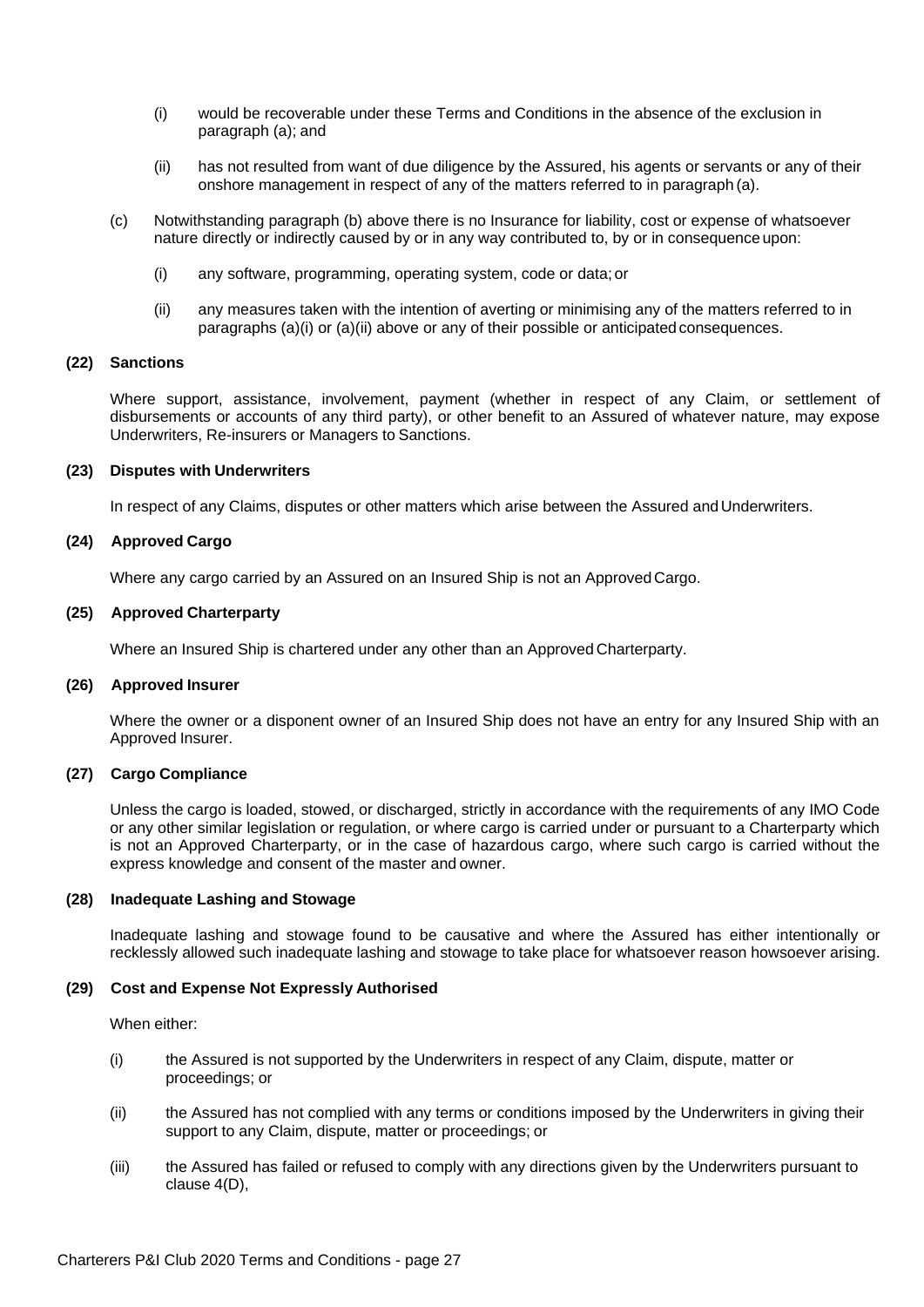this sub clause (29) shall operate notwithstanding that Underwriters may have previously supported any such or similar Claim, dispute, matter or proceedings.

#### **(30) Repeated Breach**

Where the Assured has breached a requirement under this Insurance on more than one occasion and has previously been put on notice of such breach of such requirement by Underwriters. In addition, in such circumstances the Underwriters will be entitled to give the Assured written notice that should the same requirement be breached subsequent to the service of such written notice, they will be entitled to cancel the Insurance with immediate effect and retain all Premium paid. In addition, Underwriters will still be entitled to claim and recover any sums due.

#### **(31) Cost and Expense in Relation to Bail or Security**

In relation to the placing, obtaining or maintaining of any bail or other form of security.

#### **(32) Miscellaneous Exclusions**

(Save so far as is expressly covered under these Terms and Conditions or by the terms of any special agreement with Underwriters), any of the following:

- (i) loss of or damage to the Insured Ship or any part thereof;
- (ii) the cost of repairs to the Insured Ship or any charges or expenses in connection therewith;
- (iii) loss of freight or hire or any proportion thereof, unless as part of a Claim recoverable from the Assured for loss in respect of cargo and subject to the Underwriters and Assured reaching an agreement in writing on such terms as the Underwriters may require;
- (iv) Claims relating to demurrage on, or detention of, or hire earned on, or off hire not earned on, an Insured Ship;
- (v) the cost of forwarding or return to port of embarkation of passengers, or of maintenance of passengers ashore consequent upon a casualty to the Insured Ship, unless insurance for such cost has been specially agreed between the Assured and the Underwriters pursuant to section 6 of clause 9;
- (vi) loss of or damage to any equipment on board the Insured Ship or to any containers, lashings, stores or fuel or other property whatsoever thereon, to the extent that the same are owned or leased by the Assured or by any company associated with or under the same management as the Assured;
- (vii) salvage or services in the nature of salvage and any cost and expense in connection therewith;
- (viii) loss arising out of cancellation of a Charterparty or other engagement of an InsuredShip;
- (ix) loss arising out of irrecoverable debts or out of the insolvency of any person including insolvency of owners, sub-charterers or agents;
- (x) indemnity Claims in respect of salvage or general average;
- (xi) Claims of any nature where the Assured has intentionally made a false or untrue statement in support of any Claim, including but not limited to the background, factual nexus, circumstances, evidence or amount claimed.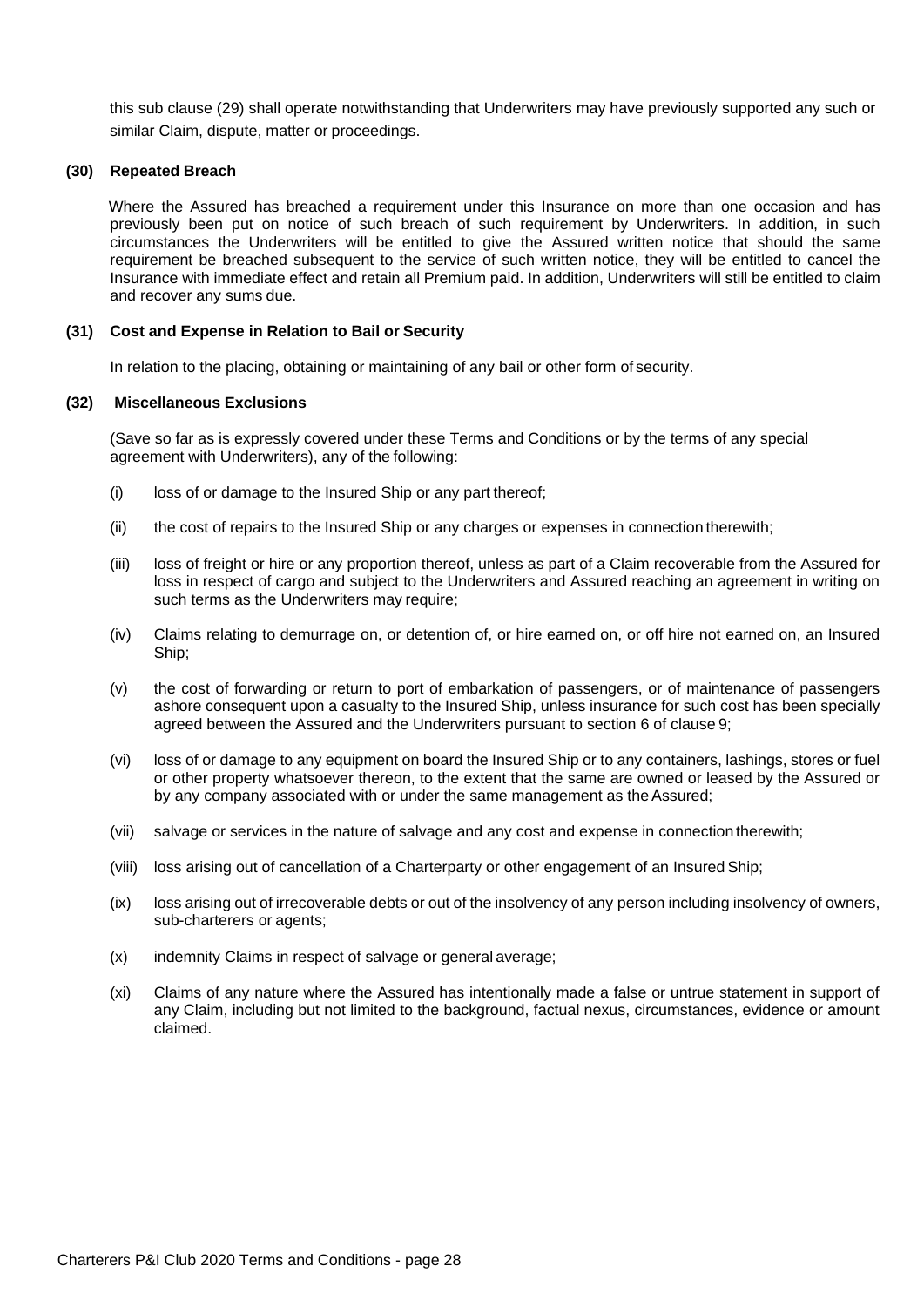## **(33) Coronavirus Exclusion**

This clause shall be paramount and shall override anything contained in this insurance inconsistent therewith.

This insurance excludes coverage for:

- (1) any loss, damage, liability, cost, or expense directly arising from the transmission or alleged transmission of:
	- a) Coronavirus disease (COVID-19);
	- b) Severe Acute Respiratory Syndrome Coronavirus 2 (SARS-CoV-2); or
	- c) any mutation or variation of SARS-CoV-2;

or from any fear or threat of a), b) or c) above;

- (2) any liability, cost or expense to identify, clean up, detoxify, remove, monitor, or test for a), b) or c) above;
- (3) any liability for or loss, cost or expense arising out of any loss of revenue, loss of hire, business interruption, loss of market, delay or any indirect financial loss, howsoever described, as a result of any of a), b) or c) above or the fear or the threat thereof.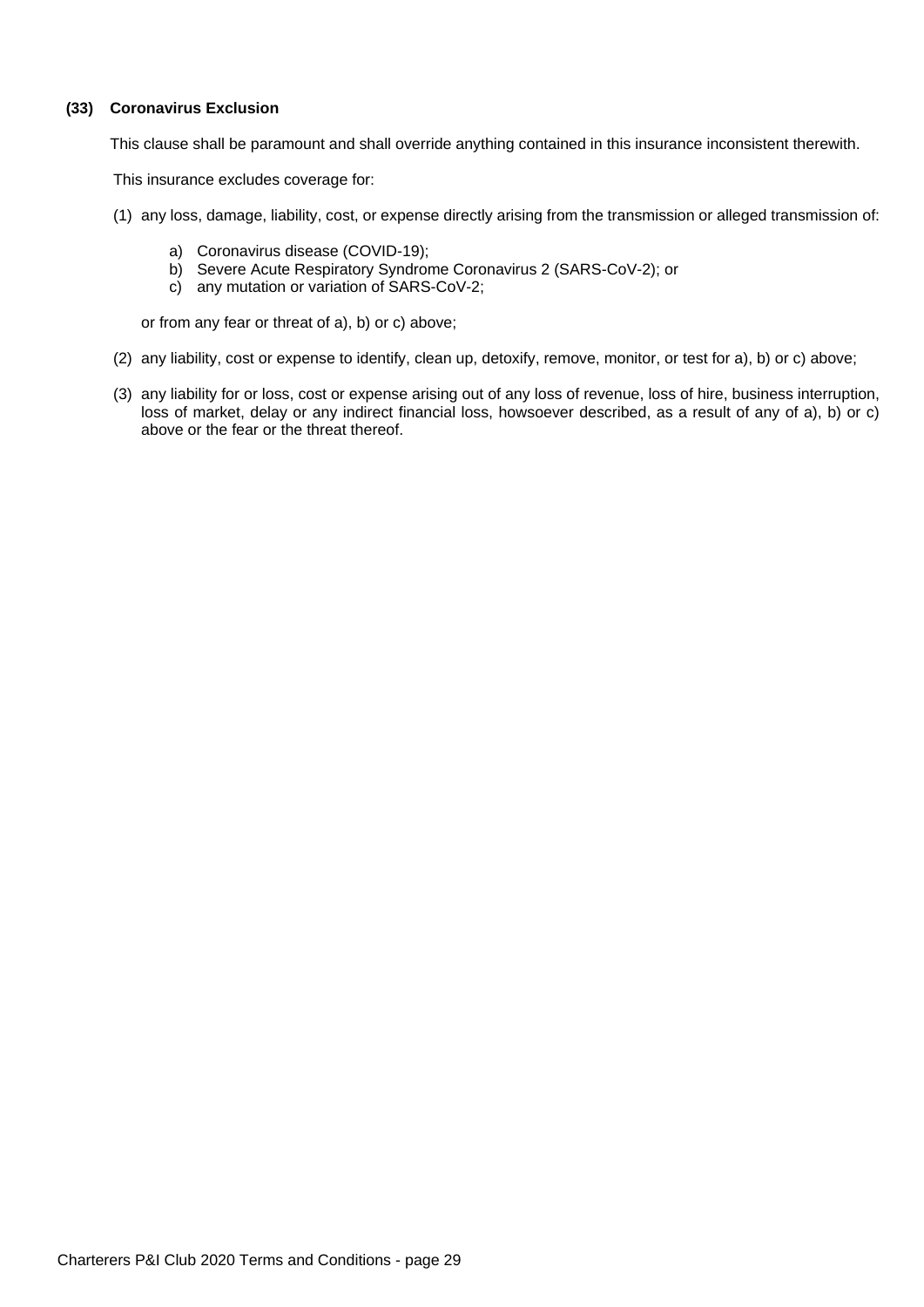# **PART III - GENERAL TERMS AND CONDITIONS**

## **CLAUSE 14**

## **Duty of fair presentation**

- (A) It is a condition precedent of this Insurance that the Assured and any party engaged by them have complied with their duty of fair presentation and have disclosed all the information which would influence the judgement of a prudent underwriter in determining whether to issue this Insurance on the terms set out in these Terms and Conditions and the relevant Certificate of Insurance. Should information later be disclosed or become known which shows that there was not a fair presentation, even if innocent, the Underwriter will not be bound by the terms of this Insurance the condition precedent having been breached, with the result that the Insurance will be void from inception. In such circumstances the Underwriter shall be entitled to retain any Premium paid against the costs of any Claims paid and to the extent the amount of Claims paid exceeds the value of such Premium, to be entitled to recover from the Assured the balance of any Claims paid.
- (B) It is the duty of the Assured and any party retained by them to disclose all information which they ought to know and which would have been revealed by a reasonable search of information and documentation which may influence the judgement of a prudent underwriter in determining whether to accept the Insured Ship and place the Insurance on the terms and for the amount of Premium set out in these Terms and Conditions and the relevant Certificate of Insurance.
- (C) The Assured's attention is specifically drawn to the queries raised during the application process concerning any special or unusual facts relating to the risks covered by the Insurance and any material factors, the purpose for which the Assured seeks the Insurance.
- (D) The Insurance has been placed in reliance upon the Assured's and any party or other agent's confirmation that they have conducted a reasonable search of all information which is available to them which includes the personal knowledge of all senior management, insurance and Claim management, designated person (as set out in the ISM Code), risk management, survey, technical and operations departments.
- (E) The Underwriters shall be entitled to refuse any application for Insurance where the Assured or any party have failed to comply with any of their duties set out under  $(A) - (D)$  above and further be entitled to restrict the level of Cover provided and/or charge an additional Premium where relevant information is disclosed or discovered following the issuance of the Insurance.

## **CLAUSE 15**

#### **Condition Precedent – Pay to be Paid Indemnity Cover**

- (i) It is a condition precedent to the Underwriters liability under this Insurance, failing which all and any liability of Underwriters under this Insurance shall be discharged immediately, that the discharge or payment of all and any legal cost and expense or any liability, cost or expense which the Assured subsequently seeks to recover from Underwriters under the Insurance is paid from funds belonging to the Assured unconditionally and not by way of loan or otherwise.
- (ii) The discharge or payment of all and any legal cost and expense or any liability, cost and expense which the Assured subsequently seeks to recover from Underwriters under the Insurance by any party other than the Assured, or by way of loan or otherwise shall not constitute fulfilment of the condition precedent set out in subsection (i) of this clause and Underwriters shall be under no liability under this Insurance.

## **CLAUSE 16**

#### **Certificate of Insurance and endorsement slip**

- (A) Every Certificate of Insurance and every endorsement slip issued shall be conclusive evidence and binding for all purposes as to:
	- (i) the commencement of the Policy Period; and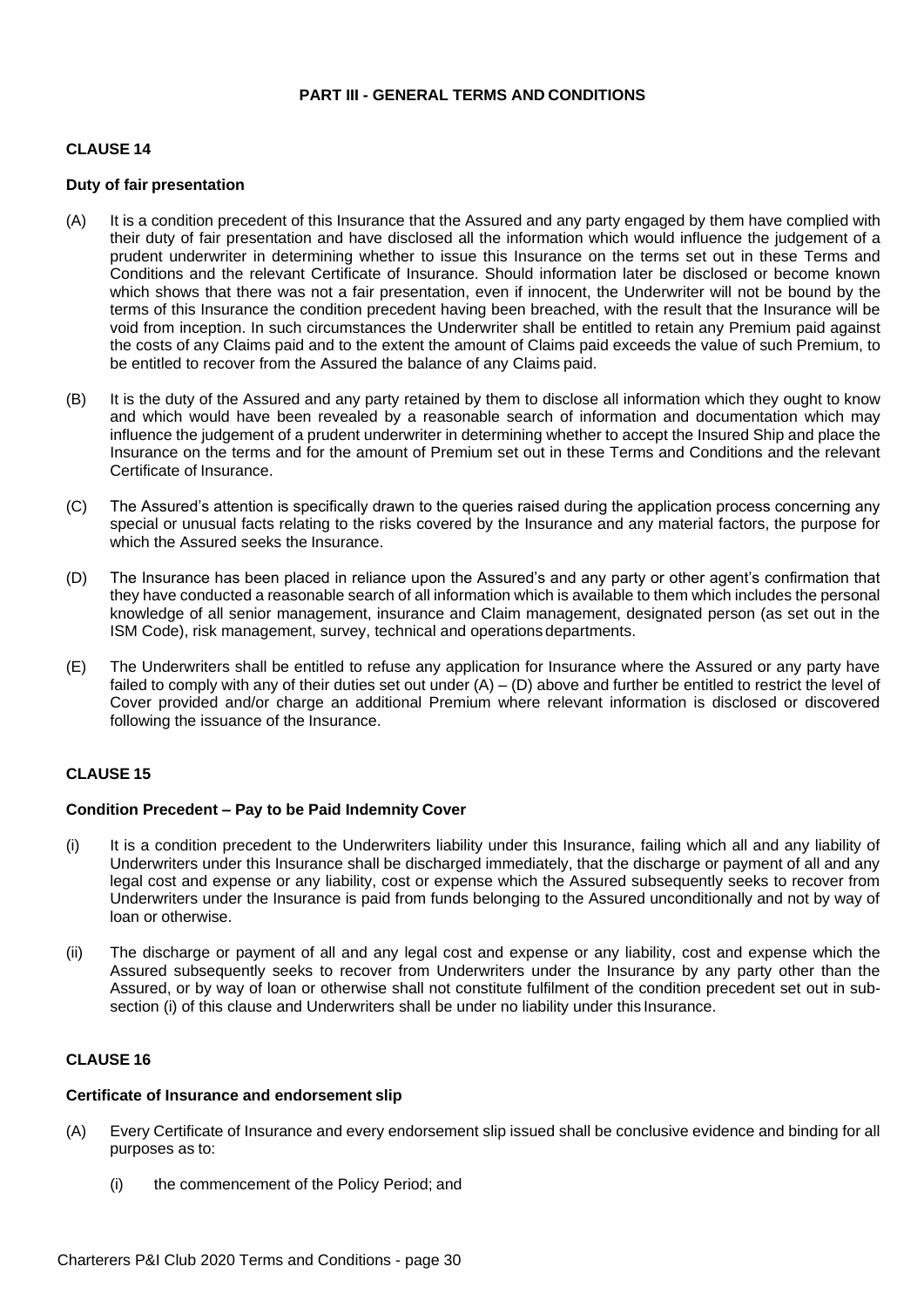- (ii) the terms and conditions on which the Assured shall be entitled to nominate Ships for Insurance; and
- (iii) the terms and conditions and effective date of any variation.

#### PROVIDED ALWAYS that:

If any Certificate of Insurance or any endorsement slip shall in the opinion of the Underwriters contain any error or omission the Underwriters may issue a new Certificate of Insurance or a new endorsement slip which shall be binding and conclusive evidence of the Insurance.

- (B) The Certificate of Insurance, any endorsement slip and these Terms and Conditions shall form a contract between the Assured and the Underwriters.
- (C) Each and every Claim is subject to a Deductible which shall be paid by the Assured as and when requested by Underwriters, or which shall be an uninsured loss deducted from any Claim paid under the Insurance and recoverable only from any third party once any subrogated rights of Underwriters have been completely satisfied.

# **CLAUSE 17**

#### **Variations**

Notwithstanding anything to the contrary contained in these Terms and Conditions or in a Certificate of Insurance, the Underwriters may from time to time decide and give notice that, in respect of any specific Claims or classes of Claim, or type or types of loss, damage or cost, changes to trade practices, or cargo related problems and dangers, there is no Insurance. Without prejudice to the generality of the foregoing, such decision may specify:

- (a) certain categories of cargo;
- (b) certain categories of voyage;
- (c) certain types of Ship,

in respect of which there is no Insurance.

## **CLAUSE 18**

#### **Joint Insurance**

- (A) If a Ship has Insurance in the names of or on behalf of more persons than one as Charterers in respect of the same Charterparty (both "Joint Charterers") the terms upon which each Joint Charterer shall be entitled to recover losses from the Underwriters and upon which the Underwriters shall be entitled to recover Premium from the Joint Charterers shall be such as may be agreed in writing between the Joint Charterers and the Underwriters.
- (B) Unless otherwise agreed in writing all Joint Charterers shall be co-assureds under the Insurance and under the same obligation of any Assured. In addition they shall be jointly and severally liable to pay all Premium or other sums due to the Underwriters and the receipt by any one of such persons of any sums payable by the Underwriters shall be a sufficient discharge of the Underwriters for the same.
- (C) Failure by any Joint Charterer to disclose material information within his knowledge shall be deemed to have been failure of all the Joint Charterers.
- (D) Conduct of any Joint Charterer which would have entitled the Underwriters to limit Cover, or decline to make payment of a Claim under this Insurance shall be deemed the conduct of all the Joint Charterers.
- (E) Unless the Underwriters have otherwise agreed in writing, the contents of any communication from or on behalf of the Underwriters to any Joint Charterer shall be deemed to be within the knowledge of all the Joint Charterers, and any communication from any Joint Charterer to the Underwriters or their agents shall be deemed to have been made with the full approval and authority of all the Joint Charterers.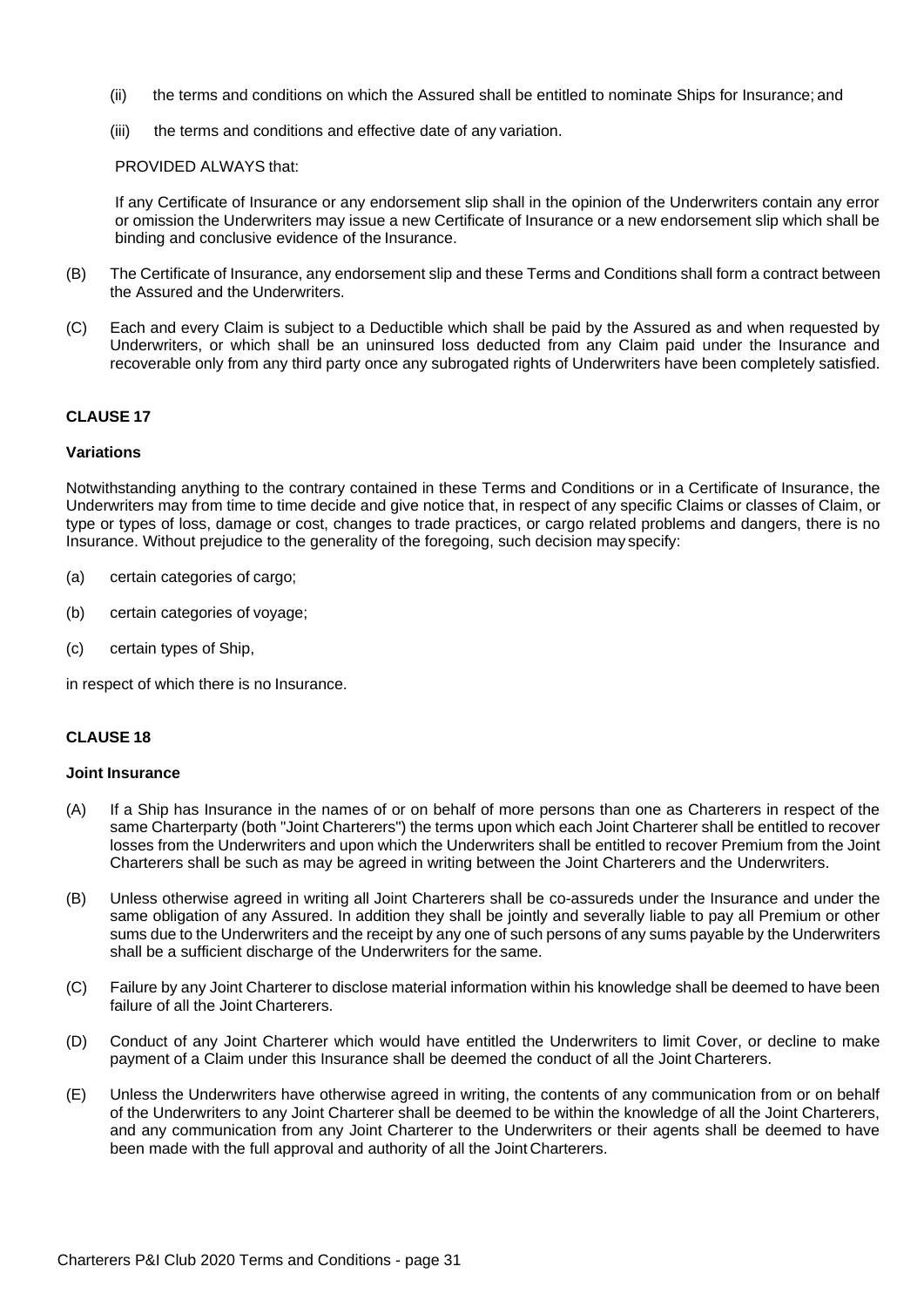#### **Group Affiliate Cover**

- (A) The Underwriters may accept the Insurance of any Ship upon terms that, within the limits and upon the conditions set out in paragraphs (B) and (C) of this clause, the benefit of the Cover afforded by the Underwriters to the Assured in respect of the Insured Ship shall be extended to persons or companies affiliated or associated with the Assured. The rights and obligations as between the Underwriters and any such persons or companies (together Group Affiliates) shall, subject to paragraphs (B) and (C) of this clause, be such as may be agreed in writing between the Assured and the Underwriters.
- (B) The benefit of the cover extended to Group Affiliates in accordance with paragraph (A) of this clause shall be limited to reimbursement of Claims relating to liability, cost or expense incurred by them to the extent that the Assured:
	- (i) would have incurred the same liabilities, cost and expense if the same Claims had been pursued against him; and
	- (ii) would have been entitled to obtain reimbursement from the Underwriters.
- (C) The total liability of the Underwriters in respect of any one event to the Assured and to all Group Affiliates to whom the benefit of that Assured's Insurance has been extended in accordance with this clause shall not exceed such sum as would have been recoverable from the Underwriters in respect of such an event by that Assured, and the receipt by any one of the Assured and any such Group Affiliates of that sum, or of separate payments by the Underwriters amounting in aggregate to that sum, shall be a full and sufficient discharge of the Underwriters' liability.

## **CLAUSE 20**

#### **Time Bar**

If an Assured fails within three months:

- (A) to notify the Underwriters of the date on which the Assured became aware, or ought to have become aware, of any casualty, Claim, dispute, matter or event in relation to which he seeks to make a Claim under this Insurance; or
- (B) to submit a Claim to the Underwriters; or
- (C) to supply information concerning the Claim, dispute, matter or proceedings as requested by the Underwriters,

the Assured's Claim against the Underwriters shall be discharged and the Underwriters shall be under no liability under this Insurance.

## **CLAUSE 21**

#### **Amounts due to Underwriters**

- (A) Section 53 of the Marine Insurance Act 1906 shall not unless otherwise agreed apply and the Assured shall be bound to pay and shall pay to the Underwriters such sums as have been agreed with the Underwriters or Managers and at such time or times as the Underwriters or Managers shall have specified.
- (B) An Assured who has Insurance is bound to pay the Premium to Underwriters as stated in the Certificate of Insurance and in accordance with these Terms and Conditions.
- (C) The Underwriters and the Assured may agree that any Premium to be paid shall, notwithstanding any provision of these Terms and Conditions relating to termination, be no less than a specified amount (the "Minimum Premium").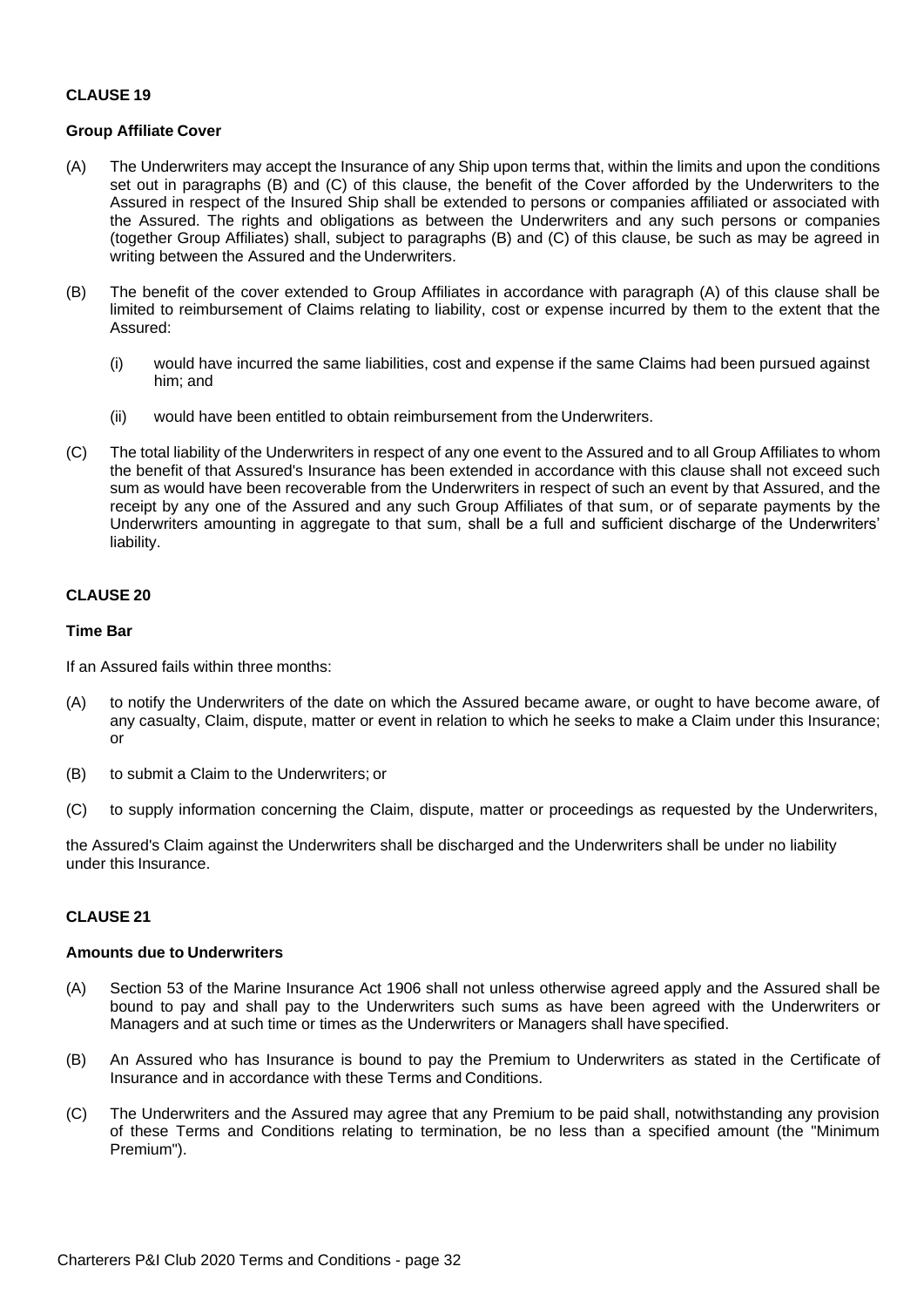- (D) The Underwriters may vary or modify the instalments and times of payment of Premium, as determined under these Terms and Conditions and the relevant Certificate of Insurance, provided always that any such variation or modification shall be expressly agreed in writing between the Underwriters and the Assured.
- (E) The Underwriters may require any Assured to pay all or any part of any Premium payable by him in such currency or currencies as the Underwriters may specify.
- (F) No Claim whatsoever by an Assured against the Underwriters shall constitute any set-off against the Premium or other sums of whatsoever nature due to the Underwriters, or shall entitle an Assured to withhold or delay payment of any such sum.
- (G) Without prejudice to the rights and remedies of the Underwriters under these Terms and Conditions and in particular clauses 22 and 23 inclusive, if any Premium, or instalment, or part thereof, or any other sum of whatsoever nature due from any Assured is not paid by such Assured on or before the date specified for payment, such Assured shall pay interest on the amount not paid from and including the date specified until the date of payment at such rate as the Underwriters may from time to time determine.
- (H) Underwriters shall be entitled to set-off any amount due from an Assured against any amount due to such Assured from the Underwriters.
- (I) Where Underwriters agree with the Assured to provide bail or other security in respect of a Claim in accordance with clause 11(E) the following provisions will always apply:
	- (1) Underwriters shall be entitled to recover from the Assured the expenses incurred in connection with providing any such bail or other security, except in so far as such expenses, if incurred by the Assured, would be recoverable under clause 9 Section 12 of the Insurance;
	- (2) The Assured shall immediately upon written demand of the Underwriters repay to Underwriters such sum or sums as Underwriters have paid under any bail or other security to the extent that such payment is in respect of liabilities not covered under the Insurance.
- (J) Underwriters shall always have a right of recourse against the Assured for any amount which Underwriters have paid on behalf of the Assured and for which the Assured is not entitled to compensation under the Insurance.

#### **Termination of Insurance**

- (A) The Insurance of any Assured and the Insurance of any Insured Ship shall terminate immediately upon the happening of any of the following events:
	- (i) where the Assured is an individual, upon his death, or if a receiving order shall be made against him, or if he shall become bankrupt, or make any composition or arrangement with his creditors generally, or if he shall become incapable by reason of mental disorder of managing and administering his property and affairs;
	- (ii) where the Assured is a corporation, upon the passing of any resolution for voluntary winding up (other than voluntary winding up for the purposes of Company or Group reorganisation), or upon an order being made for compulsory winding up, or upon dissolution, or upon the appointment of an administrator, trustee, liquidator, receiver, manager or similar officer of all or part of the corporation's business or undertaking being appointed, or upon the commencement of Chapter 11 proceedings before any appropriate court in the United States of America, or upon crystallisation of and/or possession being taken by or on behalf of the holders of any debentures secured by a floating charge of any property comprised in or subject to the charge, or if under any system of law other than English Law there occurs an event in relation to that corporation which has a similar effect to any of the aforesaid events or circumstances;
	- (iii) if having failed to pay when due and demanded by the Underwriters any sum due from him to the Underwriters, he is served with a notice by or on behalf of the Underwriters requiring him to pay such sum on or before any date which may be specified in such notice and he fails to pay such sum in full on or before the date so specified;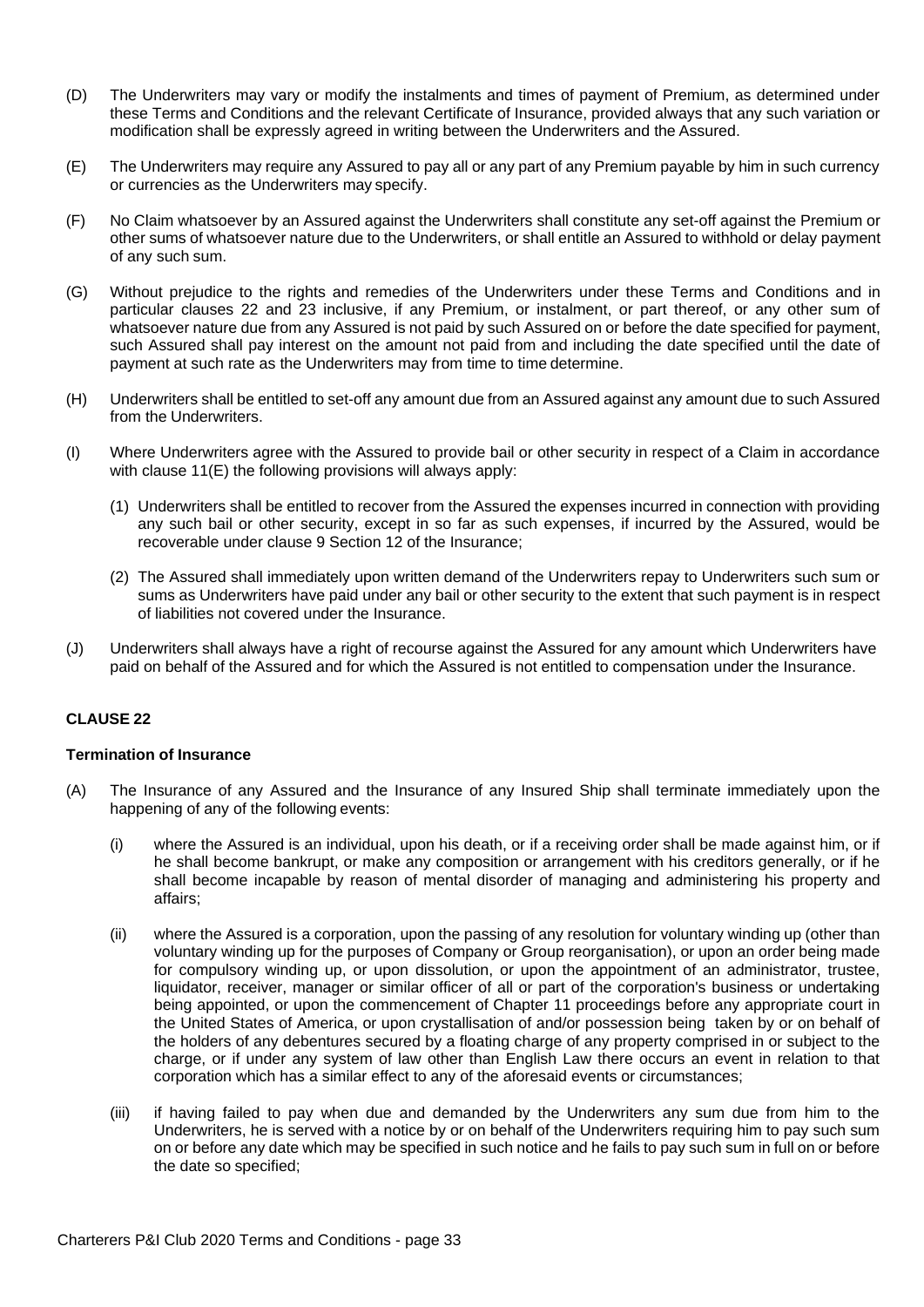- (iv) where in the opinion of Underwriters or Managers continuing with the Insurance of any Insured Ship will expose either of them or the Re-insurers to Sanctions;
- (v) where Underwriters have served the Assured with a notice warning of repeated breach of requirement as provided for in clause 13(30).
- (B) Unless otherwise agreed in writing by the Underwriters the Insurance of any Insured Ship shall terminate upon the happening of any of the following events in relation to such Insured Ship:
	- (i) the termination of the Assured's Charterparty of the Insured Ship whether by reason of redelivery, performance, cancellation, breach, repudiation, frustration, illegality, operation of law or in any other way whatsoever;
	- (ii) the Insured Ship being missing for ten Days from the date she was last heard of or from her being posted at Lloyd's as missing, whichever shall be the earlier;
	- (iii) the assignment of the Assured's rights and/or obligations under the Charterparty;
	- (iv) the Insured Ship becoming an actual total loss;
	- (v) acceptance by Hull underwriters (whether Marine or War Risks) that the Insured Ship is a constructive total loss;
	- (vi) a compromise, arrangement or settlement with any of the underwriters referred to in (v) above on the basis of which the Insured Ship is considered or deemed to be an actual loss or constructive total loss.

#### **Effect of Termination on Liability of the Underwriters**

- (A) When the Insurance of an Assured or the Insurance of a Ship terminates under clause 22 (otherwise than under clause 22(A)(iii) or (iv)) then the Underwriters shall remain liable in respect of that Ship for all Claims under these Terms and Conditions which:
	- (i) arise by reason of any event which had occurred prior to the time of termination; or
	- (ii) in the case of termination under clause  $22(B)(i)-(vi)$  inclusive, result directly from the event which terminates the Insurance, but shall be under no liability whatsoever by reason of anything occurring after the time of termination.
- (B) When an Assured ceases to have Insurance by virtue of clause 22(A)(iii) or (iv) then the Underwriters shall thereupon cease to be liable for all and any Claims under the Insurance, irrespective ofwhether:
	- (i) such Claims have accrued, or arisen, or may arise, by reason of any event which had occurred before the date of termination, or before the commencement of the Policy Period in which the date of termination occurred;
	- (ii) such Claims may arise by reason of any event occurring after the date of termination;
	- (iii) the Underwriters may have decided to support the Assured, or admitted liability for such Claims, or appointed lawyers, surveyors or any other persons to deal with such Claims;
	- (iv) at the date of termination the Claims were likely to accrue, or the events giving rise thereto were, or were not, known to the Underwriters.
- (C) All obligations of the Assured and rights of termination set out in clauses 22(A)(iii), (iv) and 23(B) above shall apply equally to each individual Assured named in the Certificate of Insurance and any Joint Charterer as described in clause 18 so that any default of one such Assured and/or Joint Charterer shall have effect over each and every other Assured and/or Joint Charterer.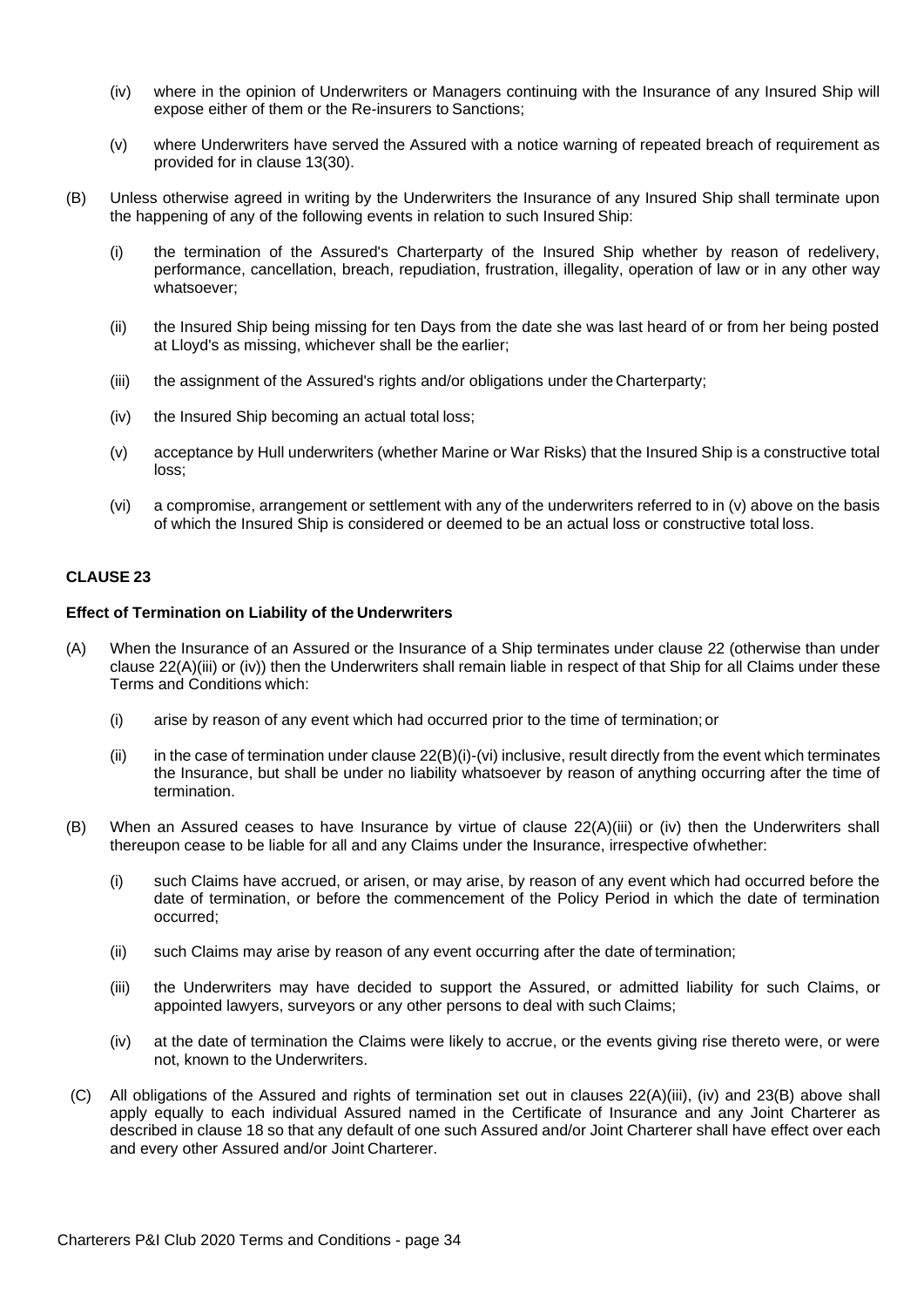#### **Effect of Termination on Liability for Premium**

- (A) When the Insurance of an Assured or the Insurance of any Insured Ship terminates under clause 22 the Assured and his Successors shall be and remain liable for all Premium in respect of the whole of the period of Insurance of an Insured Ship in which the event of termination occurs provided that if the Assured or former Assured gives notice in writing of such event to the Underwriters within one Month after the date of such termination, the Assured or former Assured shall be liable to pay Premium in respect of such Insured Ship for the relevant period of Insurance on a pro rata basis only, namely the proportion of such Premium applicable to the period beginning at the commencement of the Policy Period (or, in the case of a Ship nominated during the Policy Period, the date of such nomination) and ending at noon on the date of the happening of the termination event but subject always to any Minimum Premium.
- (B) For the purpose of determining whether any (and, if so, what) sum is due for the purpose of clause 22(A)(iii) or otherwise under these Terms and Conditions no account shall be taken of any amount due or alleged to be due by the Underwriters to the Assured on any ground whatsoever, and no set-off of any kind (including set-off which might otherwise have arisen by reason of bankruptcy or winding up of the Assured) shall be allowed against such sum (whether or not any set-off against Premium has been allowed at any time in the past), except to the extent (if any) to which any sum demanded by the Underwriters as due, and required to be paid in a notice served under the said sub-paragraph, may in itself have already allowed for a set-off or credit in favour of the Assured.
- (C) Without prejudice to the generality of clause 25 no act, omission, course of dealing, forbearance, delay or indulgence of any kind by or on behalf of the Underwriters, nor the granting of time, nor the acceptance by the Underwriters (whether expressed or implied) of liability for, or the recognition of, any Claim, and whether occurring before or after any date of termination shall derogate from the effect of clauses 22 to 24 inclusive or be treated as any waiver of any of the Underwriters' rights.

## **CLAUSE 25**

#### **Forbearance**

No act, omission, course of dealing, forbearance, delay or indulgence by the Underwriters in enforcing any of these Terms and Conditions, or any Insurance, nor any granting of time extensions by the Underwriters, shall prejudice or affect the rights and remedies of the Underwriters under these Terms and Conditions, or the Insurance, and no such matter shall be treated as any evidence of waiver of the Underwriters' rights, nor shall any waiver of a breach by an Assured of such Terms and Conditions operate as a waiver of any subsequent breach. The Underwriters shall at all times and without notice be entitled to insist on the strict application of these Terms and Conditions and on the strict enforcement of any Insurance.

#### **CLAUSE 26**

#### **Assignment**

- (A) No Insurance provided by the Underwriters and no interest under any Insurance may be assigned without the written consent of the Underwriters who shall have the right to give, or refuse such consent, without stating any reason, or to give such consent upon any such terms or conditions as they may think fit. Any purported assignment made without such consent, or without there being due compliance with any such terms and conditions as the Underwriters may impose, shall, unless the Underwriters otherwise determine, be void and of no effect.
- (B) Whether or not the Underwriters consent to any assignment, they shall be entitled in settling any Claim presented by the assignee to deduct, or retain such amount(s) as they estimate may be sufficient to discharge any liabilities of the assignor to the Underwriters, whether existing at the time of the assignment, or having accrued, or being likely to accrue, at any other time.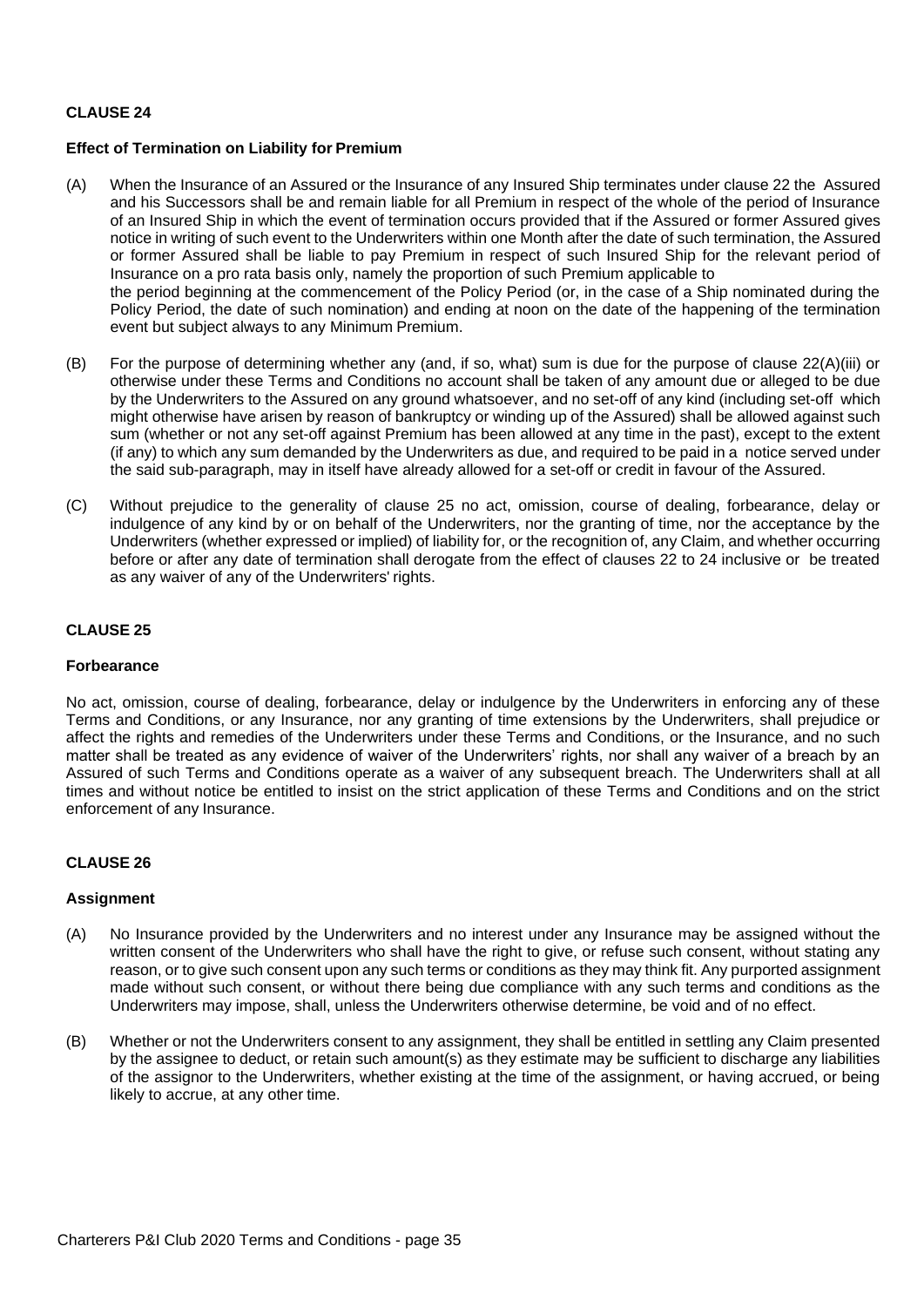## **Applicable Law**

- (A) These Terms and Conditions, any Certificate of Insurance, and any non-contractual obligations arising out of or in connection with the same shall be governed by and construed in accordance with English law.
- (B) Save for circumstances where there is a different choice of law and jurisdiction recorded in the Certificate of Insurance, the Assured irrevocably agrees, for the exclusive benefit of the Underwriters, that the English courts shall have jurisdiction in relation to any dispute and any suit, action or proceeding which may arise out of, or in connection with, the Insurance and for such purposes irrevocably submits to the jurisdiction of such courts. Nothing in this clause shall affect the right of Underwriters to serve process in any manner permitted by law or limit the right of Underwriters to institute legal proceedings against the Assured in any other court of competent jurisdiction, nor shall the institution of legal proceedings in one or more jurisdictions preclude Underwriters from instituting legal proceedings in any other jurisdiction whether concurrently or not.
- (C) The Assured shall not commence any legal proceedings in any country other than England in relation to any matter arising out of, or in connection with, this Insurance and the Assured irrevocably waives any objection which it may now, or at any other time have, on the grounds of inconvenient forum or otherwise, to legal proceedings being brought in any court referred to in this clause and further irrevocably agrees that a judgment or order in any legal proceedings brought in the English courts shall be conclusive and binding upon them and may be enforced without review in the courts of any other jurisdiction.
- (D) A person who is not a party to the Certificate of Insurance has no rights under the Contracts (Rights of Third Parties) Act 1999 to enforce any terms of the Certificate of Insurance but this does not affect any right or remedy of a third party which exists or is available apart from that Act.

## **CLAUSE 28**

## **Dispute Resolution**

- (A) Save for any claim by Underwriters in relation to sums due and owing by the Assured any other dispute or difference between Underwriters and the Assured shall (if required by Underwriters) first be mediated in accordance with the current CEDR (The Centre for Effective Dispute Resolution–www.cedr.co.uk) Model Mediation Procedure. Unless Underwriters and the Assured agree upon a mediator, a mediator will be nominated by CEDR. To initiate the mediation either Underwriters or the Assured must give notice in writing to the other requesting a mediation. A copy of this notice should be sent to CEDR at the same time. Where Underwriters call for mediation in accordance with this clause the Assured irrevocably agrees not to commence any court proceedings or arbitration until they have attempted to settle the dispute by mediation and either the mediation has terminated or Underwriters or the Assured has failed to participate in the mediation.
- (B) Should mediation as required by clause 28(A) fail to resolve, or not apply to, any dispute or difference between Underwriters and the Assured then notwithstanding the provisions of clause 27 Underwriters shall be entitled to direct that any such remaining dispute or difference shall be referred to arbitration in London before an arbitrator to be appointed by agreement between the parties.
- (C) In the absence of agreement within fourteen Days of a request by either party to agree to a sole arbitrator, an arbitrator who is a Member of the London Maritime Arbitrators Association shall be appointed by the President for the time being of the London Maritime Arbitrators Association at the request of either party, who shall thereafter conduct the arbitration proceedings as sole arbitrator.
- (D) The submission to arbitration and all proceedings shall be subject to the provisions of the Arbitration Acts 1950 to 1996 or any statutory re-enactment or modification thereto.
- (E) The arbitrator shall have power to admit any evidence whether legally admissible or not.
- (F) The obtaining of an arbitration award shall be a condition precedent to the right of any Assured to bring or maintain any action, suit or other legal proceedings against Underwriters including but not limited to seeking security for their claim.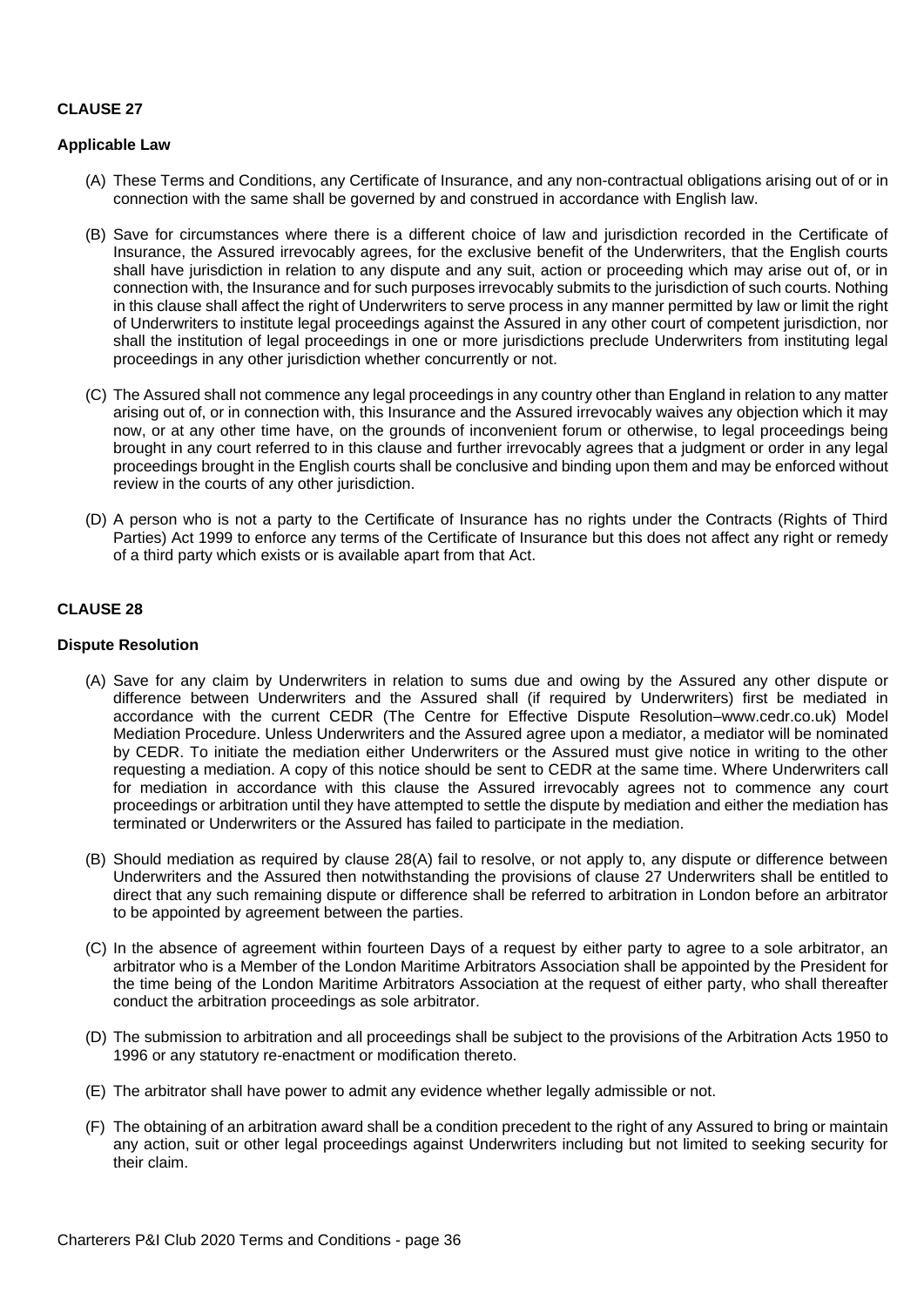(G) Notwithstanding the provisions of sub clauses (A) – (F) above Underwriters may at any time prior to the service of claim submissions in arbitration have the right to have any dispute determined by reference to the High Court in London. Should Underwriters make such a determination then any dispute resolution procedures under way at the time shall immediately be discontinued with each party bearing their own costs incurred up to such date and the costs of any mediator or arbitrator being divided equally between them.

# **CLAUSE 29**

## **Subrogation**

- (A) When a Claim has been paid under these Terms and Conditions, Underwriters shall be subrogated to all rights and remedies in respect of that Claim which the Assured may have against any third party.
- (B) Underwriters shall be entitled to use the name of the Assured in bringing, defending, enforcing or settling any legal proceedings (including proceedings in any arbitration) and the Assured shall give all necessary information and assistance and produce and forward all documents to enable Underwriters to substantiate, pursue, settle or resist any claim or any legal proceedings (including proceedings in any arbitration).
- (C) All and any rights in subrogation as set out in this clause or available to Underwriters as a matter of law shall survive and remain binding upon an Assured even following a termination of the Insurance as provided for in clause 22.

## **CLAUSE 30**

#### **Delegation**

Whenever any power, duty or discretion is conferred or imposed upon the Underwriters by virtue of these Terms and Conditions, such power, duty or discretion may, subject to any terms, conditions or restrictions contained in these Terms and Conditions, be exercised by any one or more of the Underwriters, or by any servant or agent of the Underwriters to whom the same shall have been delegated or sub-delegated.

## **CLAUSE 31**

#### **Assured and Successors bound by Terms and Conditions**

An Assured or other person by whom or on whose behalf an application is made for Insurance shall be deemed to have agreed not only on his own behalf but also on behalf of his Successors and each of them that both he and they will in every respect be subject to and bound by the provisions of these Terms and Conditions and by any relevant Insurance.

## **CLAUSE 32**

#### **Miscellaneous**

Any Insurance effected by the Underwriters shall, save and insofar as it contains any special terms inconsistent herewith, be deemed to incorporate and shall incorporate all the provisions of these Terms and Conditions.

## **CLAUSE 33**

#### **Notices**

(A) Notices or any other communications required by these Terms and Conditions shall in the case of Underwriters be served to them by letter or courier addressed to Underwriters c/o Michael Else and Company Limited, 65 Leadenhall Street, London EC3A 2AD and in the case of any Assured or their Successors be served to them by letter, courier, or email at the address which is the last known and used address of the Assured or upon any party or agent acting on their behalf to their registered office address.

Charterers P&I Club 2020 Terms and Conditions - page 37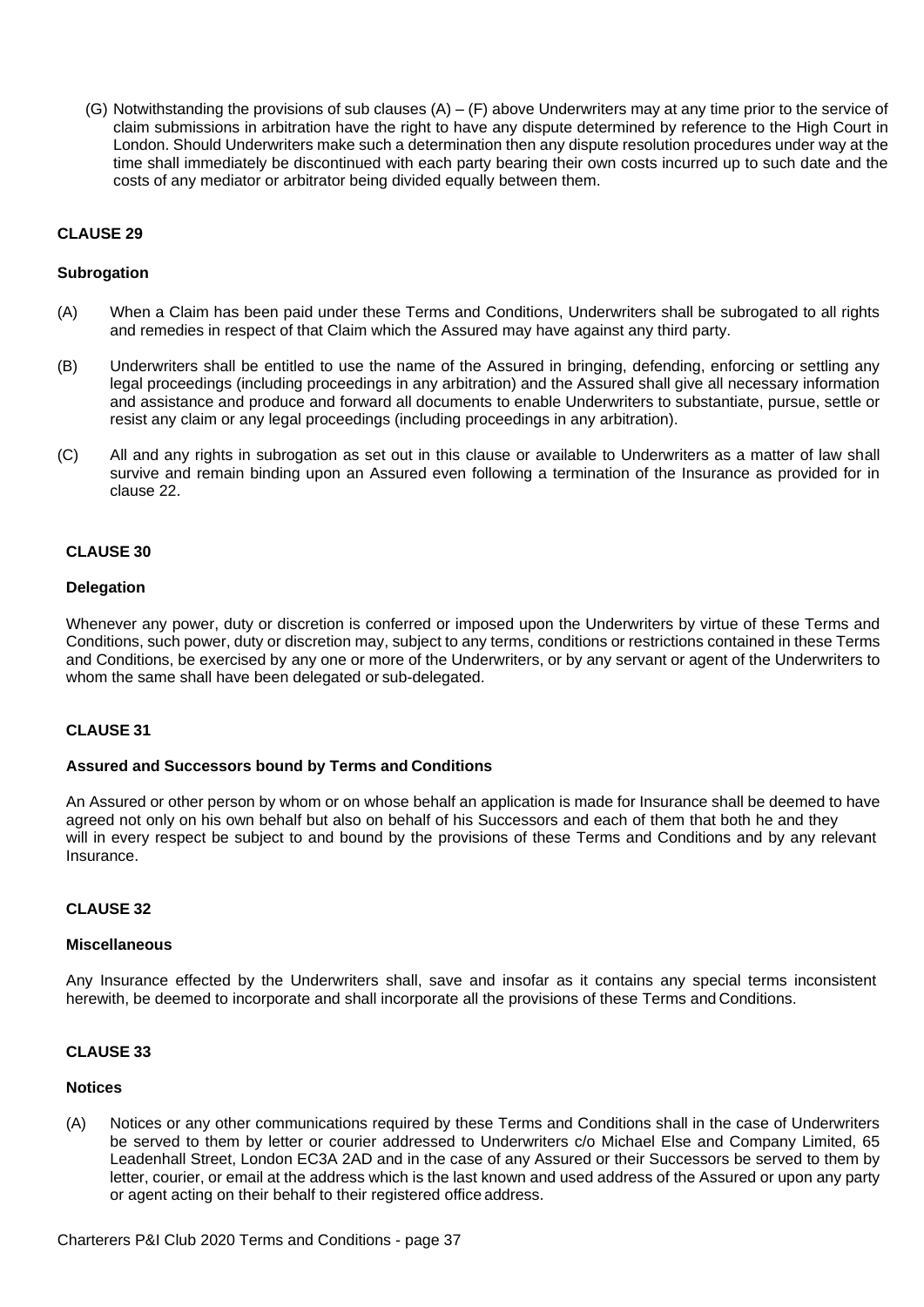- (B) In the case of Joint Charterers and/or Assured, notice need only be served on the person first named in the Certificate of Insurance.
- (C) Service shall be effective in the case of post on the Day following the Day on which the letter was posted or dispatched by courier and if by electronic means the Day on which the message was transmitted.

#### **Terms and Conditions subject to Marine Insurance Act and Insurance Act**

These Terms and Conditions and any Insurance shall be subject to and incorporate the provisions of the Marine Insurance Act 1906 and the Insurance Act 2015 of the United Kingdom and any statutory modifications thereof except insofar as such Act or modifications may have been excluded by these Terms and Conditions or by any term of any Insurance. Section 13A of the Insurance Act 2015 is excluded and accordingly all terms of the contract of insurance between the Underwriters and any Assured shall not be subject to nor shall Underwriters be in breach of any implied term that it will pay any sums due in respect of a Claim within a reasonable time save where the breach is deliberate or reckless.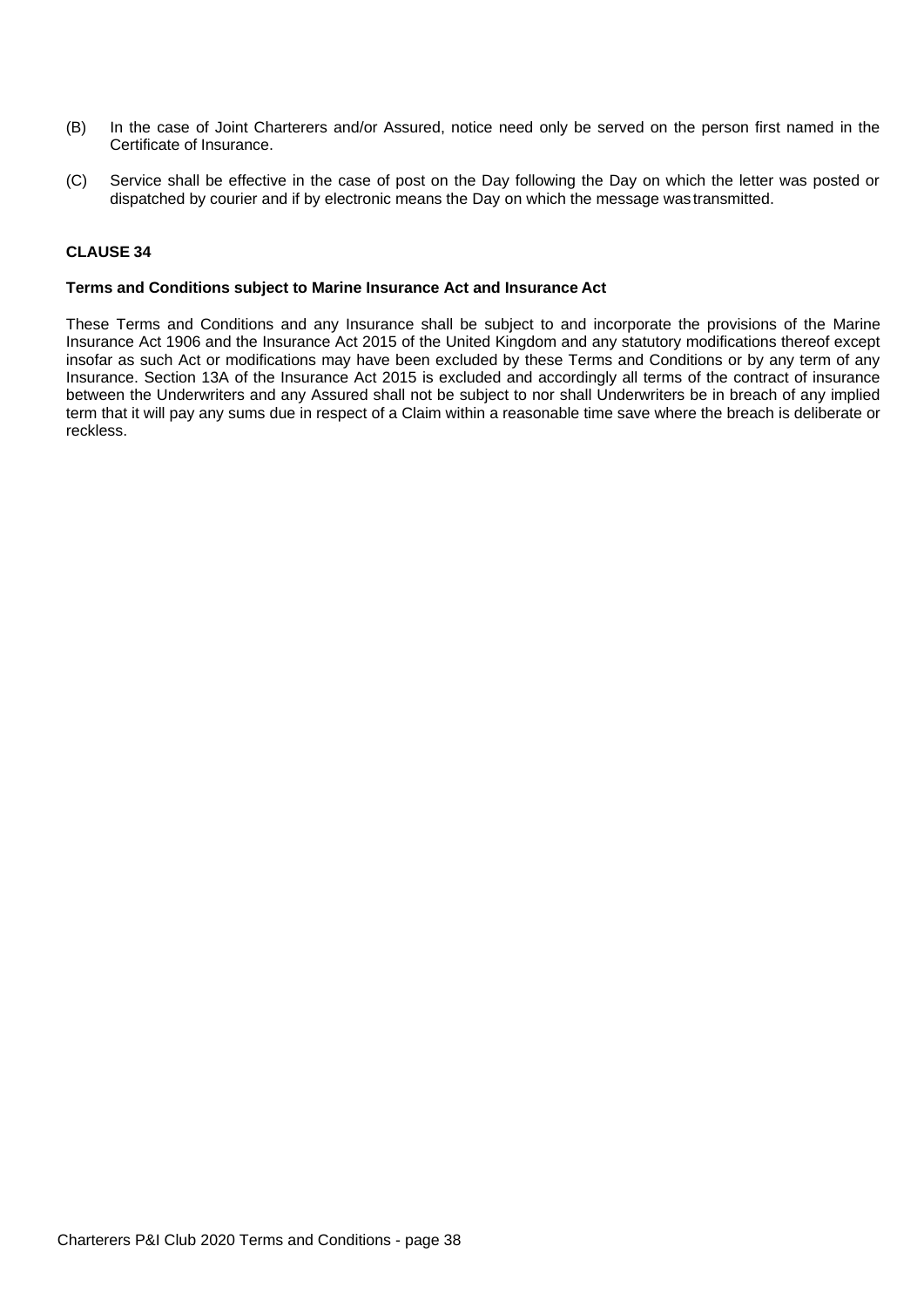# **DEFINITIONS**

In these Terms and Conditions the words listed in the first column of the following table shall bear the meanings set opposite to them in the second column, if not inconsistent with the subject or context:

#### **WORDS MEANINGS**

- **Approved Cargo:** A cargo which has been notified to Underwriters as being likely to be carried, is stated as an Approved Cargo in the Certificate of Insurance, has been assessed by the Managers the Premium assessed and cover written strictly on the basis of the notified cargo in reliance upon the Assured's duty of fair presentation and in respect of which there is no reservation or exclusion set out in the Certificate of Insurance.
- **Approved** A Charterparty on a form which has been provided to Underwriters for their prior approval and **Charterparty:** which has been so approved and is stated as an Approved Charterparty in the Certificate of Insurance, has been assessed by the Managers, the Premium assessed and cover written strictly on the basis of the notified Charterparty in reliance upon the Assured's duty of fair presentation.
- **Approved Insurer:** Either a member of the International Group of P&I Clubs or an underwriter, or other form of insurance provider, providing P&I type insurance that has been notified to Underwriters has been assessed by the Managers, the Premium assessed and cover written strictly on the basis of the identity of the notified insurer in reliance upon the Assured's duty of fair presentation.
- **Approved Paperless** Is a Paperless System approved by the Underwriters and administered by Bolero International **System:** Ltd pursuant to Bolero Rulebook/Operating Procedures September 1999 and/or administered by Electronic Shipping Solutions pursuant to DSUA 2013.1.
- **Associated Person:** Includes any holding company or subsidiary of the Assured, any person which controls, is controlled by, or is under common control with the Assured and any other company, organisation or person who is part of the same group of corporations as the Assured or is in any way whatsoever affiliated or connected with the Assured.
- **Assured:** The person or party who has Insurance and who is named as Assured or Co-Assured in the Certificate of Insurance. Both of whom (Assured and any number of Co-Assured(s)) are parties to this Insurance.
- **Certificate of** The certificate, including any endorsements thereto, which is issued by the Underwriters as **Insurance:** evidence of the Insurance.
- **Charterer:** In relation to an Insured Ship, means time charterer (other than a bareboat or demise charterer), voyage charterer (whether under a contract of affreightment or otherwise), charterers in partnership or space charterer by or on whose behalf the same has been provided with Insurance by the Underwriters.
- **Charterers P&I Club:** Trading name of a fixed premium facility for P&I and Defence risks underwritten by Great Lakes Insurance SE.
- **Charterparty/** A time charterparty (other than a bareboat or demise charterparty), a voyage charterparty **Charterparties:** (including contracts of affreightment) or a space charterparty.
- **Claim(s):** Any Claim or Claims made by an Assured, or support sought in respect of any Claim, dispute, matter or proceedings subject to and in accordance with the Insurance.
- **Class:** The Class of Insurance either Class 1 or 2 as identified in these Terms and Conditions.
- **Cover:** Insurance cover taken out by the Assured in respect of the Insured Ship in accordance with the Terms and Conditions and Certificate of Insurance.
- **Day:** A day computed in accordance with Greenwich Mean Time.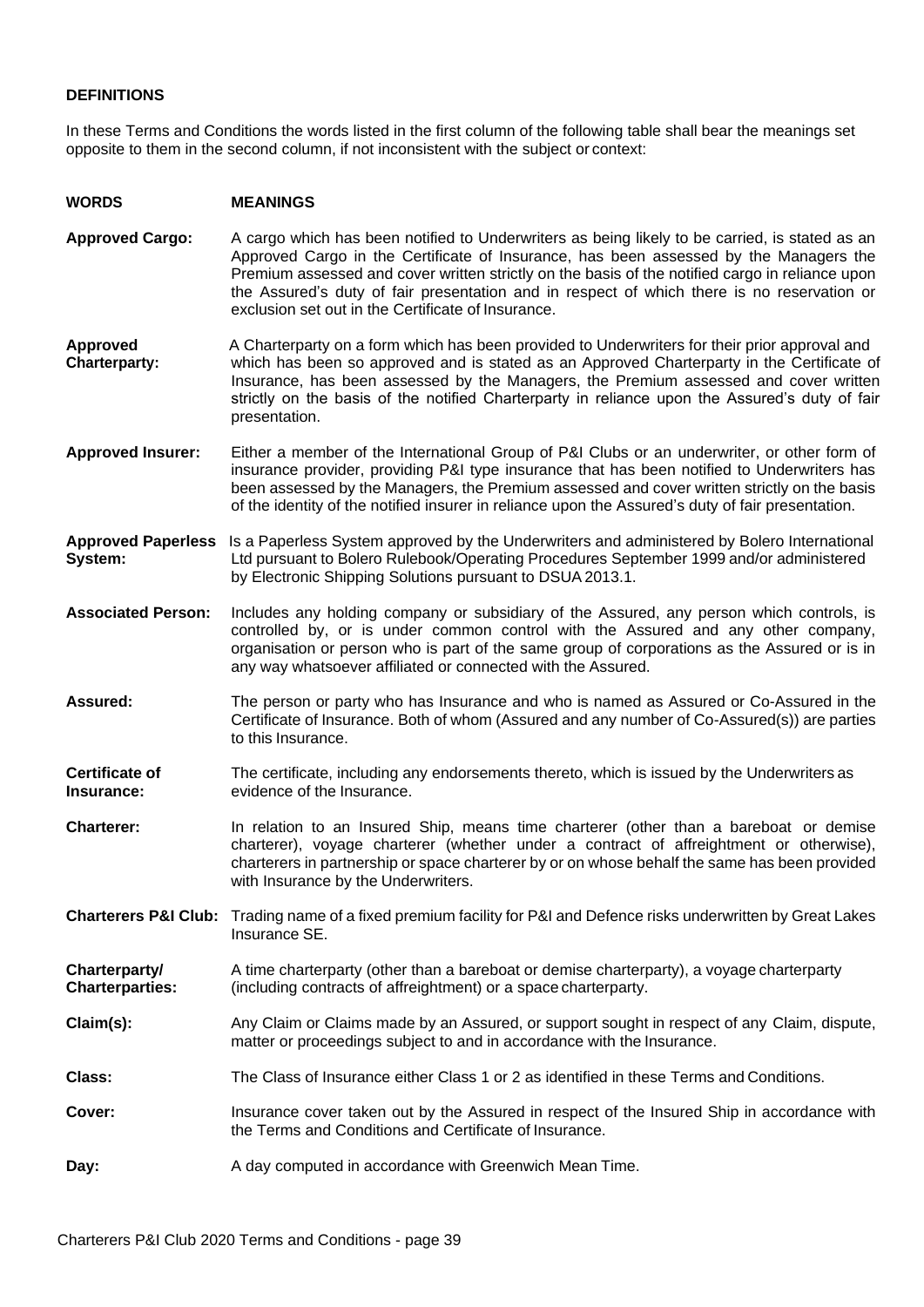| <b>Deductible:</b> | The amount or percentage set out in the Certificate of Insurance. |
|--------------------|-------------------------------------------------------------------|
|--------------------|-------------------------------------------------------------------|

**Document:** Shall mean anything in which information of any description is recorded, including, but not limited to all electronically stored documentation, email, text message, SMS, metadata, computer or other electronically generated information, documentation or records.

**Electronic Bills of** Shall mean any electronic Document, information, message, or data which is intendedto **Lading:** replace or provide, functional equivalence to a paper bill of lading, documents of title, or waybills, as the case may be.

- **Expiry Date:** The date on which an Insured Ship ceases to have Insurance.
- **Fine or Fines:** Includes penalties and other impositions similar in nature to fines.
- **IMO Code:** Any code or shipping requirement relating in any way to loading, stowage, safety for carriage, or discharge, published by the International Maritime Organization including but not limited to the International Maritime Dangerous Goods Code (IMDG Code), and/or the International Maritime Solid Bulk Cargoes Code (IMSBC Code).
- **Insurance:** Cover provided to an Assured in accordance with the Terms and Conditions and Certificate of Insurance.
- **Insured Ship:** A Ship which has Insurance.
- **Managers:** Michael Else and Company Limited of 65 Leadenhall Street, London EC3A2AD.
- **Maximum Sum:** In relation to each Class the sum stipulated in clauses 2(A) and 8(A) respectively or such other amount as may have been agreed in writing between the Assured and Underwriters in accordance with these Terms and Conditions.

**Month:** Calendar month.

**Paperless System:** Shall mean any system, or contractual arrangement, the predominant purpose of which is to replace paper-based documentation in shipping and/or international trade with electronic messages.

**Paperless Trading** Shall mean the following: **Restrictions:**

- (a) the Assured shall only agree to the issue of an Electronic Bill of Lading in circumstances where every Charterparty to which the Assured is a party includes a provision (on materially identical terms) which permits the use of such an Electronic Bill of Lading and provides that the consequences of the use of such an Electronic Bill of Lading shall be identical to the position had a paper document been issued; and
- (b) the Assured shall not agree to assume any additional, or increased risks, or liabilities pursuant to, or in connection with, the issue of an Electronic Bill of Lading including but not limited to liability incurred being greater than it would have been had a paper bill of lading or waybill been used.
- **Policy:** The policy provided for the Insurance.
- **Policy Period:** Unless otherwise agreed the period running from 00:00 GMT on the date of the commencement of the Insurance to 00:00 GMT on the same date in the following calendar year.
- **Premium:** Any premium or other sum or sums payable to the Underwriters pursuant to the provisions of the Insurance.
- **Prohibited Waters:** Any waters which entry into is prohibited, restricted or limited by any international convention or treaty or by any Statutory Obligation.
- **Re-insurers:** Any organisation who provides re-insurance facilities of whatsoever nature to the Underwriters.